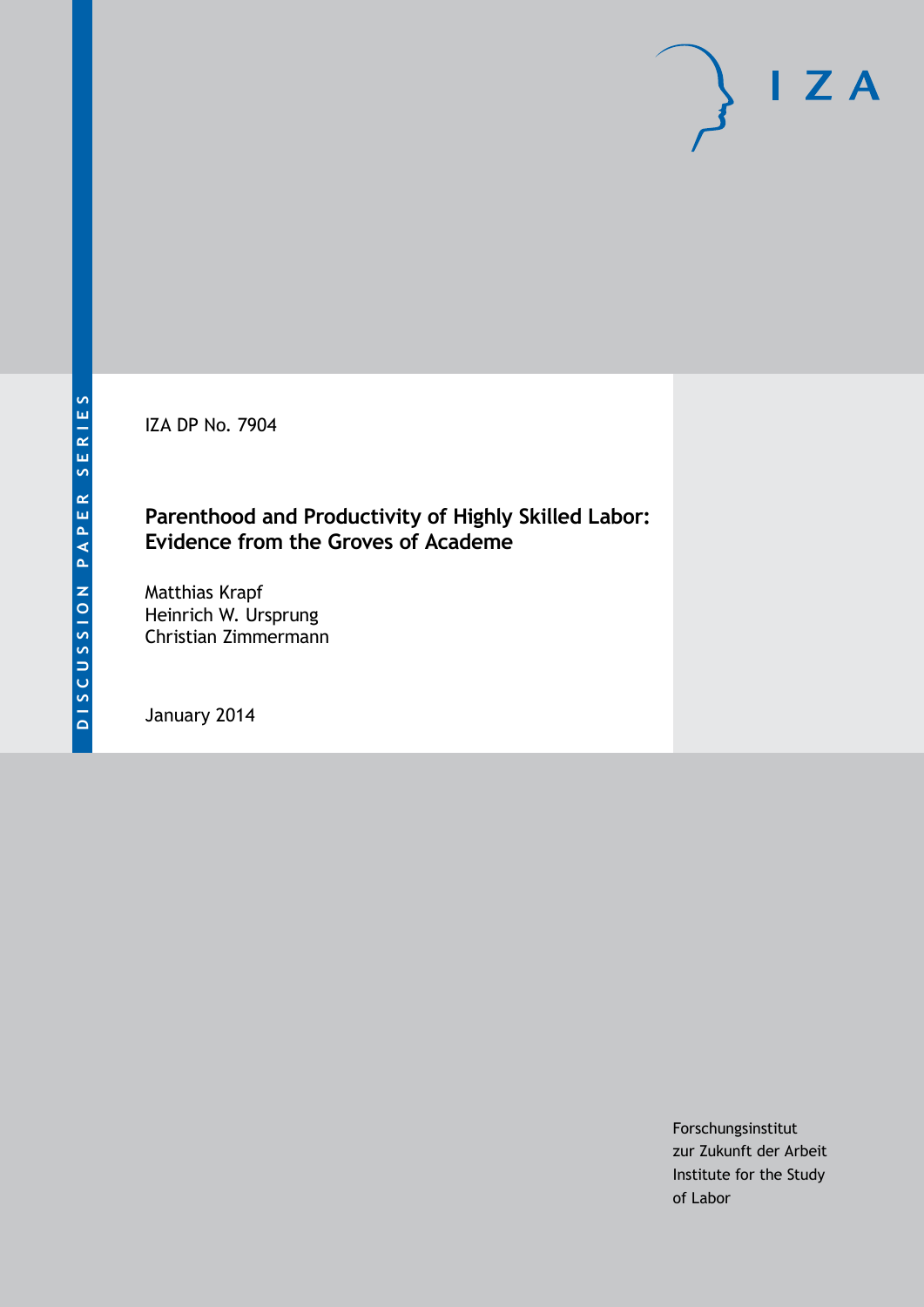# **Parenthood and Productivity of Highly Skilled Labor: Evidence from the Groves of Academe**

## **Matthias Krapf**

*University of Zurich*

### **Heinrich W. Ursprung**

*University of Konstanz*

### **Christian Zimmermann**

*Federal Reserve Bank of St. Louis and IZA*

Discussion Paper No. 7904 January 2014

IZA

P.O. Box 7240 53072 Bonn Germany

Phone: +49-228-3894-0 Fax: +49-228-3894-180 E-mail: [iza@iza.org](mailto:iza@iza.org)

Any opinions expressed here are those of the author(s) and not those of IZA. Research published in this series may include views on policy, but the institute itself takes no institutional policy positions. The IZA research network is committed to the IZA Guiding Principles of Research Integrity.

The Institute for the Study of Labor (IZA) in Bonn is a local and virtual international research center and a place of communication between science, politics and business. IZA is an independent nonprofit organization supported by Deutsche Post Foundation. The center is associated with the University of Bonn and offers a stimulating research environment through its international network, workshops and conferences, data service, project support, research visits and doctoral program. IZA engages in (i) original and internationally competitive research in all fields of labor economics, (ii) development of policy concepts, and (iii) dissemination of research results and concepts to the interested public.

<span id="page-1-0"></span>IZA Discussion Papers often represent preliminary work and are circulated to encourage discussion. Citation of such a paper should account for its provisional character. A revised version may be available directly from the author.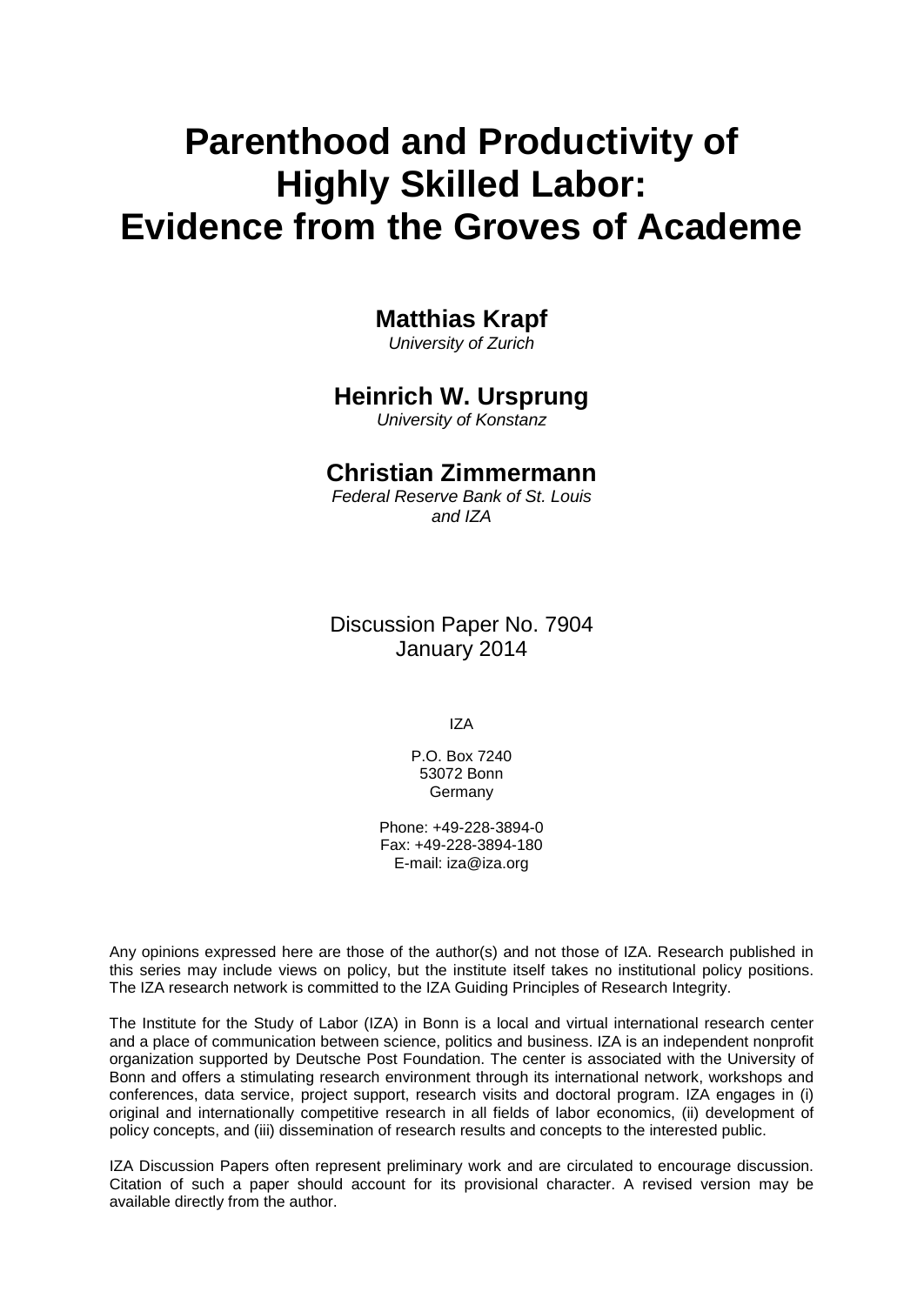IZA Discussion Paper No. 7904 January 2014

# **ABSTRACT**

# **Parenthood and Productivity of Highly Skilled Labor: Evidence from the Groves of Academe[\\*](#page-1-0)**

We examine the effect of pregnancy and parenthood on the research productivity of academic economists. Combining the survey responses of nearly 10,000 economists with their publication records as documented in their RePEc accounts, we do not find that motherhood is associated with low research productivity. Nor do we find a statistically significant unconditional effect of a first child on research productivity. Conditional differencein-differences estimates, however, suggest that the effect of parenthood on research productivity is negative for unmarried women and positive for untenured men. Moreover, becoming a mother before 30 years of age appears to have a detrimental effect on research productivity.

JEL Classification: J13, I23, J24

Keywords: fertility, research productivity, gender gap, research productivity, life cycle

Corresponding author:

Christian Zimmermann Division of Economic Research Federal Reserve Bank of St. Louis P. O. Box 442 St. Louis, MO 63166-0442 USA E-mail: [zimmermann@stlouisfed.org](mailto:zimmermann@stlouisfed.org)

We are grateful to Simone Balestra, Maria Canon and Dan Hamermesh for helpful comments. The views expressed are those of the individual authors and do not necessarily reflect official positions of the Federal Reserve Bank of St. Louis, the Federal Reserve System, or the Board of Governors.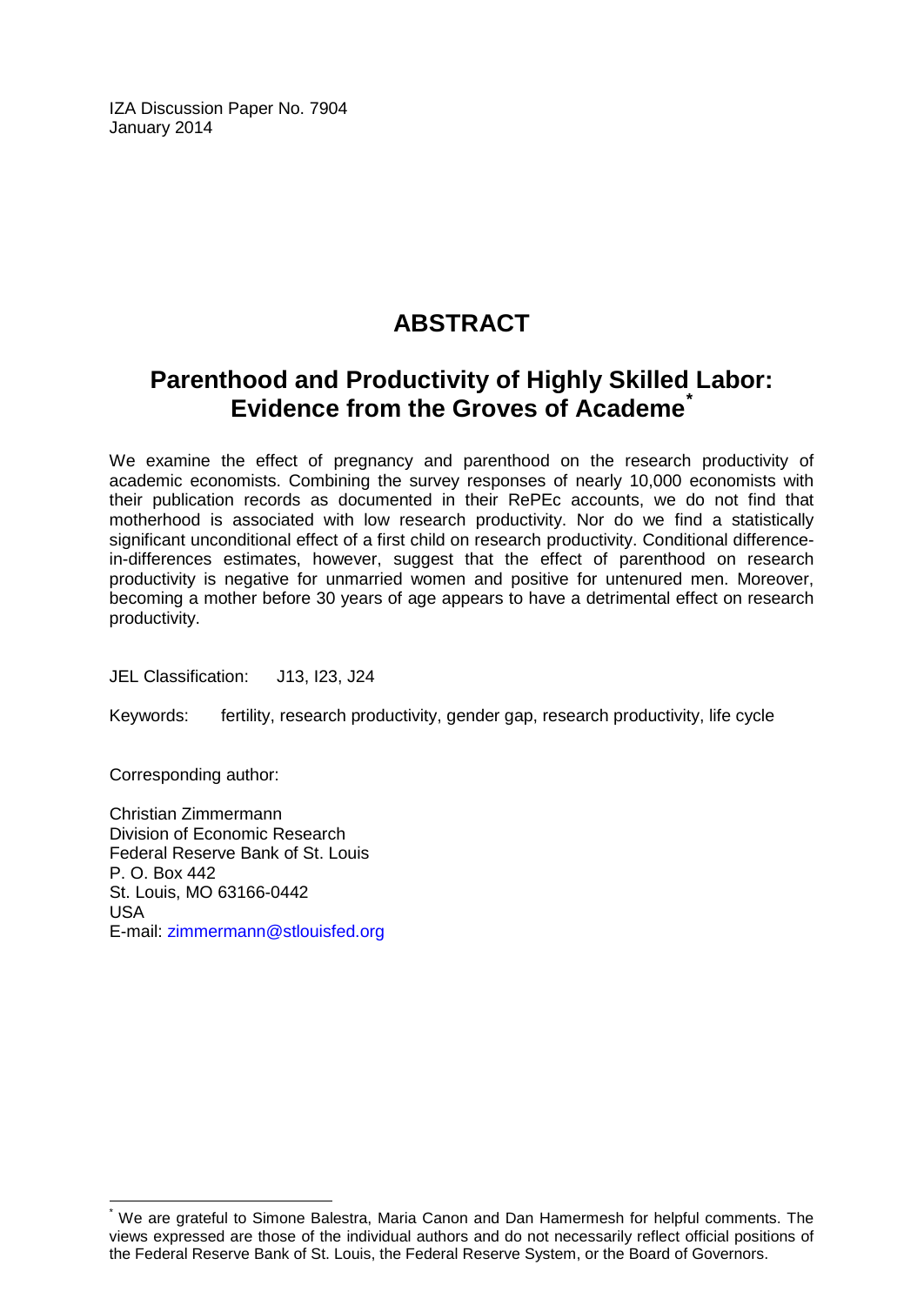## **1 Introduction**

Over the past 50 years the gender wage gap has substantially narrowed, mainly because women are now better educated and their labor market participation has become more continuous (Goldin, 1989; Weichselbaumer and Winter-Ebmer, 2005). However, in terms of achieving leading positions, women still lag behind, indicating that women still have a disadvantage in pursuing challenging professional careers. One possible explanation for this disparity in catching up is that the provision of institutionalized child care has helped low-skilled women with standard working times to better combine wage labor with looking after their children, whereas highly skilled women, whose careers require an ongoing preoccupation with the matters of their profession, benefit less from child care provisions and are therefore less able to do justice to the demands of a family.

In this paper, we explore the intricate relationship between parenthood and the supply of highly skilled labor by investigating the effect of pregnancy and parenthood on the productivity of academic economists. Scientists provide an eminently suitable profession for our purposes because well-established and generally accepted measures of research productivity are available, whereas for most other highly skilled professionals, such as managers, engineers, surgeons, top officials, and so on, comparable productivity measures are either not available or not recorded. Our focus is on female academic economists, but we also investigate how male economists are affected by fatherhood.

Our data are from a survey sent to all economists with an account with the research platform RePEc (Research Papers in Economics). This platform records the research output of some 30,000 economists from 75 countries. About 10,000 economists answered our anonymous survey. Matching the survey answers with the responders' publication records yields a panel dataset of more than 150,000 annual observations of career and family situation details. The sample size of our dataset thus exceeds that of other studies of research productivity by an order of magnitude.

Since parenthood among professionals is usually planned, the identification of the effects of parenthood on research productivity is not simple. We therefore begin our analysis by simply documenting career patterns while making no attempt to derive causal relationships. The descriptive statistics do, however, immediately suggest that reverse causality is indeed likely to be an issue: Our data suggest that economists with two or more children are more productive than economists with only one child or no children, although the difference is not statistically significant. Apart from the obvious effects of parenthood on labor supply and productivity, we thus need to contend with a possible reverse causality effect running from productivity to family structure. If the decrease in productivity resulting from the additional burden of parenthood is as strong as the increase that may result from responsible parents with a stronger commitment to work, parenthood does not decrease labor productivity simply because family planning is selective in the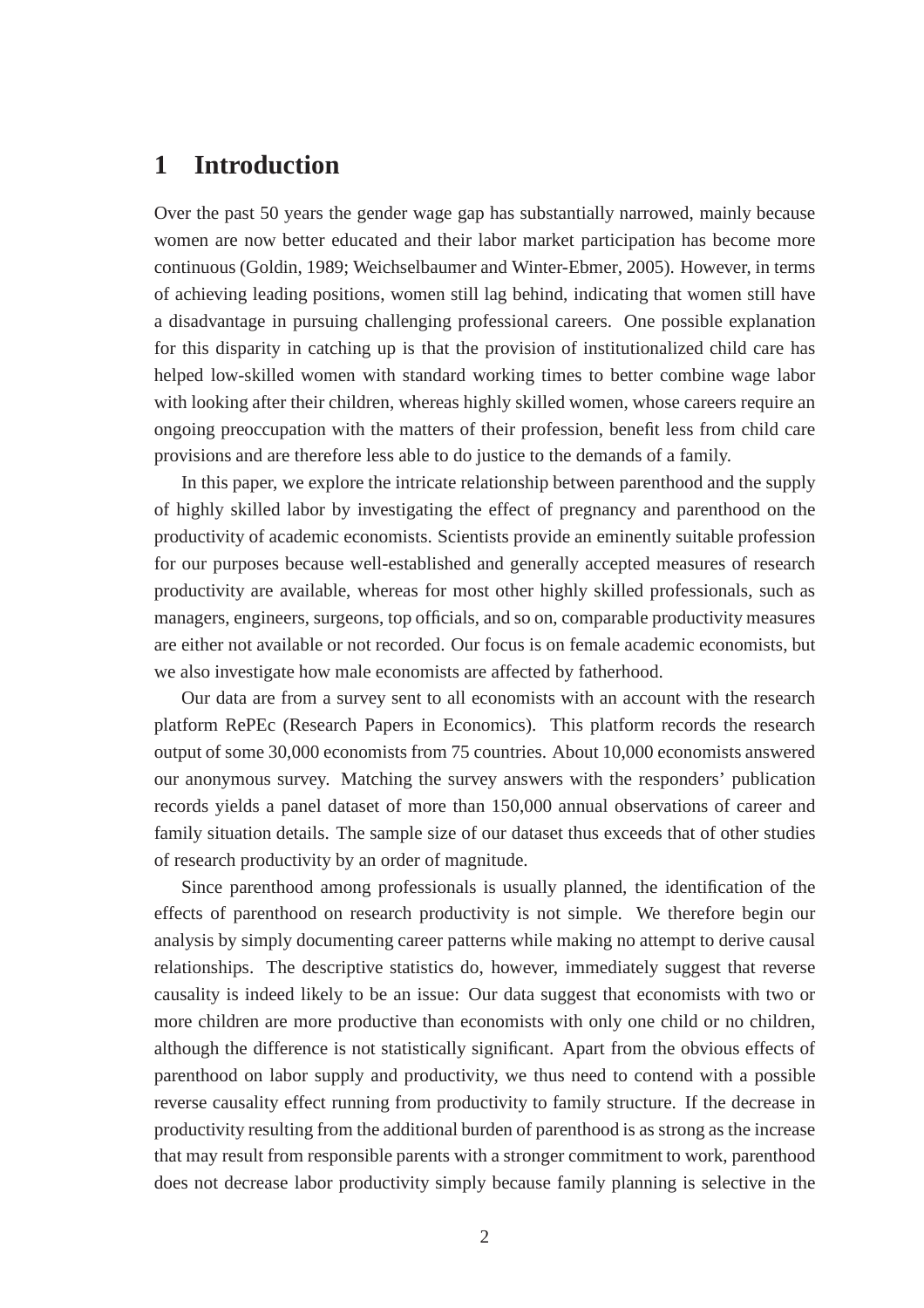sense that only parents who know that they will be able to cope with the additional burden decide to have children.

## **2 Related literature**

A substantial part of the literature on gender gaps in the academic labor market emphasizes that women are more likely than men to take non-ladder teaching positions or to leave academia when they have children (Joecks, Pull, and Backes-Gellner, 2013; Mason, Wolfinger, and Goulden, 2013). The empirical evidence, however, provides far from a uniform picture. Hunt (2010), for example, finds that family-related constraints play at best a minor role in women's decision to leave science and engineering. Our analysis does not investigate this effect of parenthood. We only observe "survivors,"—that is, those with PhDs in economics who stayed in academia—and investigate the extent to which their productivity is affected by parenthood. Of course, evaluating the total effect of childbirth and parenthood on academic career paths requires consideration of both channels of influence.

The literature investigating the academic careers of survivors has paid special attention to the gender gaps in wages, promotion, and research productivity. The gender wage gap in academia has narrowed over time but still persists (Kahn, 1995; Faggian and Della Giusta, 2008). Controlling, however, for the prestige of the PhD-granting institution, experience, seniority, and especially for research productivity, substantially reduces the net wage gap (Ward, 2001) and may even close it altogether (Gibson, Anderson, and Tressler, 2012). This finding is well in line with the results of similar studies on nonacademic groups of highly educated workers such as college graduates (Black, Haviland, Sanders, and Taylor, 2008) and MBAs (Bertrand, Goldin, and Katz, 2010). Waldfogel (1998) investigates the family wage gap (i.e., the wage differential between women with and without children). While the gender wage gap has substantially narrowed, the family wage gap has widened in the United States: Women with children face a wage penalty of around 10% to 15% compared with women without children. Waldfogel (1998) especially highlighted the importance of maternity leave coverage in explaining cross-country differences in the family wage gap: The family wage gap was smaller in countries that provide maternity leave coverage.

Perhaps more troublesome than the gender wage gap are the effects of gender and family formation on academic promotion (Kahn, 1993). At the beginning of their academic careers, women are not disadvantaged because they are women; but they are less likely than men to obtain tenure-track assistant professorships when they are married and do have children. Married women have a 12% lower probability of obtaining a tenure-track position than married men and a 22% lower probability than childless women (Wolfinger,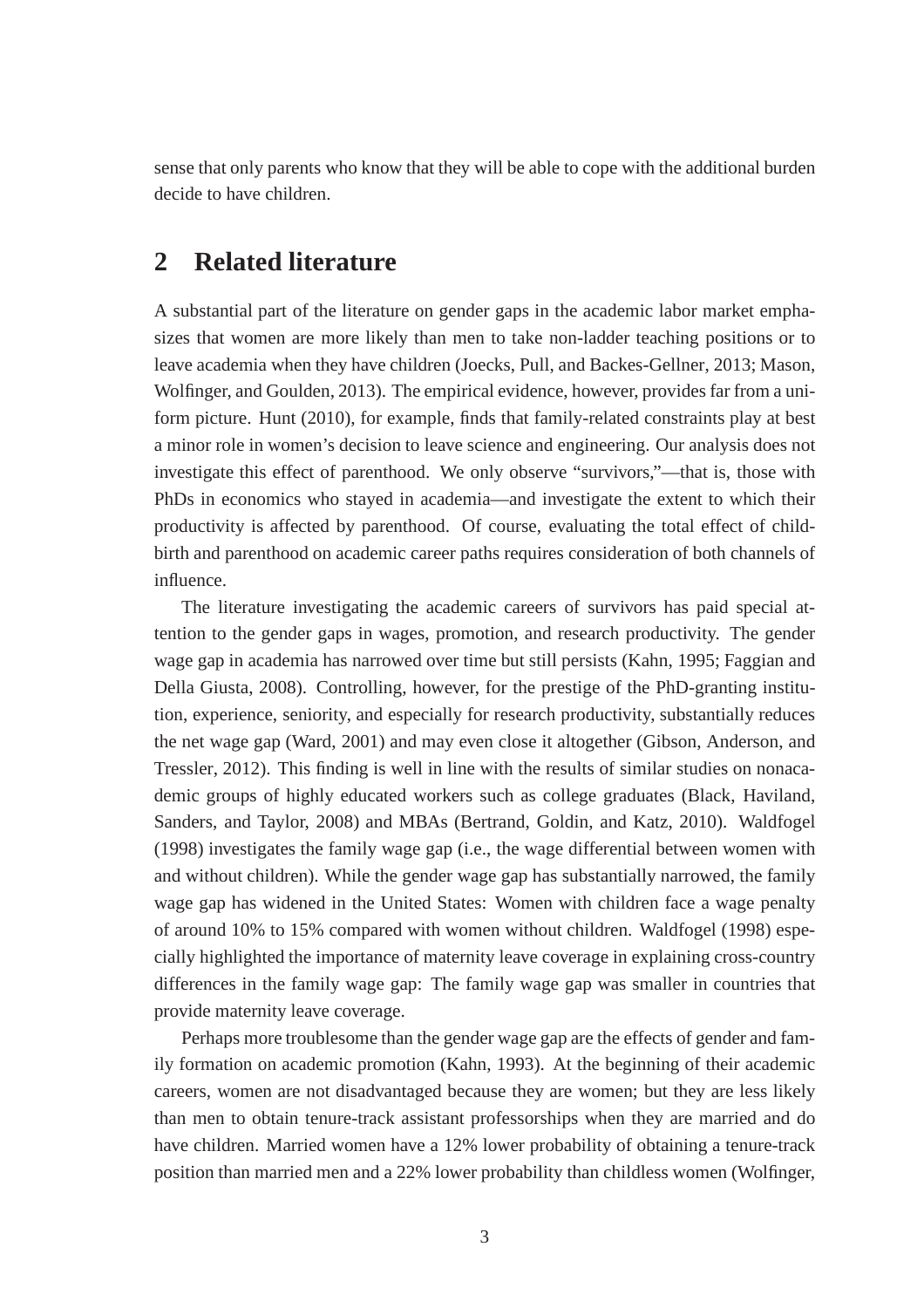Mason, and Goulden, 2008). When they are eligible for tenure, however, women are also disadvantaged for reasons unrelated to family formation. Compared with other academic disciplines, female economists are even more likely to remain untenured; and if they do obtain tenure, it occurs a year later and less often at their original academic institution than their male peers (Ginther and Kahn, 2004). Women suffer a gender penalty of 21% for promotion to full professorship. Children play no role, but marriage increases the likelihood of promotion by 23% for men and women (Wolfinger, Mason, and Goulden, 2008). To be sure, this result reflects the institutional setting of the American academic labor market and was derived without controlling for research productivity. Schulze, Warning, and Wiermann (2008) investigate the probability of being offered a full professorship in German language countries where obtaining tenure is concomitant with promotion to full professor. Their encompassing sample consists of successful and unsuccessful candidates in economics and business administration. They find that children have no effect and being married has a positive effect on being offered a full professorship. More importantly, when controlling for research productivity, they find that women do not suffer a disadvantage at that career stage. Plümper and Schimmelfennig (2007) arrive at a similar result. They observe that in the German political science profession, mothers are less likely to become full professors because they have fewer publications. But controlling for research productivity, it transpires that women are more likely to be offered a full professorship and they tend to be promoted at a younger age than their male competitors. Moreover, the findings of Plümper and Schimmelfennig (2007) suggest that fathers, compared with mothers, tend to be discriminated against at that stage of their career.

The gender gap in economic research productivity is well documented but has narrowed substantially for younger cohorts (McDowell, Singell, and Stater, 2006) and for females who are indeed active researchers (Rauber and Ursprung, 2008). The gender gap is, of course, crucial for the relationship between parenthood and career success in academia. This is so because, on the one hand, research productivity is the key determinant for academic advancement (Hamermesh, Johnson, and Weisbrod, 1982; Sauer, 1988; Gibson, Anderson, and Tressler, 2012). On the other hand, family formation is likely to have a decided influence on productivity. Kaufman and Uhlenberg (2000) examine how the work effort of men and women changes following parenthood. Women work less, while some men work less (involved-father model) and others work more (good-provider model). Related survey evidence presented by Rhoads and Rhoads (2012) suggests that male professors with children younger than 2 years of age are less involved in child care than female professors even if they, the males, profess to assume a nontraditional gender role. Finally, Schiebinger, Henderson, and Gilmartin (2008) provide comprehensive survey statistics that describe the impact of dual-career partnering on hiring, retention, professional attitudes, and work culture at U.S. universities.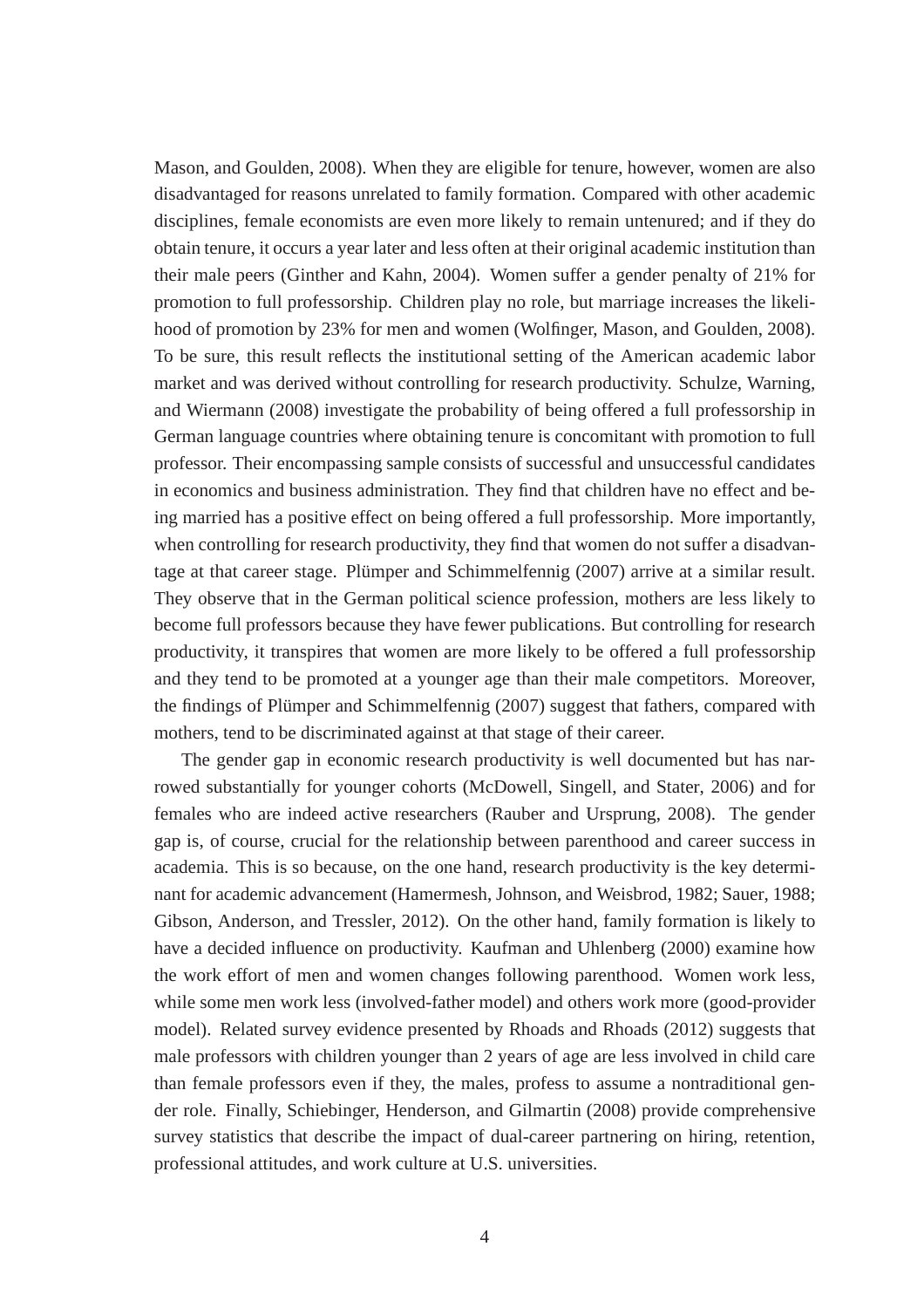With parenthood now generally planned, potential reverse causality needs to be considered in any attempt to disentangle the mutual relationship between parenthood and productivity. Adda, Dustmann, and Stevens (2011) model and estimate the complex interaction of career and fertility choices. They find that women in high-growth/high-atrophy occupations are less likely to have children, and if they do, they have them at an older age. The authors estimate a structural model that suggests that desired fertility and ability are indeed positively correlated. This result is well in line with the study by Joecks, Pull, and Backes-Gellner (2013) who find a positive correlation between academic output and fertility for a sample of economists and business economists affiliated with Austrian, German and Swiss universities.

Establishing a causal link between motherhood and labor market outcomes requires a plausible identification strategy that addresses the endogeneity of fertility. Angrist and Evans (1998), for instance, use as their instrument a dummy variable indicating whether the first two children in a family are of the same sex, because in that case parents are more likely to have additional children. Various authors have used biological fertility shocks to estimate the causal effect of motherhood on labor market outcomes. Aguero and Marks (2008) use infertility. Markussen and Strøm (2013) use miscarriages. And Miller (2011) estimates the effects of the timing of motherhood on mothers' earnings and hours worked using dummy variables indicating whether a woman had a miscarriage before her first child, became pregnant despite the use of contraceptives, and the time span between the first conception attempt and the first birth. Cristia (2008) addresses the endogeneity problem using a sample of women who sought help to become pregnant and then compares those women who actually gave birth with those who did not.

We have chosen the method of propensity score weighting on observables to unravel the endogeneity problem. A related study that estimates the effect of motherhood on wages using matching is that of Simonsen and Skipper (2006). In a large Danish dataset, women who have given birth are classified as treated and childless women are used as controls. The authors condition on the women's age, type of education, number of siblings, and years of schooling. Distinguishing between total wage costs and direct causal effects, they find negative net effects and small negative or statistically insignificant causal effects.

We use Abadie's (2005) semiparametric difference-in-differences estimator. This estimator combines standard difference-in-differences estimation with selection on observables techniques. Abadie suggests using before-treatment characteristics as so-called confounding variables. In contrast to conventional difference-in-differences estimators, the assumption is not that the outcome for the treated and the controls would have followed similar paths in the absence of treatment, but that they would have—conditional on these confounding factors. This is the "unconfoundedness" assumption. The two-step estimat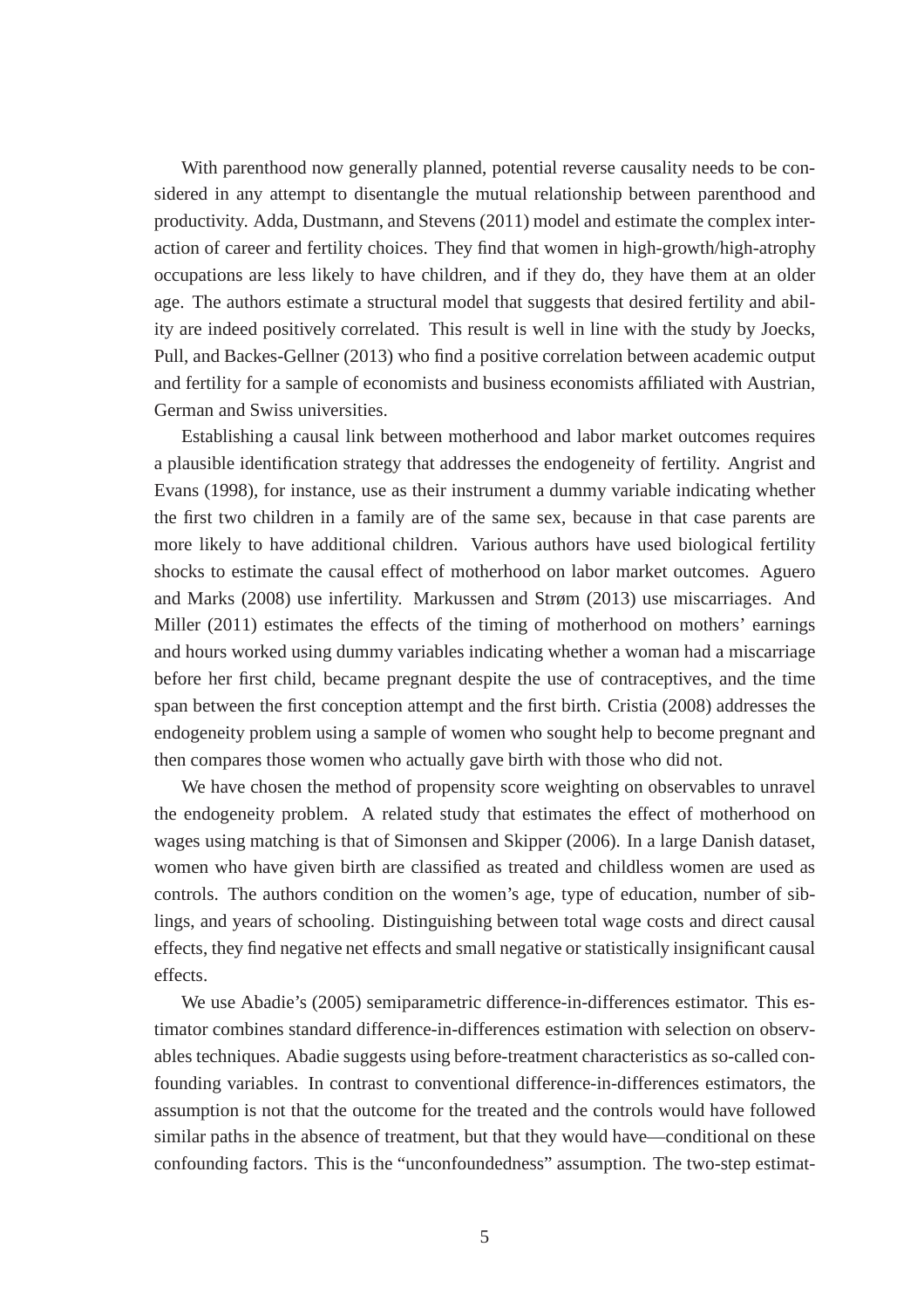ing procedure is discussed in some detail in Section 5.1. In a nutshell, it can be described as follows. In the first step, the propensity scores that predict receiving the treatment are derived nonparametrically from the confounding factors. In the second step, the propensity scores are used to match the economists from the treatment and control groups to estimate the treatment effects.

## **3 Data**

#### **3.1 The survey**

The data for this study were gathered with a questionnaire survey (see Appendix A) sent to all economists registered with the RePEc Author Service (https://authors.repec.org/). RePEc is an initiative targeted at improving the dissemination of research in economics. It encompasses several projects. One, the RePEc Author Service, allows authors to register and build a portfolio of their works published in outlets indexed by RePEc. At the time of the survey, about 1,500 publishers (including commercial publishers, international organizations, and economics departments at universities) listed 1.3 million works.

An invitation to answer the survey was sent on January 31, 2012 and the following days to all 30,978 authors registered at the time. Those known to be deceased or to have an obsolete email address in the syste were not contacted. A reminder was sent on March 13, 2012 to those who had not responded yet. A total of 10,060 authors responded; this corresponds to a response rate of 32.5%. Each response to the survey was linked to the publication records of the author; the records include the year of publication and the impact factor of the publication outlet. Some responses needed to be dropped—for example responses of economists who had only working papers in their records. We were left with 9,939 individuals. As RePEc also computes rankings of economists, we can also use this information. We thus have much more information about academic work baggage than any preceding study.

As shown in Table 1, 76% of the economists who responded to the survey were academics, 12% worked for governments, 5% for policy institutes, and 4% in the private sector; 4% did not specify their affiliations. Respondents affiliated with universities had longer careers on average, which is why the share of university affiliations is higher among individual-year observations than among individual respondents.

One possible concern may be selection bias, first in terms of economists registered with RePEc and then in terms of registered economists who answered the survey. It is difficult to compare economists who are registered with those who are not. However, there is reason to believe that RePEc registrations are quite comprehensive: Collectively, the American Economic Association, the European Economic Association, and the Econo-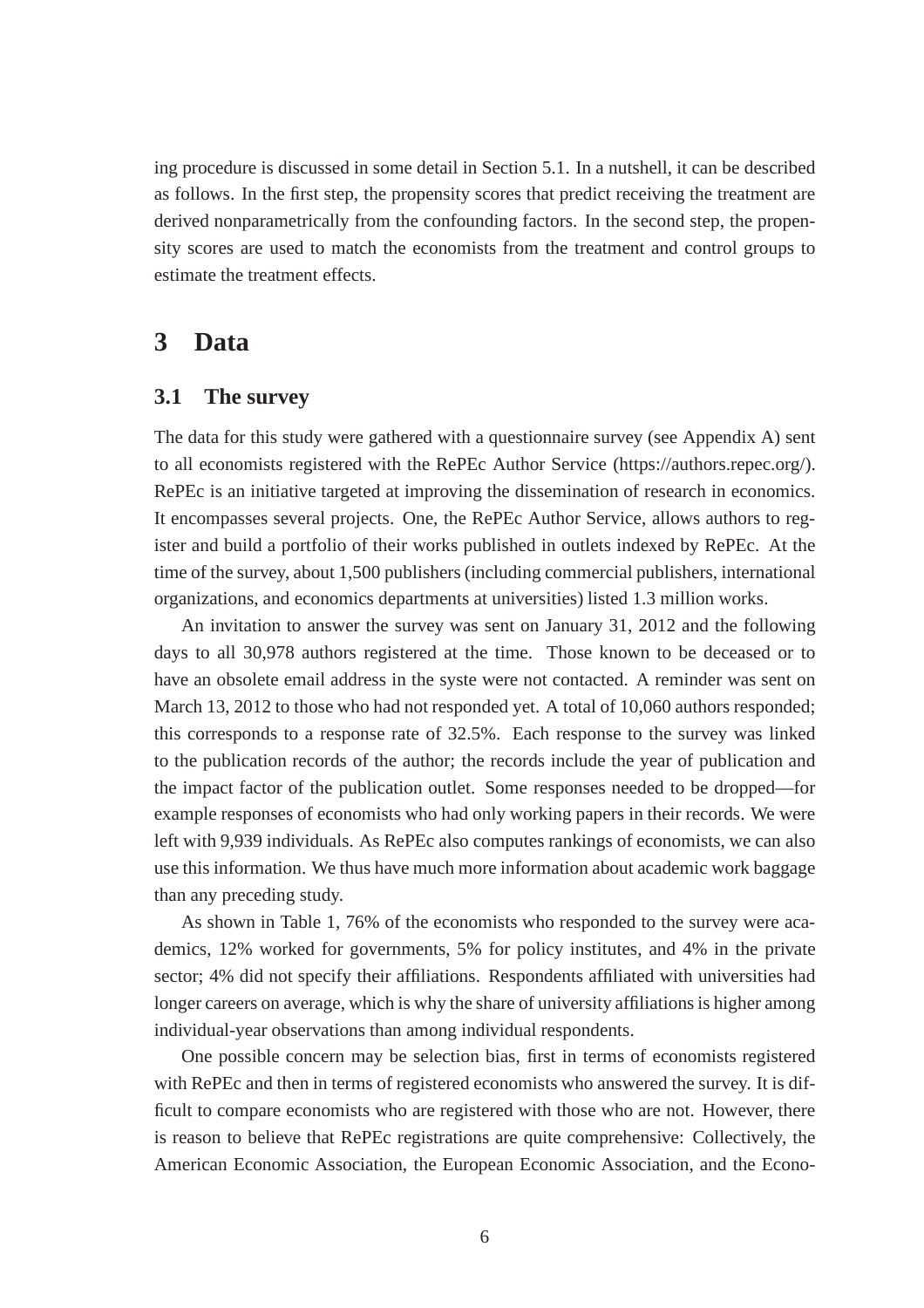|                   | Individuals |         | Panel     |         |  |
|-------------------|-------------|---------|-----------|---------|--|
| Workplace         | Frequency   | Percent | Frequency | Percent |  |
| Phd-granting      | 6,837       | 68.79   | 112,356   | 72.93   |  |
| Masters-granting  | 500         | 5.03    | 6,672     | 4.33    |  |
| Bachelor-granting | 186         | 1.87    | 2,949     | 1.91    |  |
| University total  | 7,523       | 75.69   | 121,977   | 79.18   |  |
| Government        | 1,183       | 11.90   | 14,824    | 9.62    |  |
| Policy institute  | 480         | 4.83    | 5,921     | 3.84    |  |
| Private sector    | 351         | 3.53    | 4,399     | 2.86    |  |
| No information    | 402         | 4.04    | 6,936     | 4.50    |  |
| Total             | 9,939       | 100.00  | 154,057   | 100.00  |  |

Table 1: AFFILIATIONS

metric Society have about 26,000 members, including many multiple memberships. The "membership" in RePEc easily exceeds this and thus appears to be quite comprehensive. Another indicator is that 88% of the top 1,000 economists listed in Coupé (2003) are registered in RePEc.

We have more information regarding a possible participation bias. While RePEc does not collect gender information, one can infer gender from first names. When in doubt, RePEc also searches the web for pictures. According to this criterion, 22.9% of the survey respondents are female, compared with 14.6% of nonrespondents. It is not surprising that women were more inclined to respond. However, this may have compensated another bias relating to the fact that women seem less likely to register with RePEc. Indeed, the proportion of females in RePEc (17.2%) is markedly below all estimates of the proportion of females in the economics profession (Ginther and Kahn, 2004).

With respect to the distribution of respondents according to their RePEc ranking, we observe that the response rate is higher for the best 50%, the average rank of respondents being 14,131 versus 16,388 for nonrespondents. The exception to this rule are the top 1,000 economists, of whom 330 responded. Respondents have on average 10 articles to their credit, compared with 8 for nonrespondents. There is no significant difference in the career age of respondents and nonrespondents; on average, both had their first publication in 1999.

#### **3.2 Research productivity measures**

We use four different measures of research productivity. All four measures are qualityweighted publication indices—that is, we record each author's publications and assign these publications a date (year) and a weight that corresponds to the quality of the respective publication outlet. Arriving at a specific productivity index requires identification of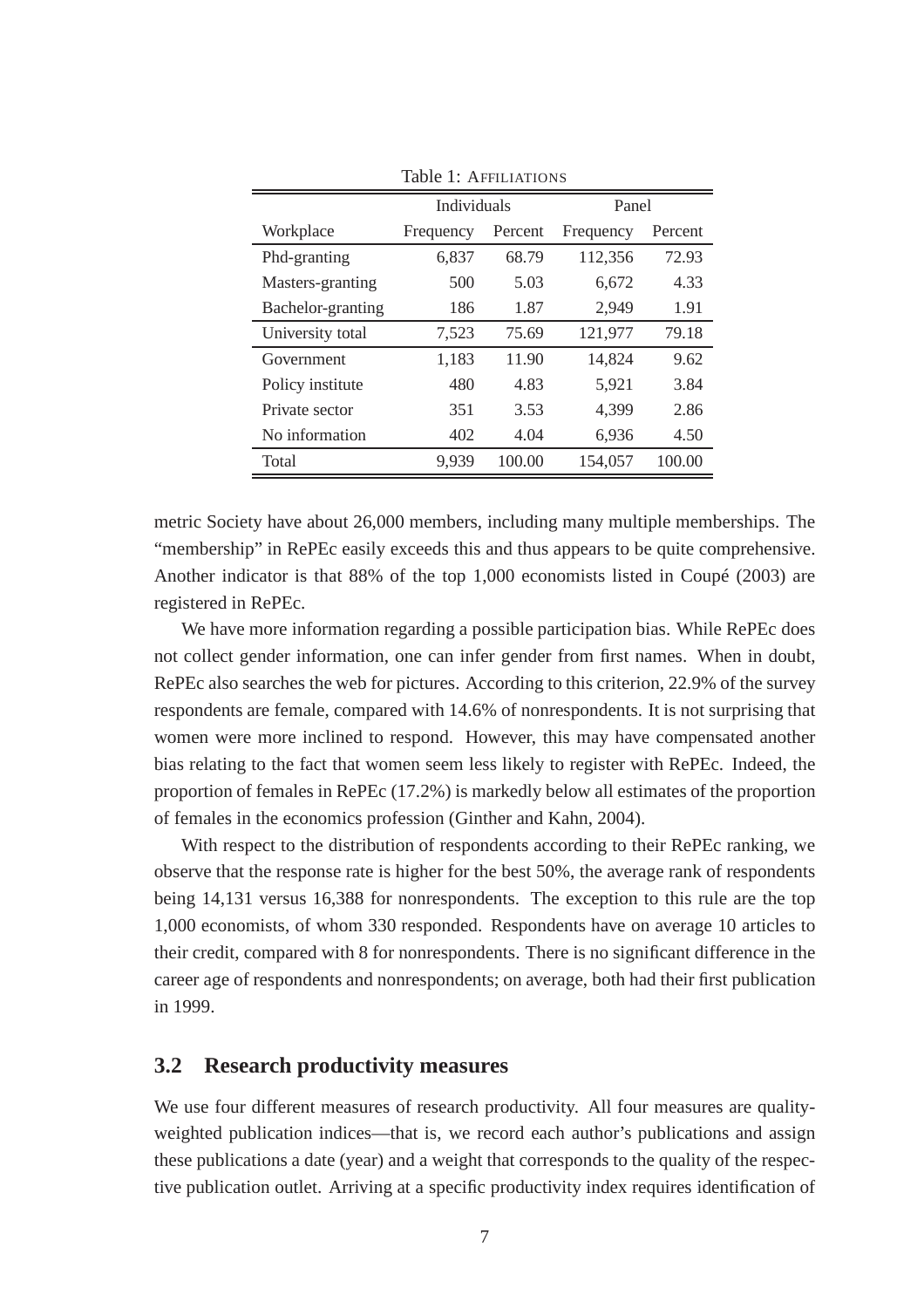a list of admissible publication outlets, a corresponding vector of quality weights, and a scheme for dating the admissible publications.

Our four measures of annual research productivity are specified as follows:

- (1) The RF index uses all journals recorded in RePEc and assigns these publications RePEc's own recursive impact factor (see Zimmermann, 2012; Seiler and Wohlrabe, 2011) and the date of publication of the final version. If a paper was first published as a working paper and later in a journal, RF thus uses the journal publication date and the journal's recursive recursive impact factor as measured by RePEc. The *F* in RF thus refers to the *final* version.
- (2) The RW index differs from the RF index only by the dating scheme. Here we date all publications by the year in which they first appear in RePEc. The W in RW thus refers to the date of the working paper version if such a version is recorded in RePEc. The quality weight, however, refers to the quality of the journal if the paper has been published by a RePEc-indexed journal. We have not collected information about research that appeared only as a working paper and was never published in a journal.
- (3) The CF index is based on the journal list used by Combes and Linnemer (2010) that is, all journals indexed by the American Economic Association's electronic bibliography EconLit. The CF indexuses the journal quality index CLm proposed by Combes and Linnemer (2010), and the dates of the journal publication. Since RePEc is the data source, we were able to assign only CLm journal quality weights to articles that appeared in journals included in both the RePEc and the Combes-Linnemer list.
- (4) Finally, the CW index differs from the CF index only by using the publication date of the first working paper version of the journal article if such a version is recorded by RePEc.

The RW and CW indices are better suited for pinpointing when the research was actually conducted. An alternative strategy to date the genesis of a piece of research was used by Kim, Morse, and Zingales (2009), who used journal-specific and year-specific publication lags (provided by Ellison, 2002) to estimate the year in which the research was actually undertaken. Compared with the RF and RW indices, the CF and CW indices use a smaller set of admissible publication outlets because RePEc is our data source. We have information about articles if and only if they were published in a journal listed in RePEc, and RePEc recursive impact factors are available for all these journals. The CF and CW indices are available for most, but not all, of these journals because not all journals listed in RePEc are also included in EconLit. RF and RW are therefore more comprehensive,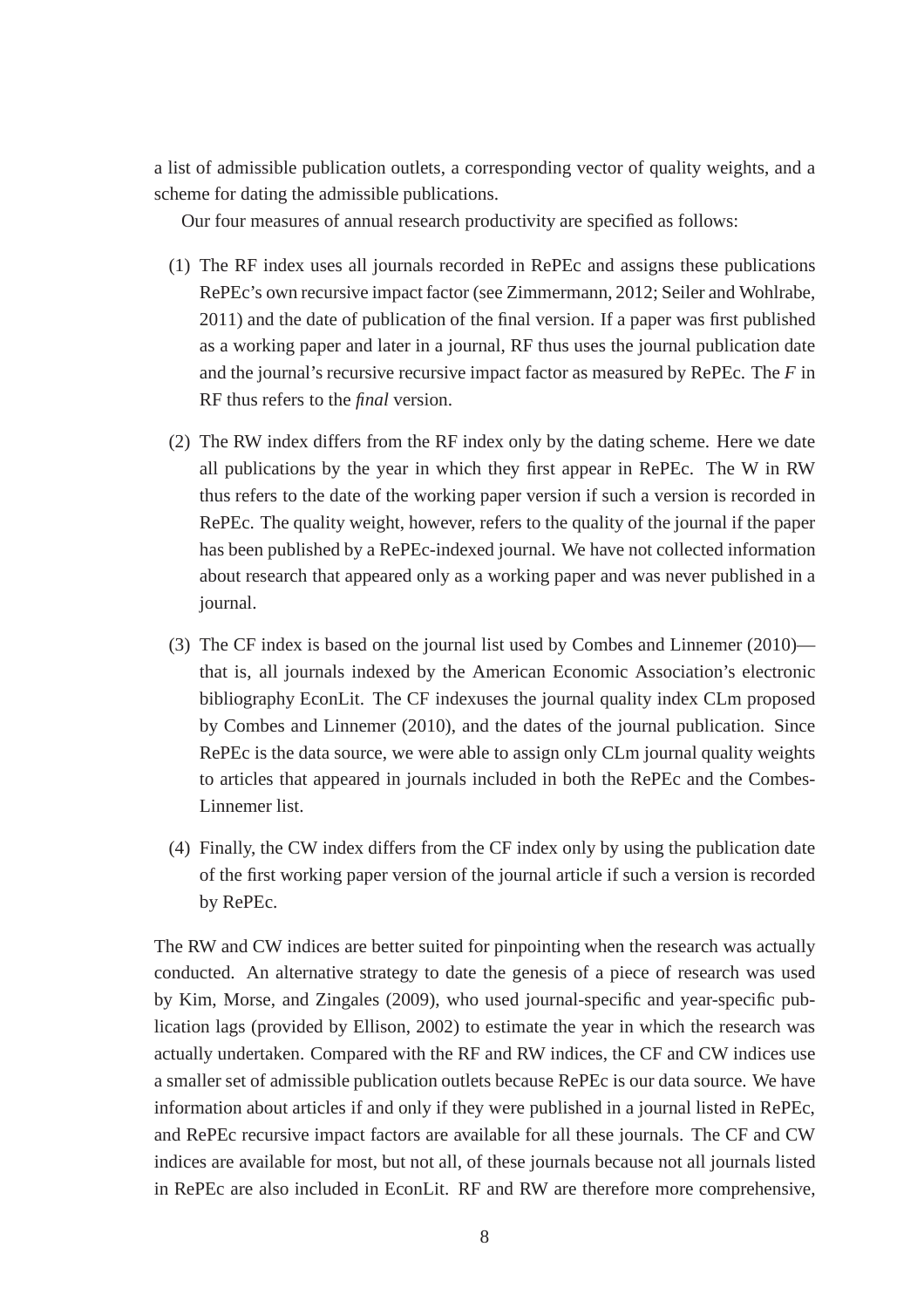| Variable                       | <b>Observations</b> | Mean    | Std. Dev. |
|--------------------------------|---------------------|---------|-----------|
| Number of children             | 9,015               | 1.3986  | 1.1705    |
| # children if children present | 6,384               | 1.9749  | 0.8923    |
| # children women               | 2,578               | 1.1575  | 1.0531    |
| # children women w/ children   | 1,665               | 1.7922  | 0.7612    |
| # children men                 | 6,411               | 1.4929  | 1.2001    |
| $#$ children men w/ childrens  | 4,696               | 2.0381  | 0.9247    |
| Age at 1st birth female        | 1,582               | 31.9248 | 4.2511    |
| Age at 1st birth male          | 4,430               | 32.5011 | 5.1114    |
| Career age 1st birth female    | 1,547               | 0.3116  | 6.4024    |
| Career age 1st birth male      | 4,311               | 0.8671  | 6.8942    |

Table 2: SURVEY: DESCRIPTIVE STATISTICS

Notes: 9,939 responses in total.

provide, however, a noisier output measure. As shown in Section 4.2, this additional noise leads to higher standard errors when RF and RW are used instead of CF and CW.

# **4 Descriptive evidence**

#### **4.1 Descriptive statistics**

Table 2 shows some descriptive statistics. Of our 9,939 respondents, 9,015 specified how many children they had: 6,384 of them had children. Conditional on being a parent, the average number of children is slightly higher among male economists than among female economists: A father in our sample has 2.0 children on average, while a mother has 1.8 children on average. Table 3 shows the distribution of how many children respondents said they had and Figure 1 shows the distribution of age at first birth. Table B.1 (see Appendix B) shows additional descriptive statistics for the distribution of countries in which respondents received their doctorate, a variable we did not use in our analysis.

#### **4.2 Career cycles in research productivity**

In this section, we present fixed effect Poisson quasi-maximum likelihood estimates (Hausman, Hall, and Griliches, 1984) of life cycles in research productivity as measured by the CW index. Even though our dependent variable, the quality-weighted number of publications, is not a count variable, Poisson estimates are consistent if the conditional mean is correctly specified (Santos Silva and Tenreyro, 2006). One advantage of Poisson estimation is that coefficients close to zero can be interpreted as percentage changes. The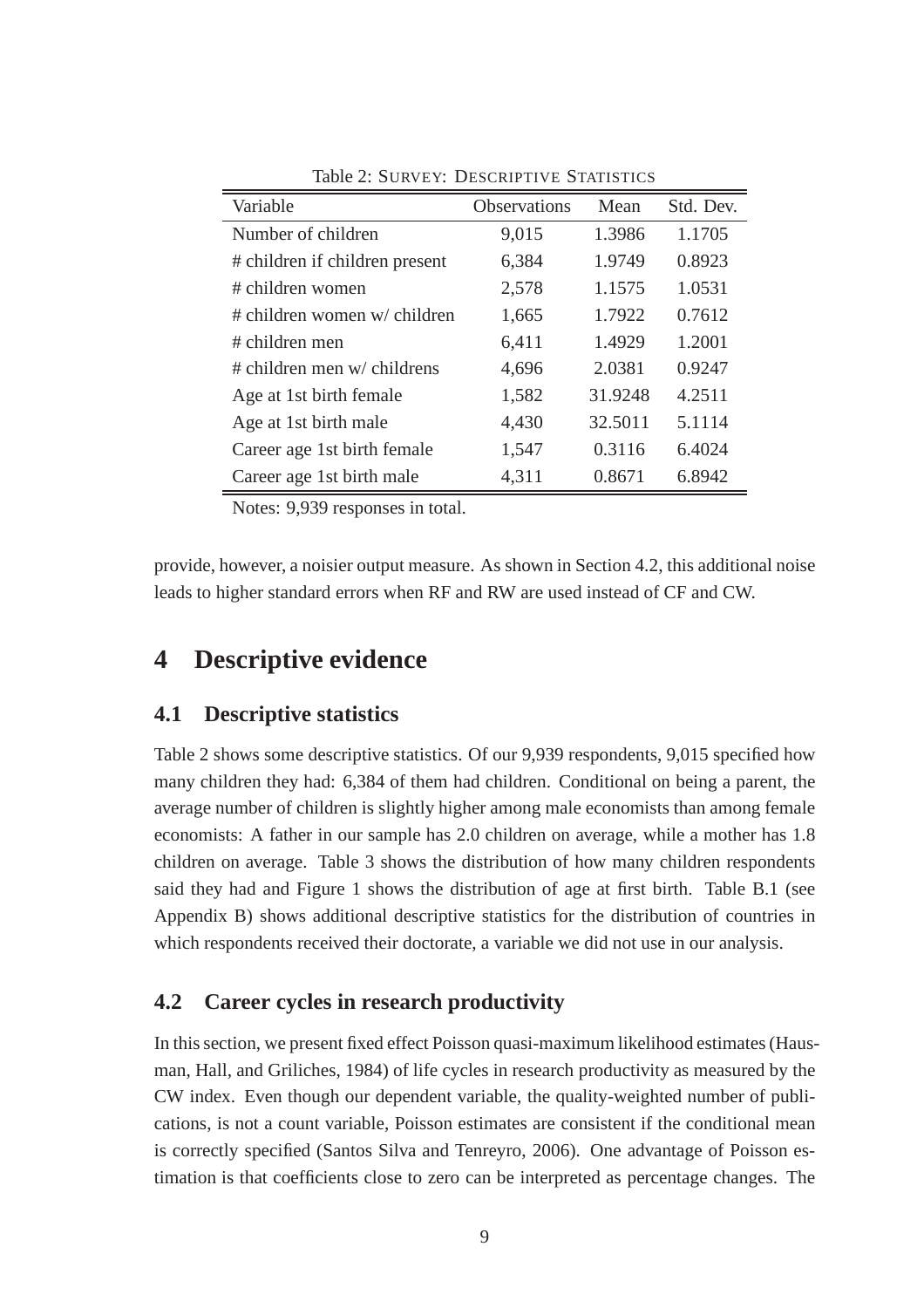| Number of      | Women     |         | Men       |         |
|----------------|-----------|---------|-----------|---------|
| children       | Frequency | Percent | Frequency | Percent |
| Unspecified    | 222       | 7.93    | 660       | 9.33    |
| $\overline{0}$ | 913       | 32.61   | 1,715     | 24.25   |
| 1              | 630       | 22.50   | 1,357     | 19.19   |
| 2              | 799       | 28.54   | 2,223     | 31.44   |
| 3              | 198       | 7.07    | 813       | 11.50   |
| 4              | 31        | 1.11    | 213       | 3.01    |
| 5              | 4         | 0.14    | 63        | 0.89    |
| More           | 3         | 0.11    | 27        | 0.38    |
| Total          | 2,800     | 100.00  | 7,071     | 100.00  |

Table 3: THE DISTRIBUTION OF NUMBER OF CHILDREN

Notes: 9,939 responses in total.



Figure 1: AGE AT FIRST BIRTH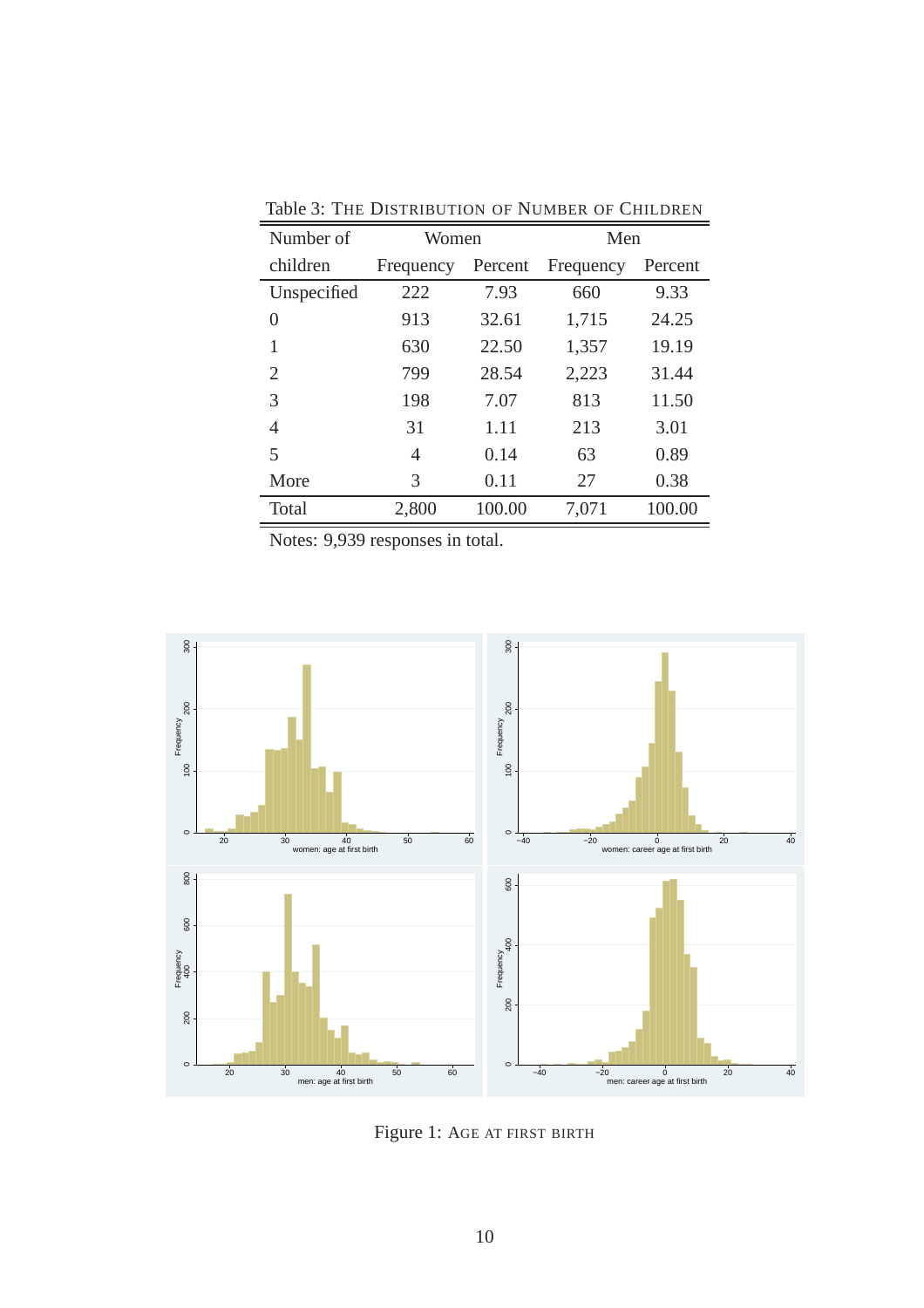|                      | (1)           | (2)          | (3)                     | (4)                     | (5)                     | (6)                      | (7)                     |
|----------------------|---------------|--------------|-------------------------|-------------------------|-------------------------|--------------------------|-------------------------|
|                      | all           | PhD-granting | All                     | Women                   | Men                     | Women in                 | Men in                  |
| Variables            |               | institutions |                         |                         |                         | PhD inst                 | PhD inst                |
| Constant             | $-0.1980$     | $-0.1633$    | 2.4087***               | $2.0152***$             | 2.3858***               | 2.0434 ***               | 2.5226***               |
|                      | (0.1343)      | (0.1733)     | (0.0189)                | (0.0466)                | (0.0207)                | (0.0598)                 | (0.0248)                |
| Career               |               |              | $0.3585***$             | $0.3281***$             | $0.3665***$             | $0.3730***$              | $0.3810***$             |
|                      |               |              | (0.0055)                | (0.0102)                | (0.0064)                | (0.0164)                 | (0.0096)                |
| Career <sup>2</sup>  |               |              | $-0.0444***$            | $-0.0425***$            | $-0.0451***$            | $-0.0435***$             | $-0.0458***$            |
|                      |               |              | (0.0012)                | (0.0025)                | (0.0013)                | (0.0036)                 | (0.0019)                |
| Career <sup>3</sup>  |               |              | $2.26\times10^{-3***}$  | $2.2 \times 10^{-3***}$ | $2.29\times10^{-3***}$  | $2.2 \times 10^{-3***}$  | $2.29\times10^{-3***}$  |
|                      |               |              | $(9.55\times10^{-5})$   | $(2.15\times10^{-4})$   | $(1.06\times10^{-4})$   | $(3.04\times10^{-4})$    | $(1.43\times10^{-4})$   |
| Career <sup>4</sup>  |               |              | $-5.12\times10^{-5***}$ | $-4.91\times10^{-5***}$ | $-5.18\times10^{-5***}$ | $-4.84\times10^{-5***}$  | $-5.14\times10^{-5***}$ |
|                      |               |              | $(3.08\times10^{-6})$   | $(7.23\times10^{-6})$   | $(3.38\times10^{-6})$   | $(9.98\times10^{-6})$    | $(4.5 \times 10^{-6})$  |
| Career <sup>5</sup>  |               |              | $4.24\times10^{-7***}$  | $3.87\times10^{-7***}$  | $4.29\times10^{-7***}$  | $3.74 \times 10^{-7***}$ | $4.24\times10^{-7***}$  |
|                      |               |              | $(3.36\times10^{-8})$   | $(8.14\times10^{-8})$   | $(3.66\times10^{-8})$   | $(1.11\times10^{-7})$    | $(4.84\times10^{-8})$   |
| PhD (1990-99)        | $-0.2379***$  | $-0.2277***$ | $-0.2442***$            | $-0.2872***$            | $-0.2353***$            | $-0.1215**$              | $-0.2209***$            |
|                      | (0.0165)      | (0.0179)     | (0.0164)                | (0.0422)                | (0.0178)                | (0.0517)                 | (0.0203)                |
| PhD $(2000+)$        | $-0.3946***$  | $-0.3827***$ | $-0.3905***$            | $-0.3793***$            | $-0.3990$ ***           | $-0.1494**$              | $-0.2779***$            |
|                      | (0.0198)      | (0.0221)     | (0.0198)                | (0.0473)                | (0.0219)                | (0.0622)                 | (0.0274)                |
| Female               | $-0.4990$ *** | $-0.5314***$ | $-0.4992***$            |                         |                         |                          |                         |
|                      | (0.0167)      | (0.0190)     | (0.0167)                |                         |                         |                          |                         |
| Tenured              |               |              |                         |                         |                         | $-0.4821***$             | $-0.1117***$            |
|                      |               |              |                         |                         |                         | (0.0445)                 | (0.0220)                |
| Career dummies       | yes           | yes          | no                      | no                      | no                      | no                       | no                      |
| Log pseudolikelihood | $-3002543.3$  | -2349280.4   | $-3008124$              | -498610.12              | $-2508472$              | $-293326.22$             | $-1672399.4$            |
| Observations         | 153,425       | 111,962      | 153,425                 | 36,951                  | 116,474                 | 17,999                   | 66,327                  |

Table 4: <sup>L</sup>IFE-CYCLE <sup>P</sup>RODUCTIVITY (CW <sup>I</sup>NDEX): <sup>C</sup>AREER <sup>Y</sup>EAR <sup>D</sup>UMMIES VS. <sup>F</sup>IFTH <sup>O</sup>RDER <sup>P</sup>OLYNOMIAL <sup>A</sup>PPROXIMATION.

\*\*\*  $p < 0.01$ , \*\*  $p < 0.05$ , \*  $p < 0.1$ .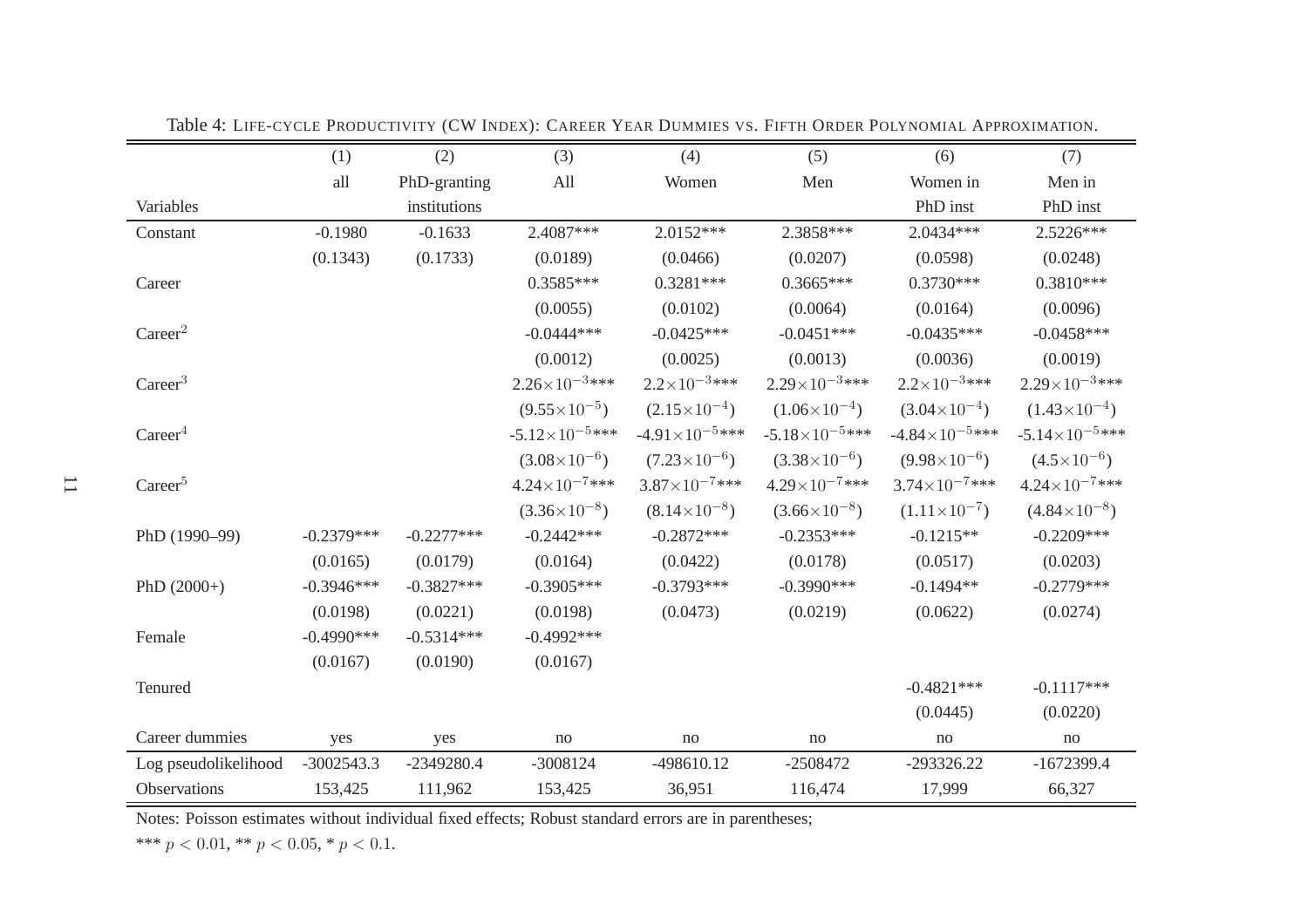exact effect is  $\exp(\beta) - 1$ , which is smaller in absolute terms than the recorded values of  $β$  for  $β < 0$ . We use robust standard errors proposed by Wooldridge (1999) to allow for overdispersion. We include publications up to five career years prior to receipt of the PhD and center all careers on the year 0 in which the PhD was conferred.

To begin, we capture career age with the help of dummy variables for each career year. We control for gender and vintage effects by including two cohort dummy variables that indicate whether the PhD was obtained in the 1990s or later. The reference cohort thus consists of economists who received their doctorate before 1990. The estimates of this specification are reported in the first column of Table 4. The estimates show that gender matters: Female economists are less productive than male economists. Moreover, we find that cohort effects are indeed at work: The (historically) younger economists are, conditional on their career age, less productive than the older ones. We interpret these estimates of our vintage dummies to indicate changes in publication routines. As Conley, Crucini, Driskill, and Onder (2013) have pointed out, diminished productivity of recent cohorts can be attributed to increasing editorial delays, decreasing acceptance rates at journals, and a trend toward longer manuscripts.<sup>1</sup> For the youngest cohort the estimated effect may, at least to some extent, also reflect a survivor bias; however, for the 1990s cohort a survivor bias can effectively be ruled out because individuals who have not undertaken economic research for many years are unlikely to have answered our survey. To check for any remaining survivor bias, we included in the next regression (Table 4, column (2)) only economists who had still stayed in academia (more precisely, were affiliated with PhD-granting universities) when responding to the survey in 2012. To be sure, we cannot identify younger economists who will eventually quit and exclude them from our regressions. But the results do not suggest that our estimates are subject to an economically significant survivor bias.

We follow Goodwin and Sauer (1995) and Rauber and Ursprung (2008) to visualize the career cycles in research productivity and replaced the career year dummies with a career year polynomial of order 5. The regression results are reported in column (3) of Table 4. Since the decrease in the log-likelihood statistic is quite small compared with the first regression, little information is lost by using the career age polynomial instead of the career year dummies. We then ran the same regression separately for women and men; the results are reported in columns (4) and (5) of Table 4, respectively. The career patterns corresponding to the estimates reported in columns (1) and (3) are depicted in the left panel of Figure 2; the career patterns corresponding to the estimates in columns

<sup>&</sup>lt;sup>1</sup>Hamermesh (2013) attributes the relative decline of the younger cohorts to a slowdown in technological progress in the economics profession. Whereas economists who went to graduate school in the 1960s and 1970s benefited from the mathematization of economic analysis, the most recent batch of young economists can no longer overcome their disadvantage in experience by using new methods that are clearly superior to those used by previous generations of economists.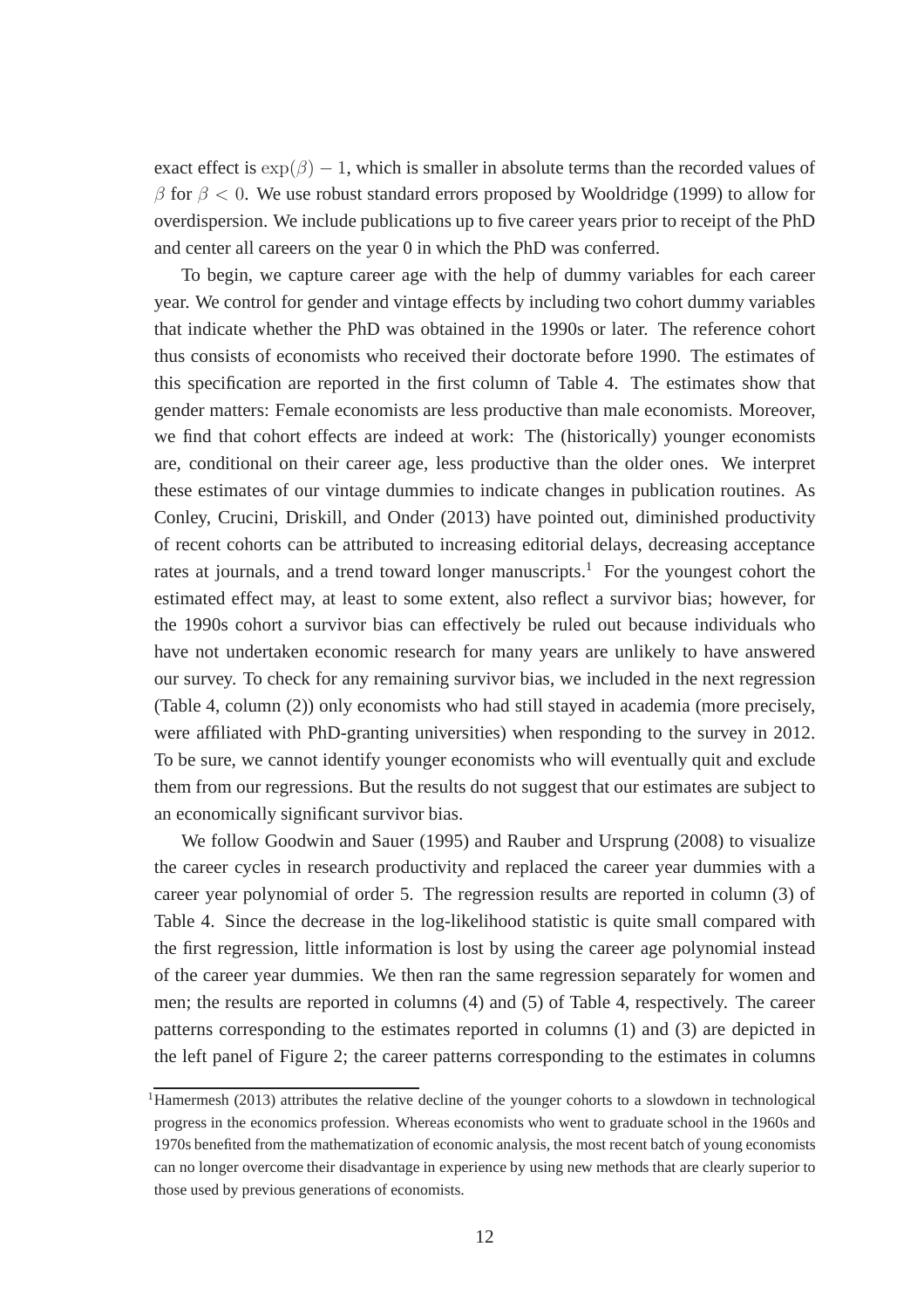

Figure 2: CAREER AGE CYCLES IN RESEARCH PRODUCTIVITY (CW INDEX) FOR COHORTS THAT OBTAINED THEIR PHDS BEFORE 1990. THE LEFT PANEL SHOWS THE PATTERNS FOR MEN.



Figure 3: AVERAGE PATTERNS OF LIFECYCLE PRODUCTIVITY FOR WOMEN AND MEN WITH 0, 1, AND 2 OR MORE CHILDREN. THE FIGURES IN THE TOP PANELS ARE BASED ON THE REGRESSION OUTPUT REPORTED IN TABLE C.1.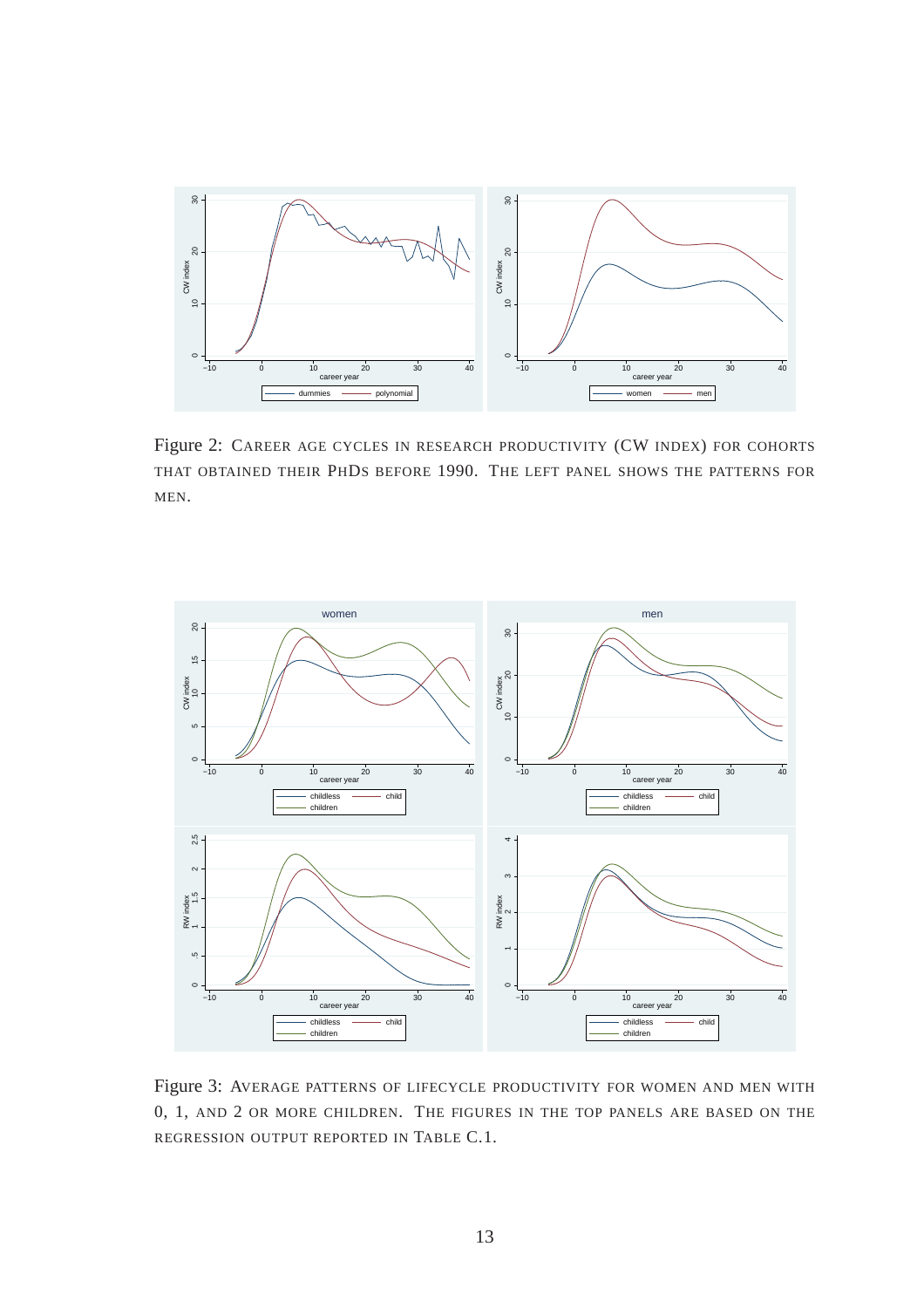(4) and (5) are shown in the right panel. The hump-shaped career patterns in research productivity are perfectly compatible with the predictions of human capital theory and are in line with the patterns previously identified by Goodwin and Sauer (1995) for 140 economists working at 7 top American economics departments and by Rauber and Ursprung (2008) for an encompassing census of economists working at Austrian, German, and Swiss universities.<sup>2</sup> Research productivity peaks 7 to 8 years after receiving the PhD, remains pretty flat in the mid-career period (i.e., during career years 15–25), and then begins to drop until retirement. The right panel of Figure 2 indicates that men are, on average, more productive than women, but otherwise the shape of the productivity patterns of male and female economists is quite similar.<sup>3</sup>

Columns (6) and (7) of Table 4 restrict the sample to male and female economists affiliated with PhD-granting institutions and include a tenure dummy variable, which is 1 for tenured economists and 0 otherwise. The estimated coefficient of the tenure dummy is indicative of a tenure kink in research productivity. Female economists appear to suffer a larger tenure-induced productivity drop than their male peers. It is reasonable that the tenure kink of females is larger because women may well shift childbearing to their posttenure career and therefore become less productive after they are tenured. We explore this hypothesis further in the next section in which we explore the research productivity of parents.

#### **4.3 Career cycles of parents**

Since the observed family structure may reveal some of the respondents' ex ante heterogeneity, we estimated career cycles in research productivity for economists with no children, one child, and two or more children. The respective regressions include only those individuals who are not likely to have another child.<sup>4</sup> Figure 3 depicts the career patterns in research productivity for men and women separately. (The estimates are relegated to Tables C.1 and C.2.)

Figure 3 indicates that, contrary to conventional wisdom, economists with children are not less productive than their childless colleagues. This statement also applies to women. The depicted career life cycles in research productivity as measured by the RW index suggest that economists with two or more children are, on average, more productive than their peers with only one child or no children. Using the CW index of research productivity does, however, not yield a clear correlation between productivity and fertility.

 $^2$ In a recent study, Conley, Crucini, Driskill, and Onder (2013) use a much larger sample of U.S. and Canadian academic economists than Goodwin and Sauer (1995) and find very similar career patterns.

<sup>3</sup>Career cycles estimated using fixed effects have similar shapes. In this section, we prefer to show the estimates without fixed effects because in our figures we want to compare the career cycles of male and female economists, which is possible only if a common constant term (intercept) is identified.

<sup>&</sup>lt;sup>4</sup>To be more specific, we only included people in our sample who received their PhD before 1990.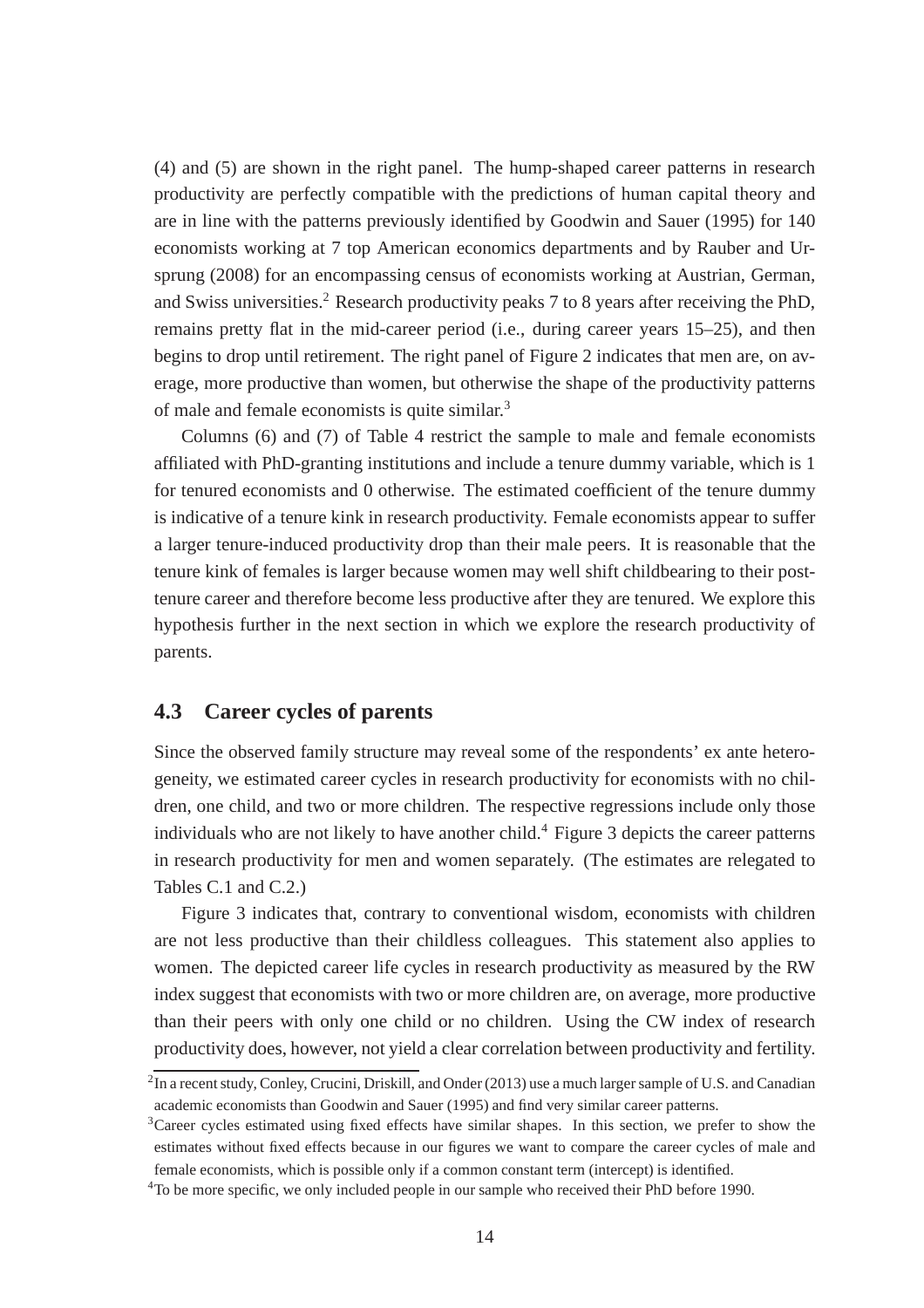|                      | (1)           | (2)          | (3)          | (4)            |
|----------------------|---------------|--------------|--------------|----------------|
| Variables            | Women         | Men          | Mothers      | <b>Fathers</b> |
| children             | $-0.1766$ *** | $-0.0497**$  | $-0.1912***$ | $-0.0538**$    |
|                      | (0.0533)      | (0.0232)     | (0.0555)     | (0.0235)       |
| teenager             | 0.0161        | 0.0175       | 0.0041       | 0.0253         |
|                      | (0.0735)      | (0.0328)     | (0.0776)     | (0.0325)       |
| $twen\_plus$         | $-0.2686$     | $-0.0297$    | $-0.1526$    | 0.0187         |
|                      | (0.1657)      | (0.0878)     | (0.1716)     | (0.0841)       |
| <i>tenured</i>       | $-0.3918***$  | $-0.2457***$ | $-0.4074***$ | $-0.2484***$   |
|                      | (0.0646)      | (0.0324)     | (0.0764)     | (0.0369)       |
| Log pseudolikelihood | $-227724.03$  | $-1163238.5$ | $-172956.48$ | $-906351.32$   |
| <b>Observations</b>  | 20,399        | 76,529       | 14,710       | 59,243         |
| Individuals          | 1,107         | 3,469        | 786          | 2,627          |

Table 5: AGE OF CHILDREN (CW INDEX)

The productivity cycles of fathers of one child and of childless men intersect and are almost congruent. On the other hand, the productivity cycle of mothers of one child shows a marked decrease after the early career peak and a surprising recovery toward the end of the career. Whereas the bimodal shape of the productivity cycle of mothers of at least two children is indicative of a motherhood effect, the trough of the productivity cycle of mothers of one child appears to last too long to be attributable to motherhood. The picture is more intuitive if the RW index of research productivity is used. Mothers of at least two children are, on average, more productive than mothers of only one child, and mothers in general are more productive than childless women. Fathers of at least two children are also more productive than fathers of one child and childless men. Toward the end of their careers, however, childless men appear to be somewhat more productive than fathers of one child. The overall picture is thus consistent with the study by Joecks, Pull, and Backes-Gellner (2013) that identifies a positive correlation between parenthood and productivity among economists in the German-language countries.

We introduce two sets of dummy variables indicating the presence of children to further investigate the association of parenthood with research productivity. The first set consists of four dummy variables:  $pre$  *children* (1 if the respondent has no children), children (1 if the respondent has at least one child 12 years of age or younger), teenager (1 if a respondent's youngest child is between 13 and 19 years of age), and  $twen\_plus$ (1 if a respondent's children are all 20 years of age or older). Table 5 reports the results when the variables *children*, teenager, and twen\_plus are included in our career cycle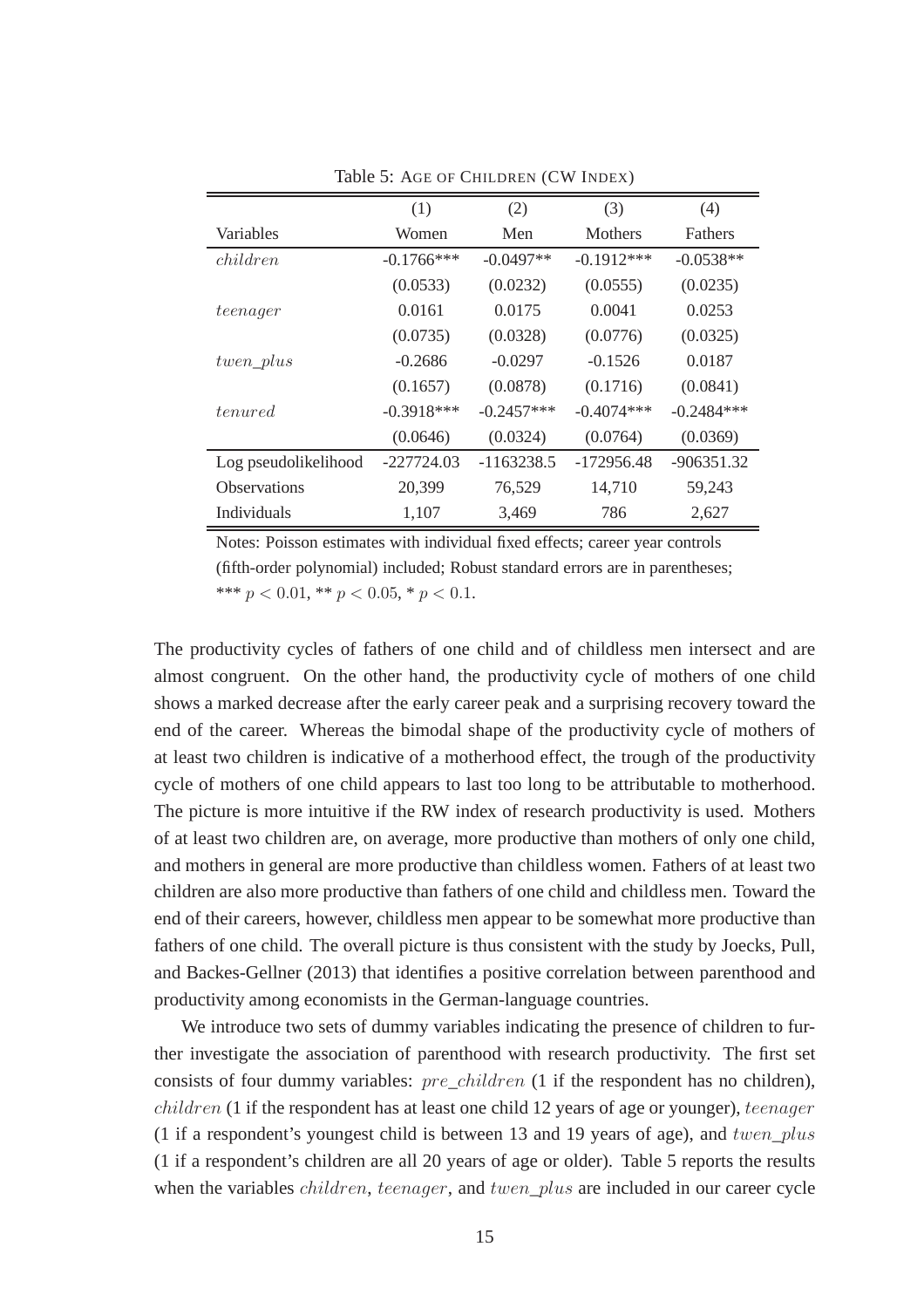|                      | (1)          | (2)          | (3)            | (4)            |
|----------------------|--------------|--------------|----------------|----------------|
|                      | Women        | Men          | <b>Mothers</b> | <b>Fathers</b> |
| $1 \ child$          | $-0.0409$    | $-0.0117$    | $-0.1003$      | $-0.0172$      |
|                      | (0.0697)     | (0.0400)     | (0.0750)       | (0.0450)       |
| 2 <i>children</i>    | $-0.1640*$   | $-0.0005$    | $-0.2503**$    | $-0.0076$      |
|                      | (0.0883)     | (0.0439)     | (0.0987)       | (0.0496)       |
| 3 children           | $-0.3006**$  | 0.0168       | $-0.3972***$   | $-0.0078$      |
|                      | (0.1273)     | (0.0628)     | (0.1368)       | (0.0717)       |
| $all\_13\_plus$      | $-0.0909$    | 0.0374       | $-0.1324$      | 0.0486         |
|                      | (0.0994)     | (0.0509)     | (0.1078)       | (0.0530)       |
| <i>tenured</i>       | $-0.3930***$ | $-0.2475***$ | $-0.4058***$   | $-0.2512***$   |
|                      | (0.0650)     | (0.0321)     | (0.0767)       | (0.0366)       |
| Log pseudolikelihood | -227909.79   | $-1163430.5$ | $-172981.61$   | -906536.59     |
| <b>Observations</b>  | 20,399       | 76,529       | 14,710         | 59,243         |
| Individuals          | 1,107        | 3,469        | 786            | 2,627          |

Table 6: NUMBER OF CHILDREN (CW INDEX)

estimates of productivity. The reference category is the group of respondents who have no children. The Poisson estimates for men and women now include individual fixed effects. The results indicate that having preteen children is associated with lower research productivity for both mothers and fathers. Not surprisingly, the reduction in productivity is larger for mothers than for fathers: Mothers of preteens have an average loss of productivity of about 17.4% (=  $\exp(-0.1912) - 1$ ), whereas the fathers lose a mere 5% in productivity. Nevertheless, it is interesting to note that parenthood is also associated with lower productivity for men. We refer here to the estimates for the sample of respondents who actually do have children (columns (3) and (4)). The estimated values of the coefficients of the variable children are nearly the same size for the whole sample (columns (1) and (2)). The estimated coefficients of the *teenager* and *twen* plus dummy variables are not statistically different from zero. To be sure, omitted-variable bias matters for these estimates, but only a few background variables are available. Since we know at least when people obtained tenure, we include a tenure dummy. The coefficient has the expected negative sign and is statistically different from zero.

Up to this point, we have used a set of variables that indicate only parenthood but do not differentiate between the number of children. Table 6 reports the estimates of career cycle regressions that include a set of five dummy variables referring to the number of preteen children: *no child*, 1 *child* (1 if the first child is younger than 13 years and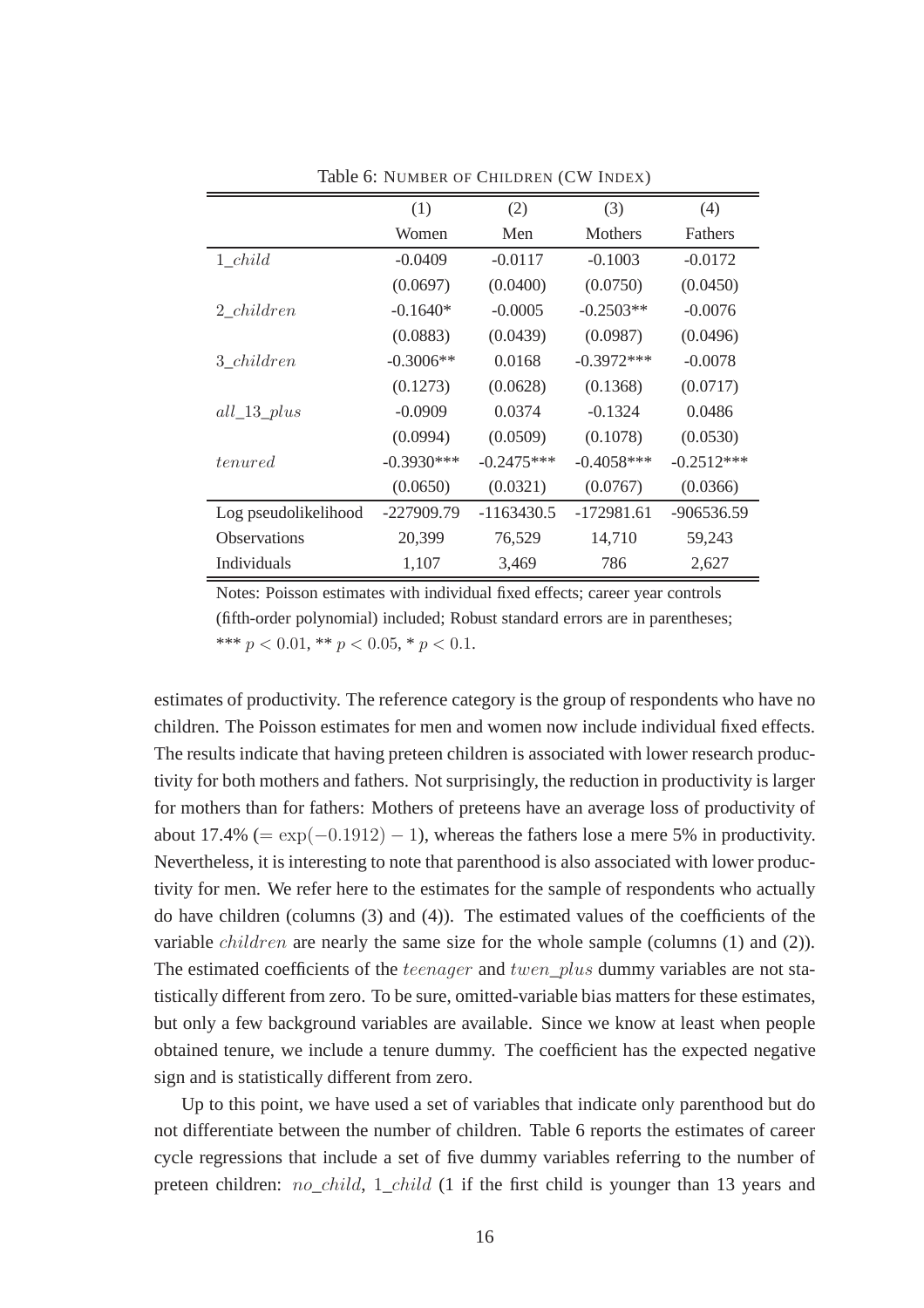another child is not yet born); 2\_children (1 if the second child is younger than 13 years and another child is not yet born); 3\_children (1 if the third child is under 13 years and another child is not yet born); and all 13\_plus (1 if the youngest child is at least 13 years of age). Again focusing on the regression results based on the restricted sample of economists who are actually parents (columns (3) and (4)), we see that for mothers an increasing number of preteen children is associated with an increasing loss in productivity: One child is associated with a productivity loss of  $9.5\%$  (= exp( $-0.1003$ ) – 1), two children with a loss of 22% (=  $\exp(-0.2503) - 1$ ), and three children with a loss of 33%  $(= \exp(-0.3972) - 1)$ . For mothers, the marginal cost of children thus appears to be constant in the number of children. For men, we do not find coefficients that are either economically or statistically significantly different from zero.

Table 7 presents estimates of the effect of twins on research productivity. If twin births were exogenous, this would be our best estimate in terms of cleanly identifying the causal effect of parenthood on the productivity of highly skilled labor.

A total of 204 survey respondents (56 women and 148 men) indicated that two of their children were born in the same year. To be sure, we cannot rule out that this way of identifying twin births may include "Irish twin" births. Since we observe, however, much fewer twin births than one could have expected,<sup>5</sup> we feel confident that the potential "Irish twin" bias is not likely to be a serious problem. The relatively small number of twin births in our sample might be due to several reasons. First, since the chances of having twins increases with the number of preceding births, our first-time parents are less likely to have twins. Second, the older the mother, the higher are the chances of having fraternal twins - and the mothers in our sample are, of course, substantially older (on average) when they give birth for the first time than mothers in general. Finally, it is well understood that the use of fertility drugs and assisted reproductive technology to help women conceive increase the probability of conceiving twins. One might thus speculate that the low incidence of twin births in our sample is due to highly educated professionals being less likely to undergo fertility treatment because they are better able to accept childlessness than people who find less satisfaction in their professional lives.

The last argument gives immediately rise to a second caveat. Since twin births are more likely after a woman has undergone fertility treatments, twin births are not perfectly exogenous events. Indeed, the 42 mothers whose first pregnancy resulted in the birth of twins were, on average, 34.8 years old when the twins were born and the 94 fathers whose first children were twins were, on average, 35.5 years old. These numbers are considerably higher than the corresponding overall means of 31.9 and 32.5 years of age at

 $5$ Martin, Hamilton, and Osterman (2012) report that the twin birth rate rose 76 percent between 1980 and 2009, from 18.9 to 33.3 per 1,000 births. Dividing the 204 twin births in our data set by the more than 12,000 births to the respondents to our survey, we obtain a rate at the lower end of that range, which would indicate that the fertility treatments that increased the general twin rate are negligible in our sample.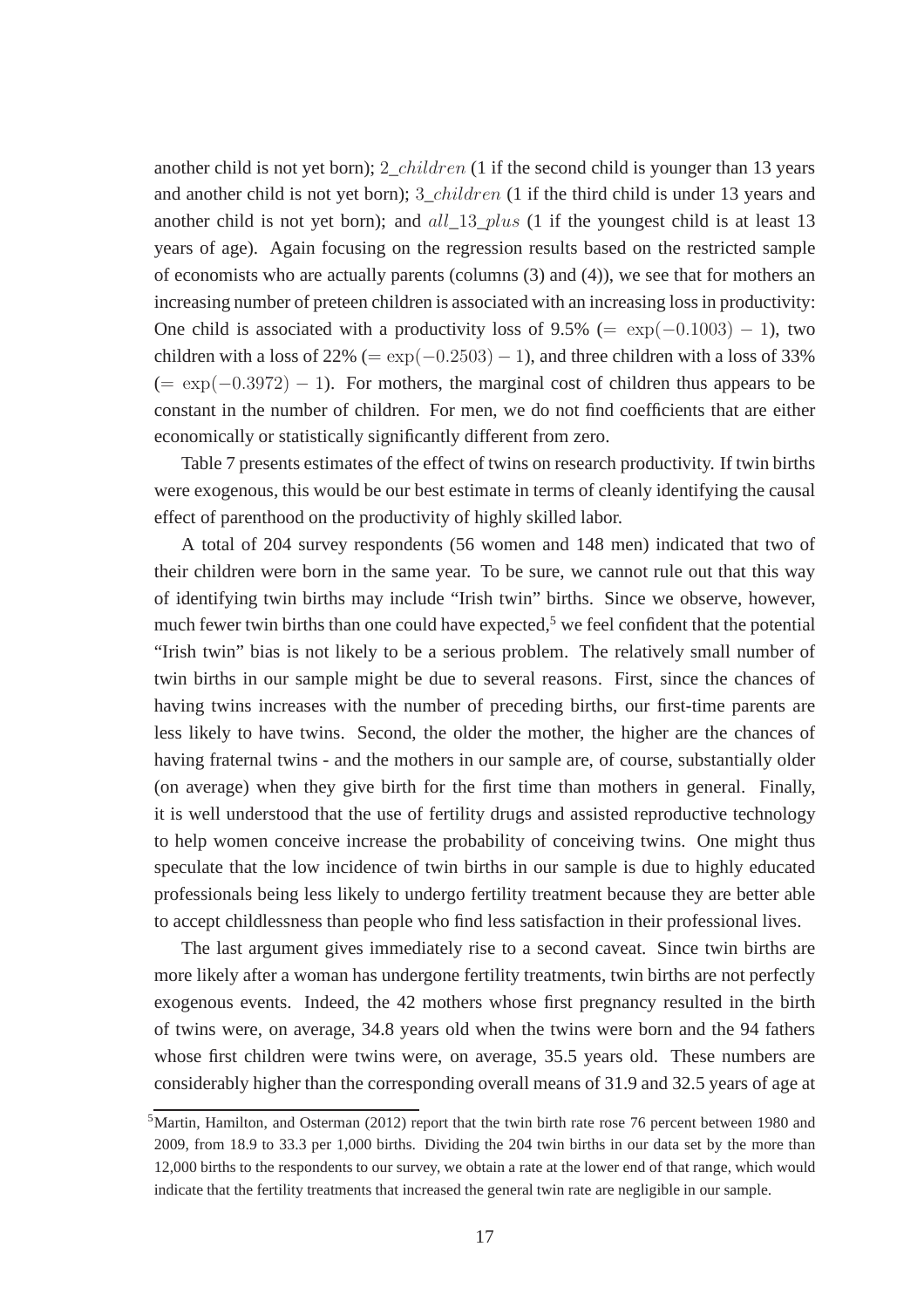|                      | (1)          | (2)         | (3)            | (4)          |
|----------------------|--------------|-------------|----------------|--------------|
| Variable             | Women        | Men         | <b>Mothers</b> | Fathers      |
| Twins                | $-0.1106$    | $0.4322***$ | $-0.1673$      | $0.4218**$   |
|                      | (0.2810)     | (0.1665)    | (0.2761)       | (0.1675)     |
| Log pseudolikelihood | $-227946.21$ | $-1162521$  | -173016.94     | $-905617.61$ |
| <b>Observations</b>  | 20,399       | 76,529      | 14,710         | 59,243       |
| Individuals          | 1,107        | 3,469       | 786            | 2,627        |

Table 7: THE EFFECT OF TWINS

the first birth reported in Table 2. As argued above, some of this difference may be due to the fact that older women are more likely to have twin births. But the difference may also suggest that at least some of these twin births may have resulted from fertility treatments. But even acknowledging this kind of endogeneity, it is not clear whether an especially strong wish for children resulting in fertility treatments is systematically associated with productivity: on the one hand, less productive female scientist may want to substitute motherhood for lacking academic success, on the other hand, highly productive female scientists may have a greater demand for children because they are better able to cope with the additional burden of motherhood. Our estimating strategy would only yield an underestimate of the motherhood effect if less productive female scientists are more prone to make use of fertility treatments than productive ones. This is so because, as we will show below, the motherhood effect is probably larger for highly productive scientist than for more ordinary scientists.

Our dummy variable assumes the value of 1 in the year in which two babies were born and in the following 12 years; in all other years the dummy is set equal to 0. Since we observe only four triplets (i.e., three births in one year) in our sample, we were not able to estimate a triplet effect. We did not include the triplets in the twin-effect regression reported in Table 7. We included all variables from Table 6 in the regressions reported in Table 7 as control variables. The estimates of all of these variables were not affected by the inclusion of the twin variable.

For women and mothers, the estimates of the twin effect are somewhat smaller than the estimates of the children effect reported in Table 5 and the two-child effect reported in Table 6. Since the children effect cannot be readily compared with the effect of exactly two children, the rather small difference is easily explained. More interesting is that the twin effect amounts to only about two-thirds of the two-child effect. We conjecture that this can be accounted for by economies of scale. Driving the son to his ballet lesson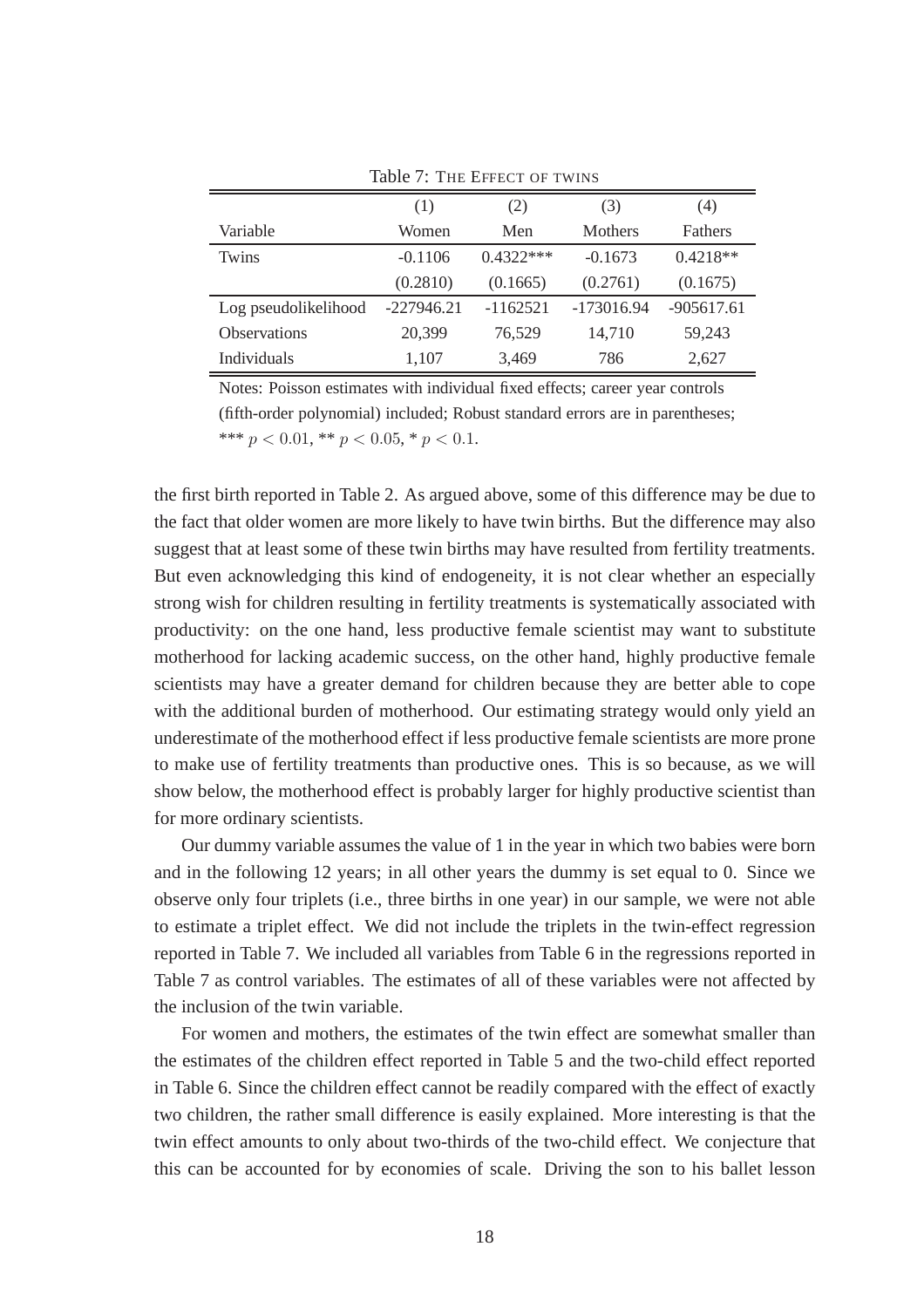and the daughter to her soccer training is simply more disruptive than driving the twins together to their violin teacher. The fact that the twin effect ultimately is statistically insignificant is not worrisome; this is simply a consequence of the small number of twin births in our sample.

The twin effect on men's or fathers' labor productivity is positive, statistically significant, and surprisingly large. Fathers become  $52.5\%$  (=  $\exp(0.4218)-1$ ) more productive after the birth of twins, whereas children per se have, if anything, a negative effect on their productivity. It appears that the surprise shock associated with the birth of twins affects fathers much more than mothers, who by choosing to become a mother, have already prepared themselves for substantial changes in their professional life, whereas the father of twins may have allowed himself to be lulled into a false sense of remaining largely unaffected by fatherhood.

In any event, the rather clean estimates of the twin effects reinforce our confidence that our previous estimates of parenthood effects are not likely to be unduly corrupted by reverse causality links. The size of the estimated twin effect, in particular, lends support to our finding that the marginal effect of a woman's first child is surprisingly small. It therefore seems natural to ask whether the small size of this effect is representative. After the birth of their first child, mothers are obviously less flexible in the use of their time. On the other hand, they may better use the time that is left. Different groups of women may be better or less able to deal with the burden of motherhood, which generates sufficient variation for the effect to become statistically insignificant. The finding that the marginal effect of a woman's first child is economically but not statistically significant is our main motivation for the analysis performed in the next section.

## **5 Semiparametric difference-in-differences estimation**

#### **5.1 Method**

The descriptive statistics in the previous section suggest that researchers with children differ greatly from researchers without children. We therefore extensively used regressions that include individual fixed effects to remove any estimation bias related to time-invariant unobserved heterogeneity. In this section, we use a difference-in-differences estimation, a special case of fixed effects regression, in our attempt to identify the effect of pregnancy and parenthood on research productivity. Our questionnaire survey elicited the pretreatment values of a set of covariates upon which we condition.

Our identification strategy is to reduce our panel to two observation periods: A pretreatment period and a posttreatment period. All individuals in our sample are of an age when many of their peers become parents. All individuals have no children before treat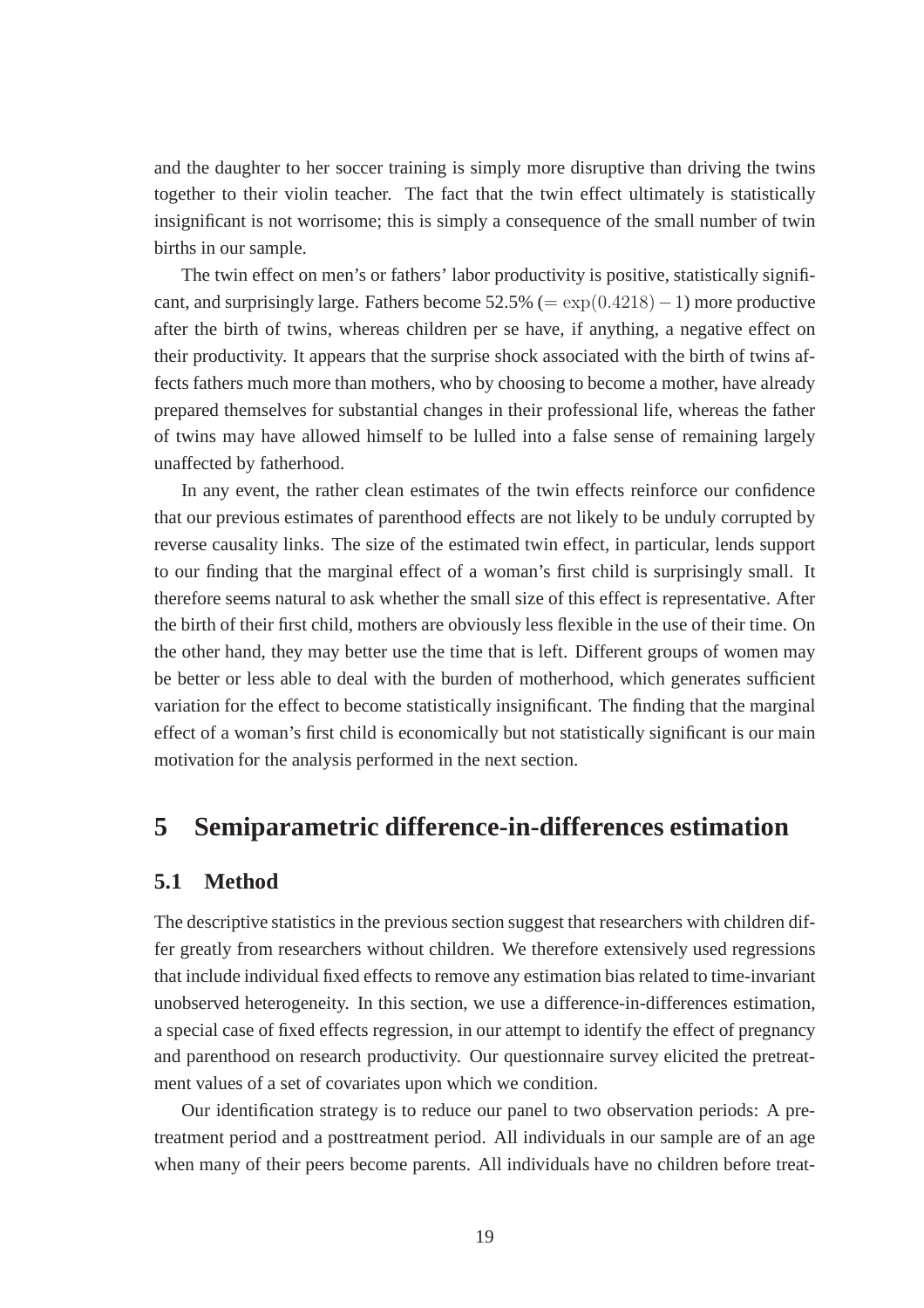ment. The treated are those who become parents, whereas the individuals in the control group had no children when the survey was taken. We choose research productivity in the three years before treatment as the pretreatment productivity and the research productivity in the three years after treatment as the posttreatment productivity.

A standard difference-in-differences test would compare the change in productivity of the treated between the pretreatment and the posttreatment period with the corresponding change for the control group. These standard difference-in-differences tests are based on the assumption that the average outcome for both the treated and the control groups would have followed parallel paths over time in the absence of treatment (common trend assumption). The common trend assumption is reasonable for large randomly-formed treatment and control group. Unfortunately, we cannot expect this assumption to be correct in our case because researchers with and without children (the treatment and control groups) differ along many dimensions and some of these differences also co-determine fertility—that is, the assignment to the two groups is not random but rather endogenous. If, however, the researchers' characteristics differ between the treated and the control groups, the common trend assumption is very likely to be violated and the pretreatment differences can be expected to be related to the dynamics of the outcome variable after treatment. As we have seen, at least according to one output measure, prospective parents are, on average, more productive before they have children than their peers who will never have children (the difference is statistically not significant, but still exists). If, however, a person was more productive before treatment, then it is likely that he or she will also be more productive afterward. Moreover, it may also be more likely that this person will become a parent because efficient people may be better able to cope with the ensuing double burden of work and parenting.

Because treatment is endogenous, the treatment effect needs to be conditioned on the determinants that are likely to influence the variable to be explained (research productivity) and the probability of being treated (fertility). Determinants that correlate with research productivity and fertility are, for example, the age of the participants; their pretreatment research output; academic/cultural background; marital status; the educational level of their spouse; and the availability of child care.

The estimator proposed by Abadie (2005) accounts for this heterogeneity in pretreatment circumstances by combining propensity score weighting with difference-indifferences estimation. In a first step, the set of confounders is used to estimate propensity scores by means of power series estimation. Power series estimation is a linear estimation method that includes higher exponential terms of the confounders up to order  $K$ , where  $K$  is chosen through cross-validation (see chapter 15 of Li and Racine, 2006). Typically, propensity scores are estimated using binary choice models such as logit or probit models. Propensity score weighting is easy to implement for binary choice models, but remains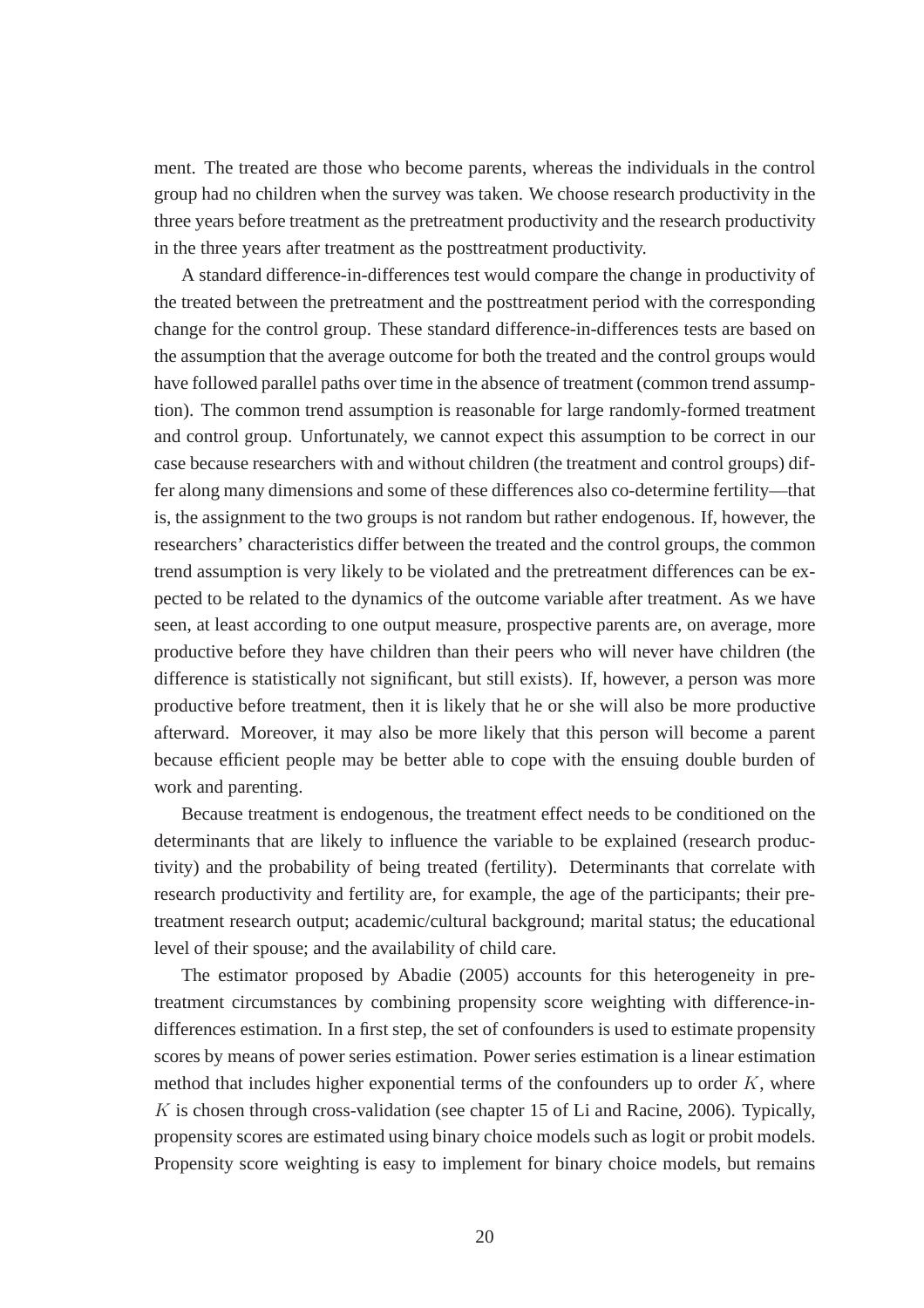asymptotically inefficient compared with strict matching techniques. Hirano, Imbens, and Ridder (2003) show, however, that in finite samples inverse propensity score weighting yields efficient estimators when the propensity scores are derived semiparametrically.

In the second step, the propensity scores are used to measure the effect of treatment on the treated, where the outcome of interest is not measured in levels but in differences. This estimator has been used previously in the economics of science literature by Azoulay, Graff Zivin, and Manso (2011), who take advantage of the fact that conditional differencein-differences measures the "treatment-of-the-treated" effect and compare it with average treatment effects.

In applying the Abadie estimator, we do not argue that this strategy allows us to take all endogeneity into account. Just as with matching and propensity score weighting estimators in general, selection is only on "observables." As argued by, among others, Angrist and Pischke (2008), this makes matching and propensity score weighting estimators basically equivalent in terms of causal interpretation to conventional regression estimators. These estimators make an assumption referred to as conditional independence assumption. If this assumption is not violated, then there is no omitted variable bias. This assumption is plausible if the set of variables that we condition upon in the computation of the propensity scores (confounders) satisfies the following properties: First, all variables that may influence an individual's decision whether to select into the treatment group (whether to have children or not) and that may at the same time be correlated with the output trend over the period of interest (the research productivity as a parent) are included. We paid attention to this condition in tailoring the questionnaire (see Appendix A). Second, these variables need to be measured before selection takes place. We know the research productivity before an economist decides to become a parent. Even if our estimator does not solve all problems related to endogeneity, we are still confident that the estimates provide a relatively accurate impression of the overall effect of pregnancy and parenthood on research productivity.

In addition to accounting for endogeneity, the Abadie estimator has another feature that is perhaps even more important in our context: It allows us to compute conditional treatment effects, that is, when we estimate the treatment effects in the second step of the procedure, we can select subsets of the variables used in the first step to compute the propensity scores and then compute treatment effects that are conditional on these variables. For example, in estimating the propensity score we include a dummy variable indicating whether a person is married or lives in a marriage-like (committed) relationship because being married or living in a committed relationship (i) is likely to be related to whether someone will have a child or not and (ii) may also be correlated with research productivity. Inclusion of this dummy variable ultimately yields two estimates of treatment effects: one for individuals who are married or in a relationship and one for those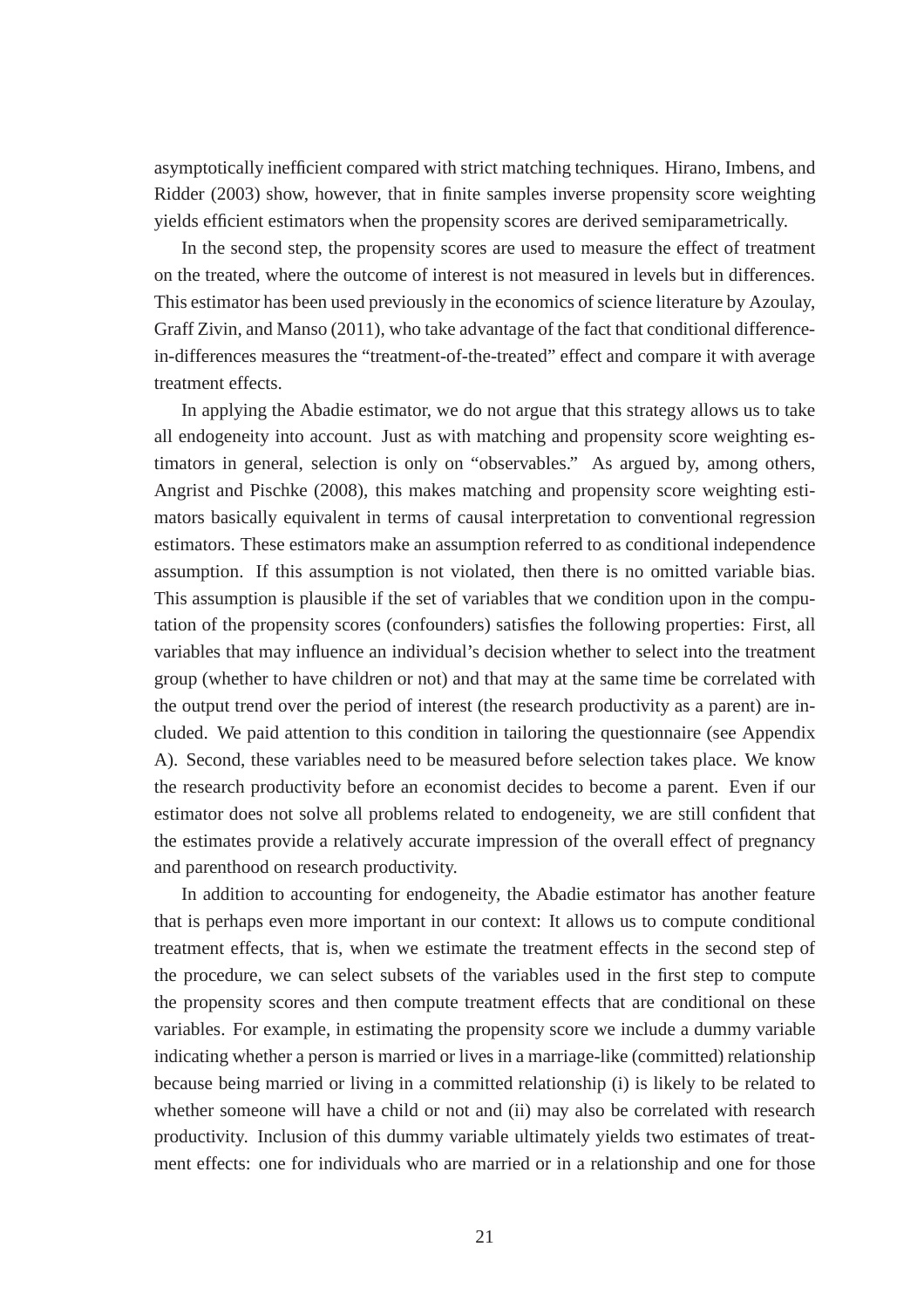who are not.

#### **5.2 Data treatment analysis**

Individuals in the control group are respondents with no children. We use data from the year 2007 for this control group. The treatment group consists of men and women who became parents for the first time between 2004 and 2007. We restrict our sample to men born between the years 1959 and 1981 and women born between the years 1965 and 1981. The youngest individuals in our sample are in their mid-20s, at the beginning of their academic careers. The oldest women are 42 years of age, the oldest men are 48 years of age. It does not seem practical to examine the effect of becoming a parent for older people. The resulting sample consists of 2,433 economists. This includes 496 childless women, 288 mothers, 978 childless men, and 671 fathers.

Descriptive statistics are provided in Appendix D. Concerns about the support of the age distribution in the treatment and control groups prove to be unfounded. All other variables used to compute the propensity scores are dummy variables. The descriptive statistics for these confounders are listed in Table D.1. It transpires, for example, that parents are more likely to be top-quartile researchers and to have more-educated spouses than economists with no children.

In the following, we compare changes in research output between the three years before and the three years after treatment for the treated group, and before and after 2007 for the controls. Output is measured by the cumulative RW indices over the three years before and after the cutoff year. The outcome is thus defined as  $Y_{i1} - Y_{i0}$ , where  $Y_{i1}$  is either the sum of the RW values of a parent over the first three years of parenthood or the sum of the RW values of a childless economist over the years 2008 to 2010.  $Y_{i0}$  is either the sum of the RW values over the three years before parenthood or the sum of the RW values of a childless economist over the years 2004 to 2006.

#### **5.3 Results**

To predict parenthood, we use various variables, all of which relate to the time before treatment—that is, before the first child was born.<sup>6</sup> The first set of variables measures academic success: These variables indicate whether economists have earned a PhD, received tenure, and were in the top quartile according to their cumulative pre-childbirth research output. We use the cumulative research output because the decision to have children depends on the entire oeuvre achieved by that time rather than on current research productivity. After all, the wish to have children may well derive from expected promotion, which, in academia, depends mainly on life-time research output.

<sup>&</sup>lt;sup>6</sup>We believe that the time before childbirth is a sufficient proxy for the time before conception.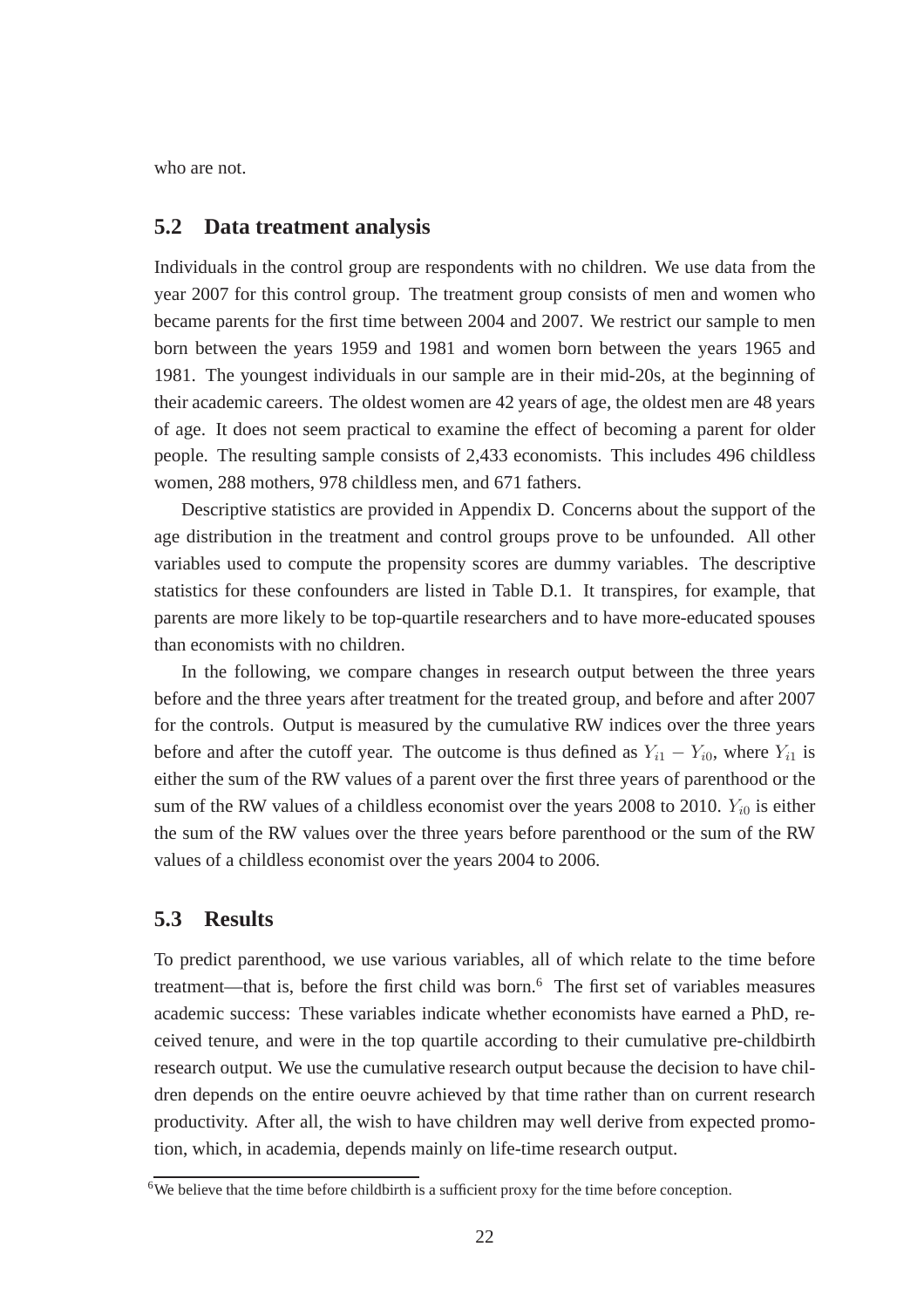The second set of variables refers to the family environment: These variables (i) indicate whether the economists were married, (ii) whether day care services were available, and (iii) identify the education level of the spouse. We also include demographic variables: a dummy indicating the continent on which the PhD degree was earned, $\frac{7}{1}$  the economists' age, and higher-order exponential terms of age up to order  $K$ . Since using higher powers of indicators makes sense only for metric variables, the analysis is substantially simplified by the fact that all but the age variable are dummy variables. We use cross-validation to select the order  $K$  of the age polynomial. For women, the plots suggest that the integrated mean square error is minimized for  $K = 2$ , and for men it is minimized for  $K = 4$ . Since we compute the propensity scores using a linear estimator with higher-order exponential terms, propensity scores outside the  $(0, 1)$  range may result. Dropping observations outside the  $(0, 1)$  range, we are left with 1,459 out of 1,649 men and with 665 out of 784 women for our second-step analysis.

Table 8 shows how these variables relate to subsequent parenthood (i.e., to being assigned to the treatment or the control group in the second-step regressions). When interpreting these estimates, note that the standard errors reported in Table 8 are subject to heteroskedasticity. This is not important for the second-stage estimates because we use the results documented in Table 8 only to compute propensity scores. Women who have already obtained their PhD degree are more likely to have children than female PhD students, but neither research output nor achieving tenure appear to influence the decision of female economists to become mothers. For men, none of these variables measuring academic success contribute to explaining fatherhood. Family environment variables are more important for the fertility decision. Both men and women are more likely to have children if they are married or in a committed relationship, and they are less likely to have children if they know that day care services are not available. Moreover, female academics are not less likely to have children if their spouse has an advanced university education.

With regard to the demographic variables, none of the four women in our sample who received their PhD degree in Africa has children. Asian men (or more precisely, men who received their graduate education in Asia) are somewhat more likely, and European men are somewhat less likely to father a child than other men. The age polynomial shows again that the fertility of women peaks at the age of 33. For men, the estimates in Table 8 indicate a local fertility maximum at the age of 35.<sup>8</sup>

 $7$ The continent on which the PhD was earned is very likely to be a pre-childbirth (pretreatment) variable because only very few economists in our sample had their first child before they entered graduate school, and only some of the few individuals who had have children before entering graduate school moved to another continent to receive their graduate education.

<sup>8</sup>These numbers are somewhat higher than the average age at first birth reported in Table 1 and Figure 1. One reason for this difference is that in this section we deal with younger cohorts who have their first children later on average than earlier cohorts. Sampling may play also a role. Since individuals who had their first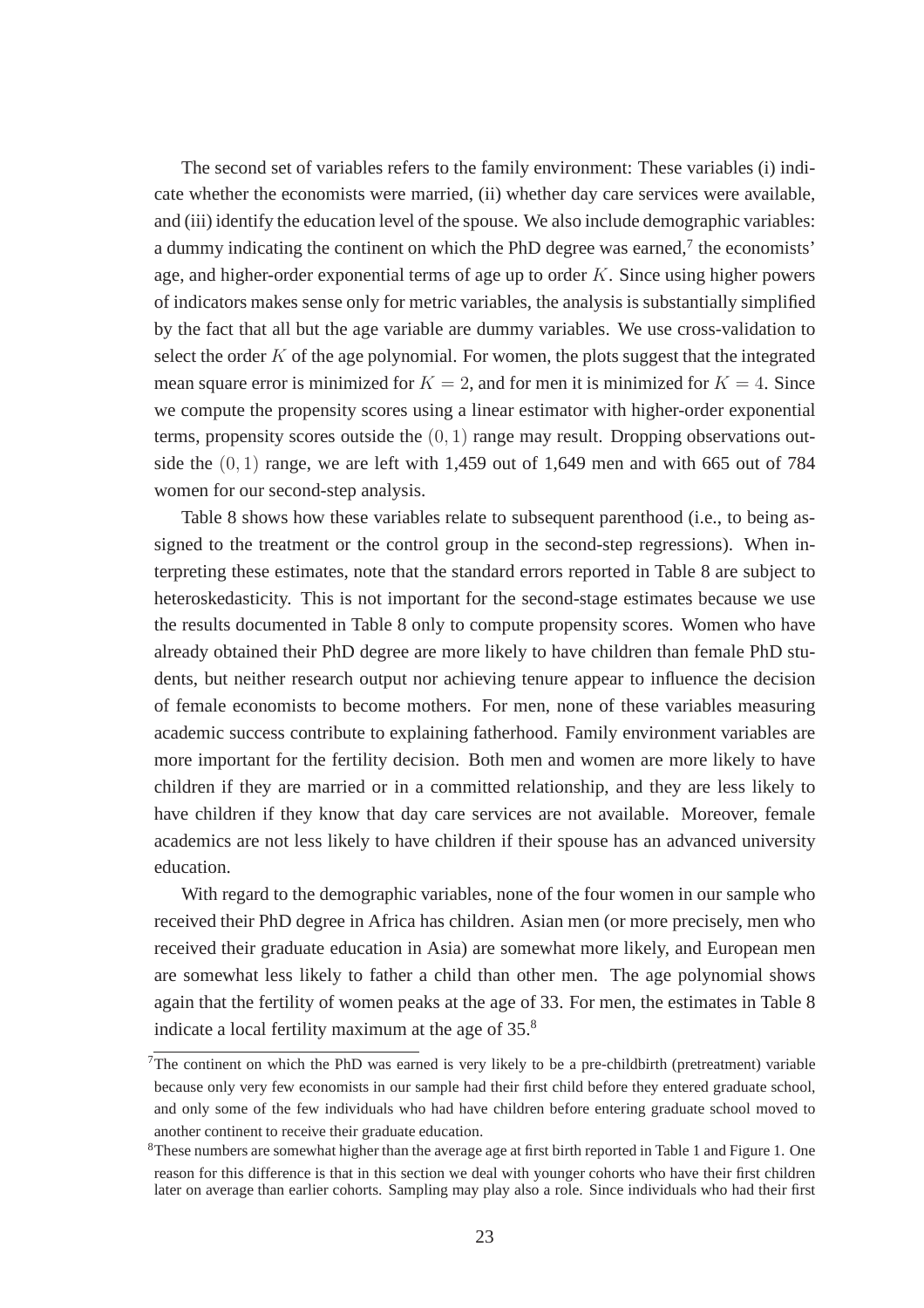| (1)           | (2)                                                                                      |
|---------------|------------------------------------------------------------------------------------------|
| Women         | Men                                                                                      |
| $-5.5856***$  | 36.8653**                                                                                |
| (0.8236)      | (15.1737)                                                                                |
| $0.1018***$   | 0.0081                                                                                   |
| (0.0399)      | (0.0289)                                                                                 |
| 0.0489        | $-0.0177$                                                                                |
| (0.0444)      | (0.0300)                                                                                 |
| 0.0338        | 0.0284                                                                                   |
| (0.0372)      | (0.0269)                                                                                 |
| 0.2294 ***    | $0.3210***$                                                                              |
| (0.0552)      | (0.0402)                                                                                 |
| 0.1324        | $0.1642***$                                                                              |
| (0.0818)      | (0.0630)                                                                                 |
| $0.1250*$     | $0.1561***$                                                                              |
| (0.0720)      | (0.0436)                                                                                 |
| $0.2123***$   | $0.1791***$                                                                              |
| (0.0623)      | (0.0400)                                                                                 |
| $0.1874***$   | $0.1560***$                                                                              |
| (0.0588)      | (0.0454)                                                                                 |
| 0.0219        | 0.0561                                                                                   |
| (0.0450)      | (0.0353)                                                                                 |
| $-0.2390***$  | $-0.2485***$                                                                             |
| (0.0445)      | (0.0369)                                                                                 |
| $-0.2517***$  | 0.1437                                                                                   |
| (0.0868)      | (0.1188)                                                                                 |
| $-0.0916$     | $0.0960*$                                                                                |
|               | (0.0503)                                                                                 |
| 0.0063        | $-0.0495**$                                                                              |
| (0.0313)      | (0.0226)                                                                                 |
| $-0.0002$     | $-0.0219$                                                                                |
| (0.2100)      | (0.0866)                                                                                 |
|               | $-0.0248$                                                                                |
|               | (0.0700)                                                                                 |
|               | $-436.6983**$                                                                            |
|               | (173.2997)                                                                               |
| $-51.5218***$ | 1905.911***                                                                              |
|               | (733.4921)                                                                               |
|               | $-3618.629***$                                                                           |
|               | (1363.403)                                                                               |
|               | 2520.652***                                                                              |
|               | (939.1079)                                                                               |
|               | 0.3395                                                                                   |
|               | 1,649                                                                                    |
|               | (0.0992)<br>$-0.0460$<br>(0.1207)<br>34.3266***<br>(4.9991)<br>(7.3982)<br>0.3571<br>784 |

Table 8: POWER SERIES ESTIMATES OF THE DETERMINANTS OF PARENTHOOD

Notes: Robust standard errors are in parentheses; \*\*\*  $p < 0.01$ , \*\*  $p < 0.05$ ,  $^{\ast}$   $p$   $<$  0.1.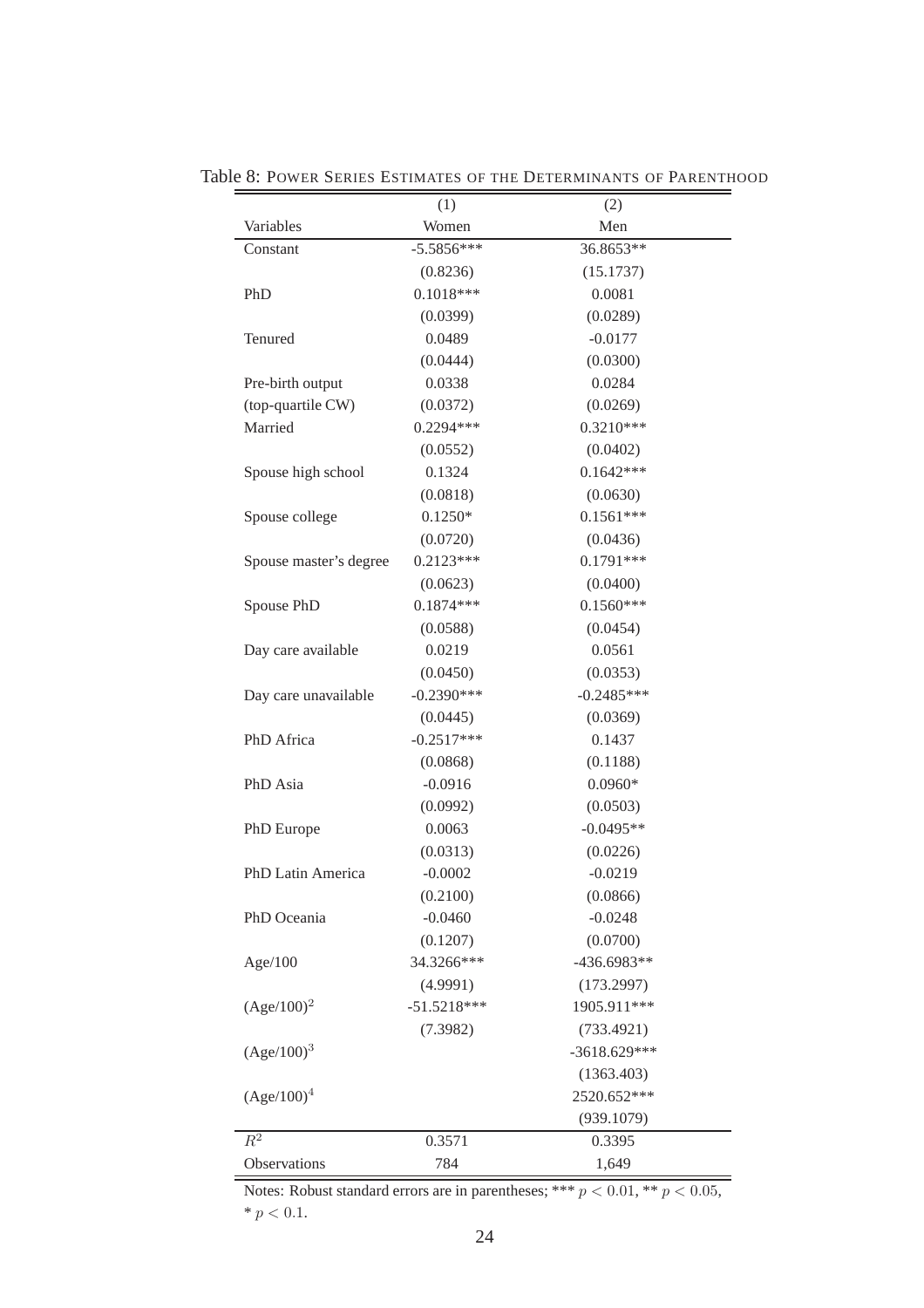Then, we compute the conditional and unconditional treatment effects. The results for women are shown in Table 9 and those for men in Table 10. We focus again on our benchmark measure of research output, the CW index. Corresponding estimates based on the alternative three research productivity measures are provided in Appendix E. The coefficients reported in Tables 9 and 10 estimate the effect of parenthood on the cumulated absolute change in research productivity over the three years following childbirth. To provide a basis of comparison, note that women and men typically have their first child in the first or second career year after receiving their PhD (see Figure 1). The annual research output at that stage of their careers amounts to about 15 points for women and 20 points for men (see Figure 3).

The coefficients reported in the first line of Tables 9 and 10 are, technically speaking, estimates of the constant terms of the regression equations: They measure the effect of parenthood on research output for all those academics who do not share the characteristics indicated by the covariates in the respective column. To begin with, no covariates are included in column (1). The coefficient of the constant variable thus provides our estimate of the unconditional treatment effect of the treated. The estimate is negative, relatively small, and statistically not significant, implying that pregnancy, childbearing, and motherhood have no large effect on the mother's research productivity in the first three years after the birth of her first child. This result is in line with our previous estimate of the effect of a first child on research productivity (see column (3) in Table 6). There, we obtained a statistically insignificant point estimate suggesting a productivity loss of about 10%. Now we obtain a similar result with a different estimation method: The estimated reduction in research output of about 4 points roughly corresponds to a 10% reduction in the average three-year output of 45 points. Propensity score weighting thus does not appear to greatly affect the size of our earlier estimate.<sup>9</sup> However, the rather large standard errors suggest a great deal of variation in the motherhood effect among women with different backgrounds. We therefore now turn to identifying conditional treatment effects to clarify which women are most likely to suffer a drop in research output and which are better able to manage the burden of motherhood. For men, the unconditional effect is also statistically insignificant, but it is sizable and has a positive sign.

child before 2004 were dropped, only men without children remain in the sample. Conditioning on not yet having a child, older men may be more likely to become fathers, which may raise the age at first fatherhood. Figure D.1 visualizes the age distributions for men and women in the treatment and control groups.

 $9$ Tables E.15 and E.17 show that the unconditional effect of motherhood remains statistically insignificant but changes its sign when we use the indices RF and CF, which date research by the year of publication. The positive sign is likely due to articles that were written before motherhood but appeared only in the three years after the first child's birth. Since working paper versions are not available for many publications in our dataset, the negative estimates obtained with the CW index are probably downward biased, implying that the estimates might become statistically significant if we were better able to pinpoint the time when the research was actually undertaken.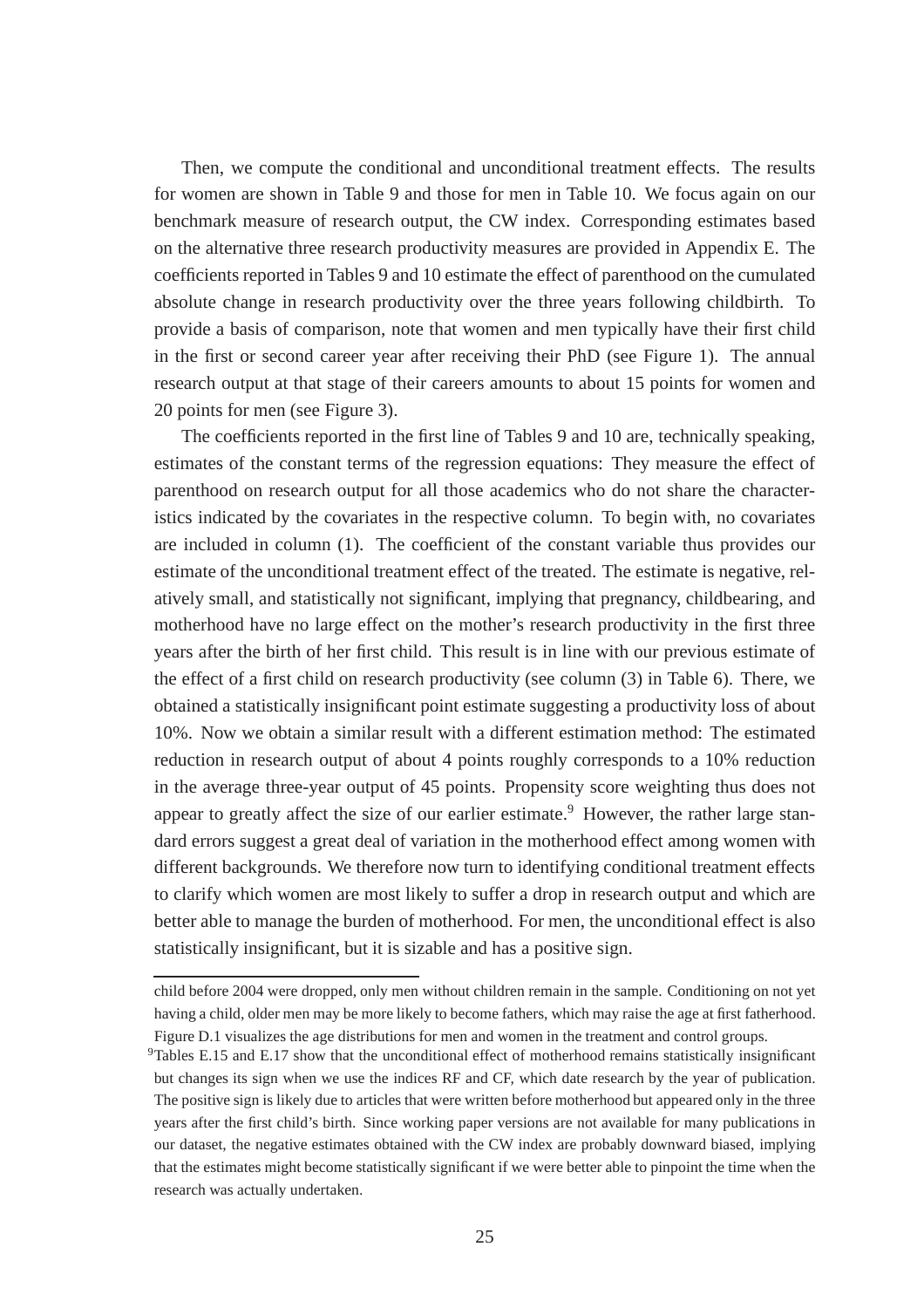| Variables            | (1)       | (2)           | (3)          | (4)         | (5)       | (6)       | (7)        | (8)          | (9)         | (10)       | (11)       |
|----------------------|-----------|---------------|--------------|-------------|-----------|-----------|------------|--------------|-------------|------------|------------|
| Constant             | $-3.8664$ | $-17.2834***$ | $-18.5424**$ | $-12.8064*$ | $-2.8312$ | $-2.8030$ | 1.1520     | $-12.9511**$ | $-10.8169*$ | 3.5120     | $-27.2866$ |
|                      | (4.0336)  | (6.4424)      | (7.3045)     | (6.5502)    | (4.1599)  | (4.5877)  | (3.4092)   | (6.4372)     | (6.5251)    | (12.8201)  | (18.7796)  |
| Married              |           | 14.4088*      | 11.9315      |             |           |           |            |              |             |            | 14.4498    |
|                      |           | (7.9230)      | (9.4154)     |             |           |           |            |              |             |            | (9.1942)   |
| Spouse college       |           |               | 3.8784       |             |           |           |            |              |             |            | $-0.0188$  |
|                      |           |               | (10.1714)    |             |           |           |            |              |             |            | (10.2590)  |
| Day care available   |           |               |              | 10.1861     |           |           |            |              |             |            | 10.1211    |
|                      |           |               |              | (8.6831)    |           |           |            |              |             |            | (8.3872)   |
| Day care unavailable |           |               |              | 13.9458     |           |           |            |              |             |            | 12.6897    |
|                      |           |               |              | (12.0072)   |           |           |            |              |             |            | (12.5087)  |
| PhD                  |           |               |              |             | $-1.3230$ |           |            |              | $-4.7743$   |            | $-0.0947$  |
|                      |           |               |              |             | (6.7856)  |           |            |              | (7.3299)    |            | (7.1254)   |
| Tenured              |           |               |              |             |           | $-5.8198$ |            |              | $-5.8905$   |            | $-2.9590$  |
|                      |           |               |              |             |           | (11.1770) |            |              | (12.9515)   |            | (12.7168)  |
| Top quartile         |           |               |              |             |           |           | $-17.1309$ |              |             |            | $-18.4847$ |
|                      |           |               |              |             |           |           | (11.0982)  |              |             |            | (11.5512)  |
| Age 30-34 yr         |           |               |              |             |           |           |            | 14.1674      | 16.5823*    |            | 18.3347**  |
|                      |           |               |              |             |           |           |            | (9.3943)     | (9.1543)    |            | (8.9989)   |
| Age $35+yr$          |           |               |              |             |           |           |            | 6.5461       | 11.0329     |            | 15.6880    |
|                      |           |               |              |             |           |           |            | (10.2797)    | (12.3439)   |            | (12.2976)  |
| European PhD         |           |               |              |             |           |           |            |              |             | $-6.3535$  | $-5.6572$  |
|                      |           |               |              |             |           |           |            |              |             | (13.4819)  | (13.5561)  |
| N. American PhD      |           |               |              |             |           |           |            |              |             | $-10.3917$ | $-10.3855$ |
|                      |           |               |              |             |           |           |            |              |             | (16.7421)  | (16.2366)  |
| Observations         | 665       | 665           | 665          | 665         | 665       | 665       | 665        | 665          | 665         | 665        | 665        |

Table 9: SEMIPARAMETRIC <sup>D</sup>IFFERENCE-IN-DIFFERENCE <sup>E</sup>STIMATES OF THE <sup>E</sup>FFECT OF <sup>P</sup>ARENTHOOD FOR <sup>W</sup>OMEN (CW <sup>I</sup>NDEX)

Notes:  $K = 2$ ; Robust standard errors are in parentheses; \*\*\*  $p < 0.01$ , \*\*  $p < 0.05$ , \*  $p < 0.1$ .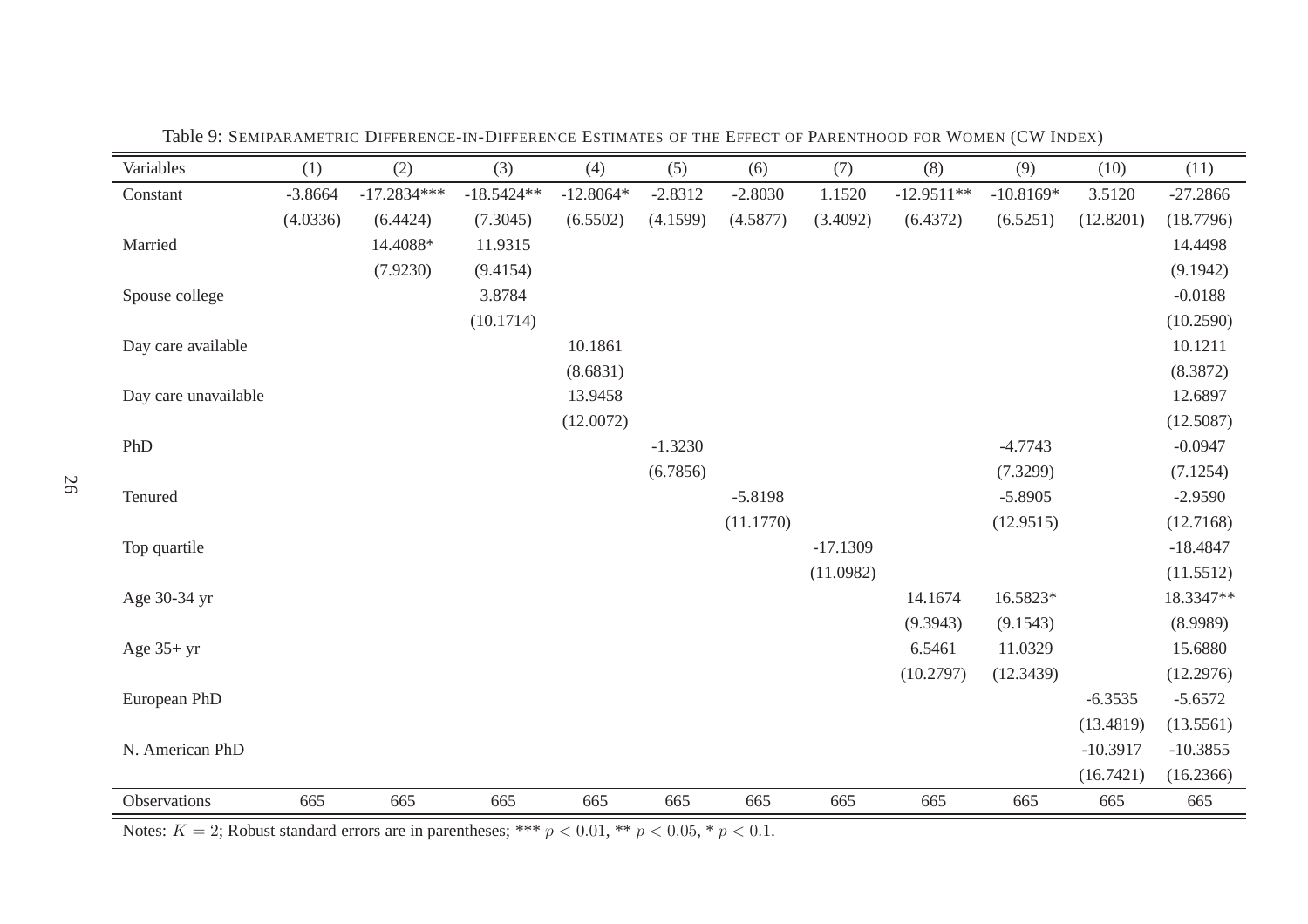To investigate the extent to which different groups of the treated are affected by the treatment, in the following specifications we include various subsets of confounders we also used to estimate the propensity scores in the first-step regression. In the second specification reported in Table 9, we include the dummy variable married. The coefficient of the constant term thus estimates the motherhood effect for women who were neither married nor in a committed relationship before they had their first child. Note that this does not mean that these women necessarily became unmarried mothers. Many of them may have married afterward. Some women, however, may have deliberately chosen to raise a child on their own. In any event, when interpreting the estimated effect we should be aware that not being married at the brink of pregnancy may be an indicator for unplanned motherhood. The estimate indicates either a statistically significant negative effect of single or unplanned motherhood. The effect is sizable: It amounts to somewhat more than the annual research output of the average woman of childbearing age. That is, single or unplanned motherhood reduces the research output in the three years following childbirth by about one-third. For married women the estimate of the motherhood effect results from adding the estimated coefficients of the constant term and the dummy indicating wedlock. The effect is close to zero, implying that married women or women living in a stable relationship, on average, do not have any drop in research productivity in the three years following childbirth. Again, we suspect that this effect is not completely driven by marriage, but rather is derives to some extent from planned motherhood. Women who plan to have a child thus manage to organize or reorganize their lives in such a way that research and motherhood are compatible.

Highly educated women are known to marry highly educated men (Costa and Kahn, 2000), and well-educated husbands may be better able to support a family, either because they are more likely to be hands-on fathers or because the higher income makes child care services more affordable. In the third column of Table 9 we thus test if the positive effect of marriage depends on the education of the husband. The estimated coefficient of the marriage dummy becomes somewhat smaller and loses statistical significance if the husband has at least a college education. The estimated effect of a college-educated husband is, per se, not strong and statistically insignificant, but controlling for college-educated husbands somewhat reduces the explanatory power of marriage (or planned motherhood).

In column four of Table 9 we include dummy variables describing the women's information about the availability of day care services, the omitted reference group consists of those women who did not inform themselves. The estimated coefficient of the constant term thus measures the reduction in research productivity of those mothers who did not inform themselves about whether day care services were available. Again, not knowing about day care services probably captures some dimension of unplanned motherhood. In any event, the estimated coefficient is statistically significant and of the same order of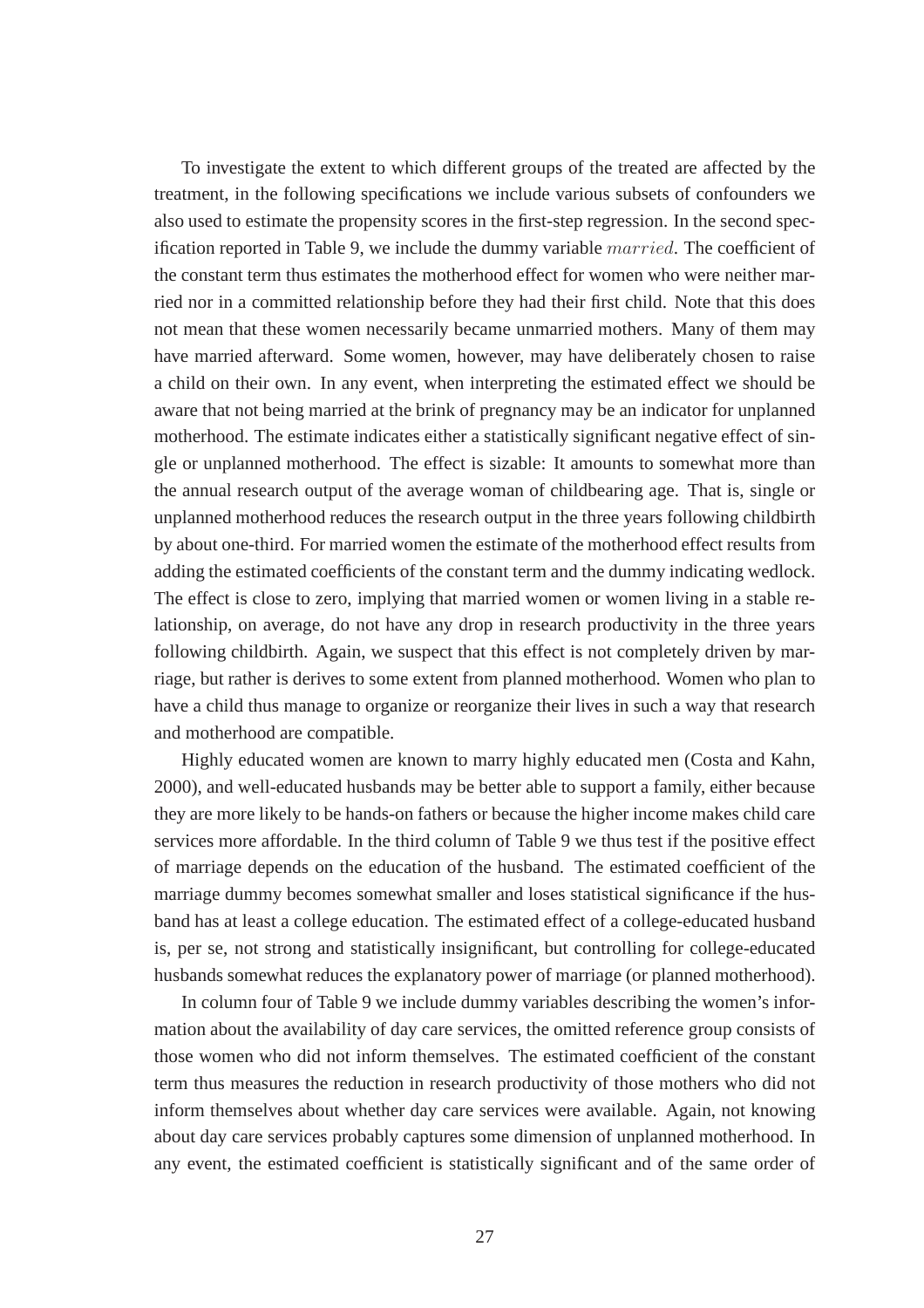magnitude as in column (2) and disappears for mothers who were aware of what to expect. We thus conclude that only women surprised by motherhood or the consequences thereof had suffered a significant reduction in research productivity.<sup>10</sup>

Columns (4) to (7) of Table 9 include, step by step, the variables describing academic success. It transpires that a PhD degree and tenure status do not influence the size of the motherhood effect. However, male economists who do not have tenure yet become more productive after fathering a child. The respective coefficient in column (6) of Table 10 is positive and statistically significant. Men with tenure, on the other hand, do not appear to become more productive; the total effect of fatherhood adds up to zero for this group.<sup>11</sup>

The last variable describing the academic success indicates whether a mother- or father-to-be has already accumulated a substantial oeuvre. Being among the top-quartile researchers before childbirth appears to have an impact on the motherhood effect: The estimate in column (7) of Table 9 is negative but not quite statistically significant at conventional levels. The sizable point estimate is, however, plausible because highly accomplished researchers are likely to work at maximum effort and are therefore much less able to accommodate their new obligations by simply finding and switching to more efficient research routines.

We now turn to demographic subgroups. Column (8) of Table 9 includes two variables indicating the parent's age at which the first child was born. The reference group consists of those mothers who had their first child before 30 years of age. For this group of women we observe a negative, sizable, and statistically significant treatment effect. For mothers who had their first child in their early 30s (i.e., when most academics have their first child), the negative effect disappears; for older first-time mothers, the effect remains negative, but it is much smaller and lacks statistical significance.

Since age, holding a PhD, and being tenured are correlated with each other, we included all of these variables in column (9) of Table 9. Achieving the career goals of a PhD degree and tenure increases, as expected, the negative motherhood effect, but the respective estimates are far from statistically significant. The pattern of the motherhood effect across age groups, however, is not affected by the inclusion of these variables. The result that becoming a mother too early is detrimental to research productivity, whereas first motherhood at the "proper" (career) age does not appear to be terribly harmful, thus proves rather robust.<sup>12</sup>

 $10$ Interestingly, this effect disappears when we use the CF and RF indices to measure research output (see Tables E.15 and E.17). The coefficient of the constant term in column (4) is also significantly different from zero for men but positive if we use the RW index to measure research output (Table E.14).

<sup>&</sup>lt;sup>11</sup>Tables E.16 and E.18 show the difference between nontenured and tenured male economists becomes more pronounced when we assign journal articles to the years in which they were actually published.

 $12$ For men, after including the age and PhD dummies, lack of tenure no longer appears to induce a positive fatherhood effect. However, this changes when we use the CF and RF indices based on journal publication years: The negative effect of fatherhood on research output of men who have already been granted tenure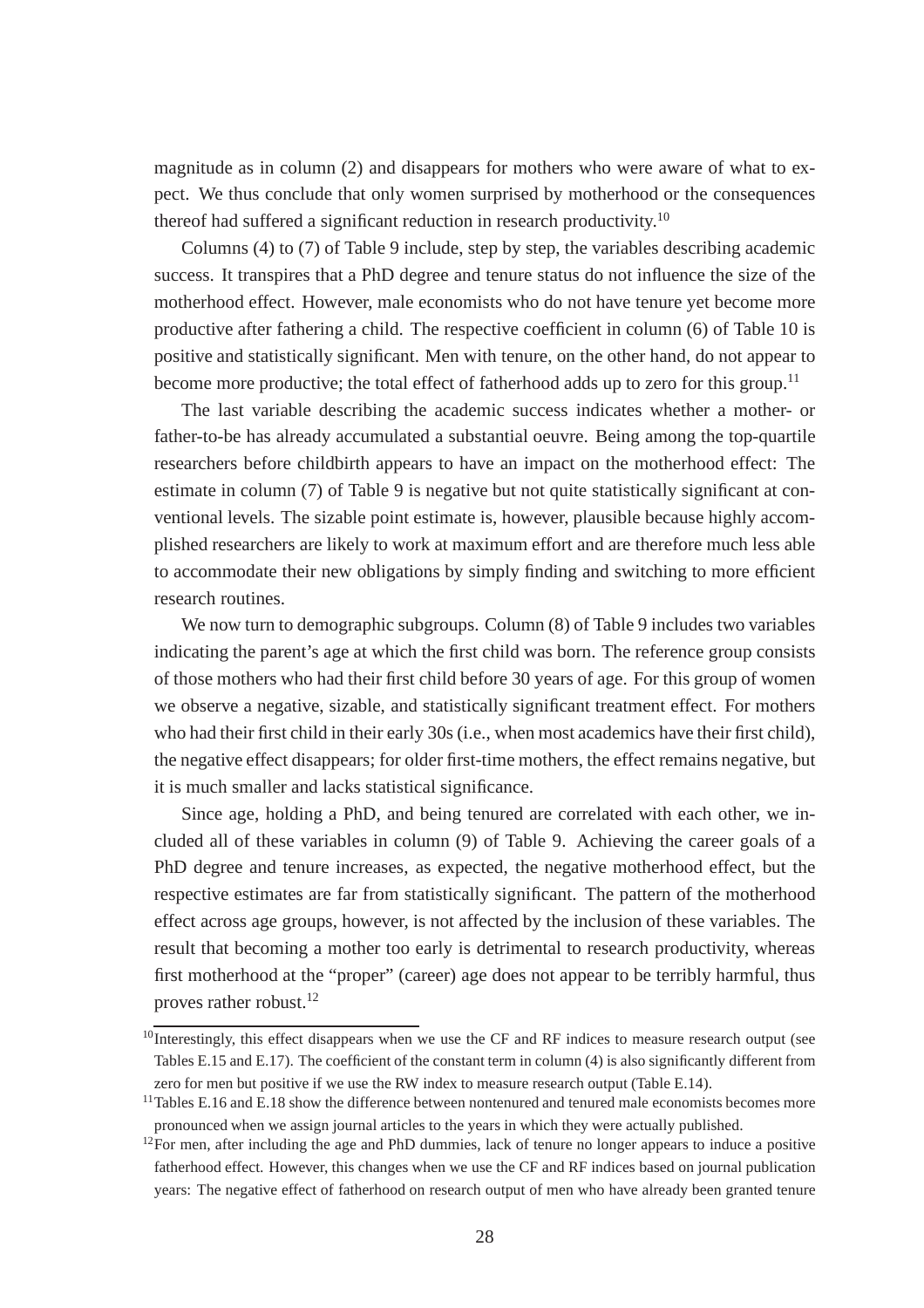| Variables            | (1)      | (2)       | (3)       | (4)       | (5)      | (6)       | (7)       | (8)       | (9)       | (10)      | (11)       |
|----------------------|----------|-----------|-----------|-----------|----------|-----------|-----------|-----------|-----------|-----------|------------|
| Constant             | 6.1113   | $-1.4218$ | 2.9364    | 9.8894    | 0.7049   | $7.5413*$ | 4.6301    | $-0.7903$ | $-2.6399$ | 2.9509    | 0.1758     |
|                      | (4.0060) | (7.0473)  | (7.5066)  | (6.1256)  | (3.8222) | (4.2796)  | (3.1858)  | (8.2185)  | (7.1776)  | (7.5351)  | (13.2564)  |
| Married              |          | 8.1946    | 13.1172   |           |          |           |           |           |           |           | 12.7024    |
|                      |          | (8.4086)  | (9.9963)  |           |          |           |           |           |           |           | (10.0153)  |
| Spouse college       |          |           | $-9.9641$ |           |          |           |           |           |           |           | $-11.2849$ |
|                      |          |           | (9.8601)  |           |          |           |           |           |           |           | (9.6712)   |
| Day care available   |          |           |           | $-3.9866$ |          |           |           |           |           |           | $-5.8461$  |
|                      |          |           |           | (7.9338)  |          |           |           |           |           |           | (7.6601)   |
| Day care unavailable |          |           |           | $-6.3062$ |          |           |           |           |           |           | $-8.9443$  |
|                      |          |           |           | (12.2790) |          |           |           |           |           |           | (12.5768)  |
| PhD                  |          |           |           |           | 7.3351   |           |           |           | 6.8493    |           | 5.3281     |
|                      |          |           |           |           | (6.5686) |           |           |           | (9.0547)  |           | (8.8262)   |
| Tenured              |          |           |           |           |          | $-6.4795$ |           |           | $-9.8828$ |           | $-10.2795$ |
|                      |          |           |           |           |          | (11.5790) |           |           | (11.6902) |           | (11.9105)  |
| Top quartile         |          |           |           |           |          |           | 5.4301    |           |           |           | 5.3622     |
|                      |          |           |           |           |          |           | (12.2244) |           |           |           | (12.4371)  |
| Age 30-34 yr         |          |           |           |           |          |           |           | 9.2845    | 7.2704    |           | 6.8401     |
|                      |          |           |           |           |          |           |           | (10.4103) | (11.8734) |           | (11.9516)  |
| Age $35+yr$          |          |           |           |           |          |           |           | 7.5467    | 7.1188    |           | 4.9568     |
|                      |          |           |           |           |          |           |           | (11.0272) | (13.6864) |           | (14.1726)  |
| European PhD         |          |           |           |           |          |           |           |           |           | 1.9435    | 1.1387     |
|                      |          |           |           |           |          |           |           |           |           | (8.6185)  | (9.0521)   |
| N. American PhD      |          |           |           |           |          |           |           |           |           | 5.8027    | 3.4258     |
|                      |          |           |           |           |          |           |           |           |           | (12.0868) | (11.4614)  |
| Observations         | 1,459    | 1,459     | 1,459     | 1,459     | 1,459    | 1,459     | 1,459     | 1,459     | 1,459     | 1,459     | 1,459      |

Table 10: SEMIPARAMETRIC <sup>D</sup>IFFERENCE-IN-DIFFERENCE <sup>E</sup>STIMATES OF THE <sup>E</sup>FFECT OF <sup>P</sup>ARENTHOOD FOR <sup>M</sup>EN (CW <sup>I</sup>NDEX)

Notes:  $K = 4$ ; Robust standard errors are in parentheses; \*\*\*  $p < 0.01$ , \*\*  $p < 0.05$ , \*  $p < 0.1$ .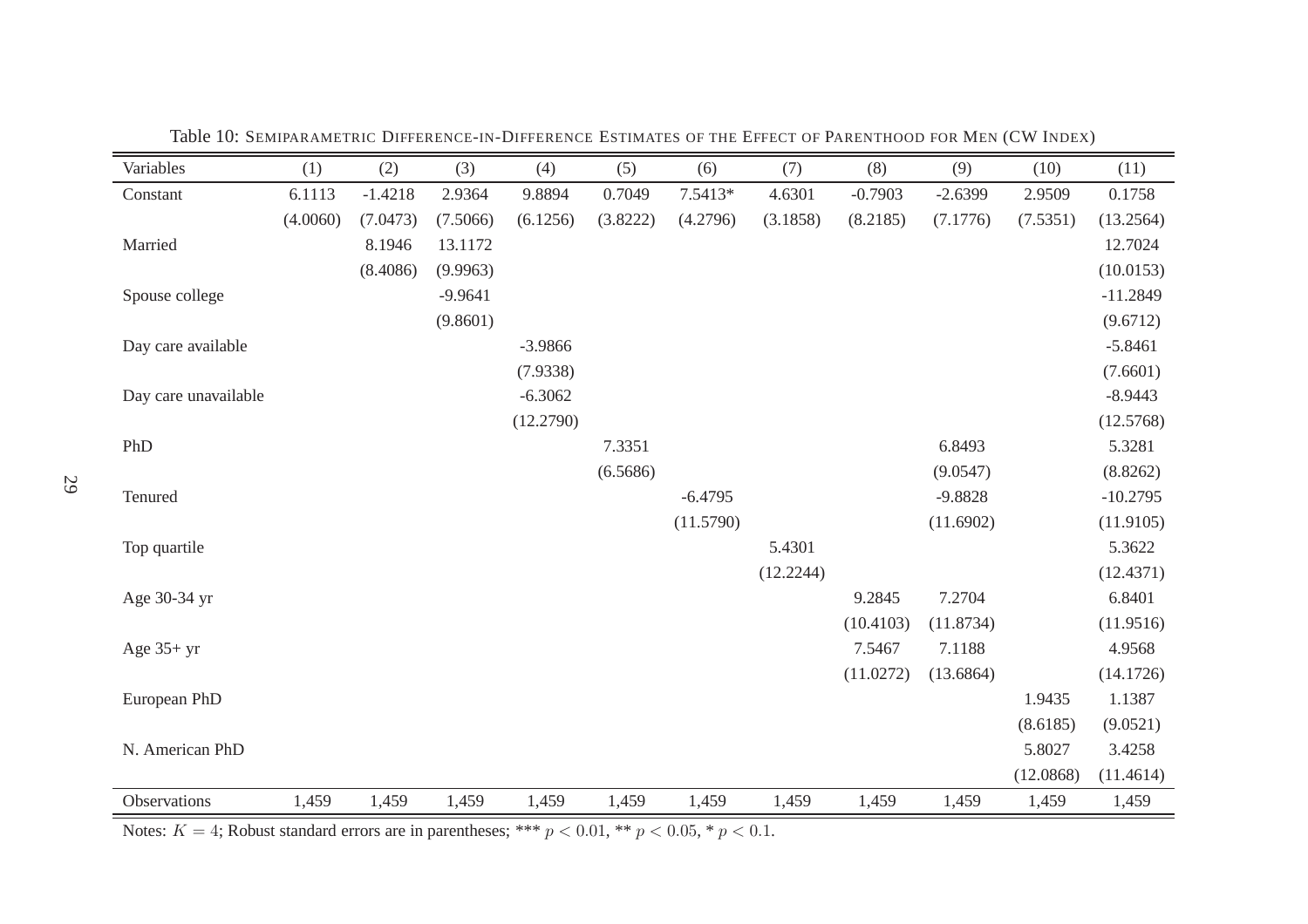Including the continent variables to control for cultural background (column(10) in Tabel 9) does not change the picture. In column (11), we finally control for all of our confounders. The estimates confirm our previous results. The motherhood effect for the default group is substantial (almost two years of average annual output) but is not quite statistically significant. Even taking this estimate at face value, we find, however, that the motherhood effect is substantially reduced if the mother is at least 30 years old when her first child is born. If she is between 30 and 34 years old, the motherhood effect is reduced by two-thirds (this effect is statistically significant). Moreover, if the mother is married (or lives in a committed relationship), the effect is reduced by one-half, and if pregnancy is planned (as indicated by the mother's awareness of the availability of day care facilities before pregnancy), by one-third. We thus conclude that having a first child need not doom an academic career. Especially for top researchers, motherhood may reduce research productivity to some extent, but, if planned carefully and responsibly, it usually results in little more than a vaguely perceptible loss of research output.

# **6 Conclusion**

Regressing research productivity on the family situation of economists, we find in our entire sample of about 10,000 male and female economists that men's productivity is not associated with their family situation in an economically significant manner. For women with young children, however, we estimate an associated productivity loss of 15% to 17% compared with women without children. For families with more than one child, we find that a mother's first child is not associated with a statistically significant loss in her productivity. The point estimate of the productivity cost of a first child amounts to 9.5%, the marginal productivity cost of a second child 12.5%, and of a third child 11%. Thus, two preteens are associated, on average, with a productivity loss of 22%, and three preteens with an average loss of 33%. Both of these losses are statistically significant. Economically, they imply that a mother of three children has, on average, a research record reflecting a loss of four years of research output by the time all of her children have reached their teens. The respective output loss of a mother of two children amounts to about two and a half years.

We readily admit that these estimates are subject to at least two types of potential biases. The first one relates to how we date research efforts. The ideal approach to dating research efforts that result in a countable research achievement (in our case, a journal article) would be to use the period in which the effort was made. Lacking this information, we resort to what we consider a second-best solution and use in our preferred measure of research productivity the year in which the first working paper version of the journal arti-

becomes even somewhat stronger (see Tables E.16 and E.18).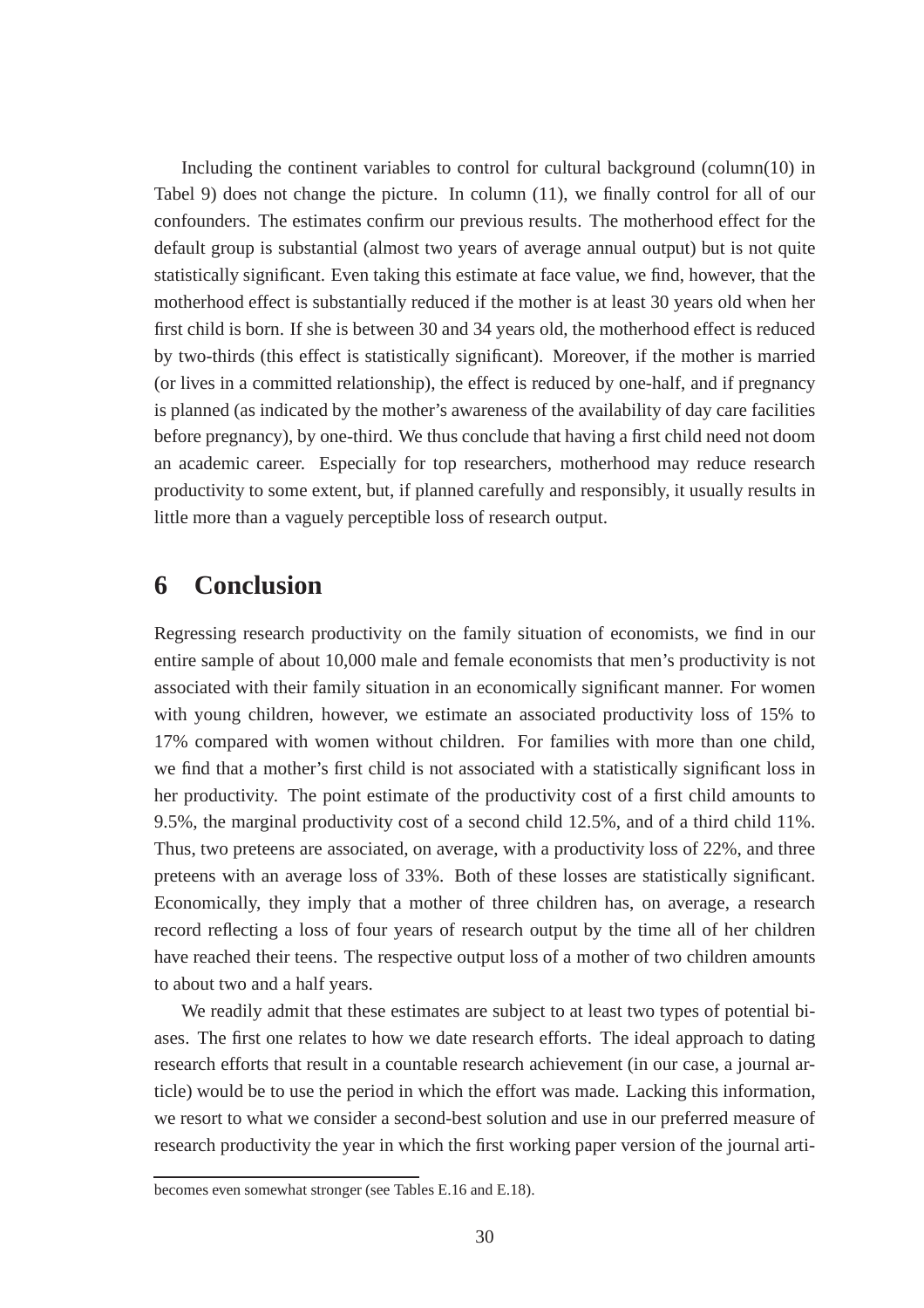cle appeared. That is, we implicitly assume that in economics each piece of research is, upon completion, immediately communicated in the form of a working paper. However, this is not always the case, and even if such a working paper version always existed, it need not be recorded in RePEc. When we do not find a working paper record in RePEc, in absence of a better alternative, we thus need to use the date of the final journal publication. Since lengthy publication lags in economics are not uncommon, and because working papers are sometimes not published immediately upon completion of a research project, we cannot exclude the possibility that some mothers-to-be completed research projects before conception but our dating method dates these efforts after childbirth. In such cases, preconception productivity is underestimated and post-childbirth productivity is overestimated, which means that our estimate of the motherhood gap in productivity would be downward biased.

The second bias rests on the simple observation that job effort may depend on family planning. A woman who aspires to an academic career and wishes to have children will certainly plan ahead and try to optimize the timing of her professional and family-related actions: She will make an attempt to rear her children when it is least damaging for her academic career and she will also gear her professional efforts to her family objectives. This mutual dependence of the two life plans immediately suggests that a mother-to-be will gear her research output profile toward gaining a firm foothold in academia before having her first child. That is, she will strive to accumulate an oeuvre that allows her to continue smoothly on her career path even though pregnancy, childbirth, and motherhood are likely to impede the flow or her research output for some time. Given this incentive for a strategic career design, female scientists who plan to eventually have a family may likely shift some of the effort required for career advancement to their pre-motherhood period of life to be in a better position to reduce their professional obligations after childbirth. Such behavior gives rise to overestimating the "normal" productivity of childless women and, as a consequence, overestimates the motherhood effect on productivity.

Our estimates may thus be fraught with two biases working in opposite directions. The bias derived from strategic redeployment of work effort most likely carries more weight than the measurement bias because "publication spillovers" can affect only a small part of the period of parenting—the very beginning thereof—whereas work effort can be shifted over a few years. We therefore contend that our estimates, if anything, probably describe an upper bound of the motherhood effect.

Since the family gaps in research productivity estimated with simple regressions do not necessarily describe causal effects, we further investigate the effect of a first child by using a smaller sample of economists from a more recent cohort. In this sample we include all respondents to our questionnaire survey whose first child was born between 2004 and 2007; moreover, we include all respondents who had no children when the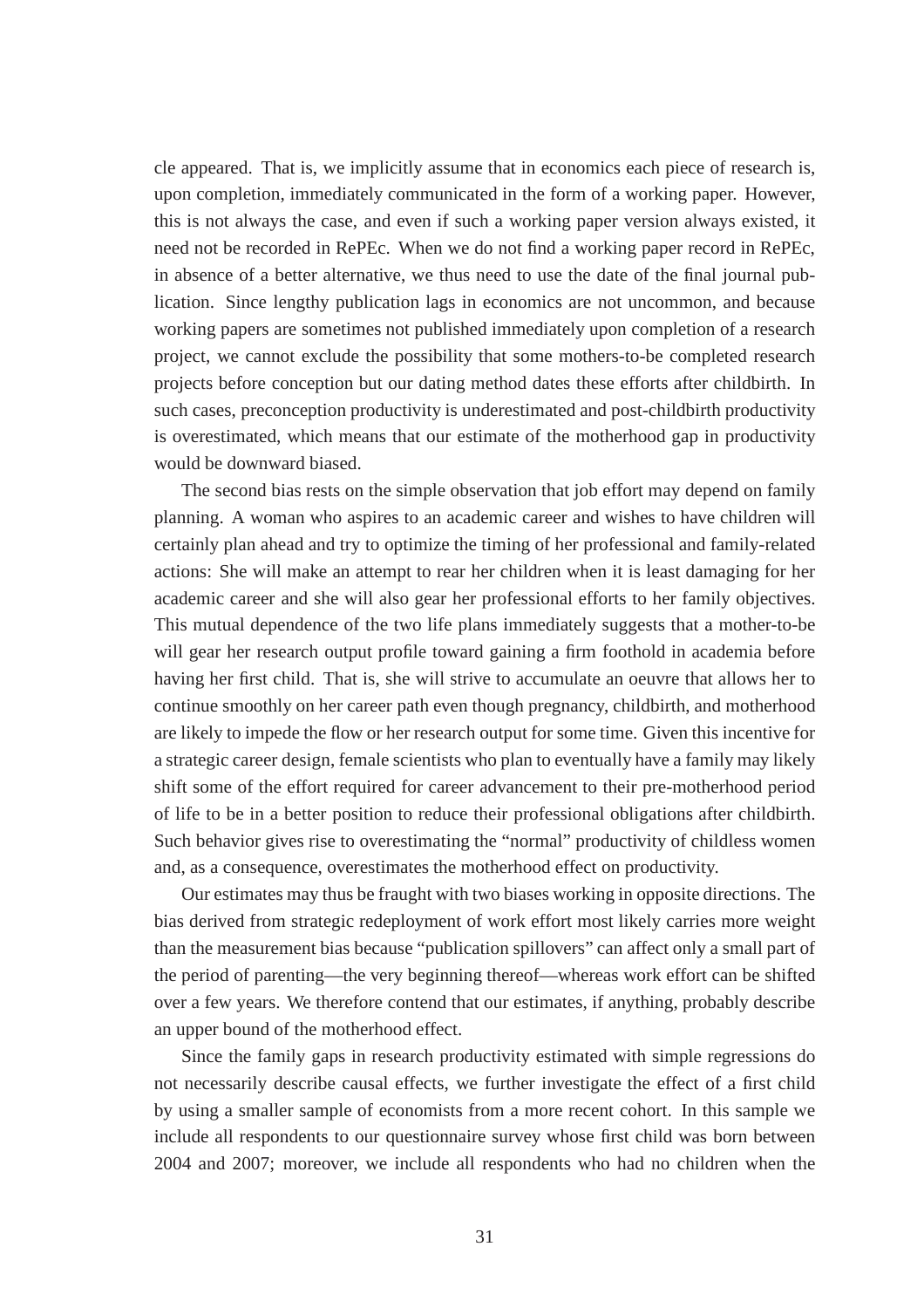survey was taken but could have had a child in the 2004–07 period, given their age. For this reduced sample of economists we use all pretreatment background characteristics likely to affect both the fertility decision and research productivity as confounders. In a first step we calculate propensity scores to account for selection into parenthood, in a second one we then compute the treatment effects of parenthood by allowing the treatment effect to vary by association with the confounders. Even if this identification strategy does not completely dismiss any concerns about the endogenous timing of parenthood, it allows us to relax the common trend assumption and to condition the parenthood effect on a large number of determinants likely to influence research productivity.

For untenured men and fathers of twins, the effect of fatherhood on research productivity is positive but not robust to inclusion of other confounders. A positive and robust fatherhood effect would have been consistent with the study by Nock (1998) that finds that fathers work longer hours, perhaps because of a new sense of responsibility induced by fatherhood. In academia, however, the safest and most promising way for a young economist to earn a salary that sustains a family is often to leave academia. Therefore, the fact that we do not observe a clear positive effect of fatherhood on research productivity in our sample of survivors is perhaps not surprising.

For women, the unconditional effect of motherhood is zero. However, we observe a negative effect for women who become mothers before they reach the age of 30; the effect amounts to about 13%. Women who become mothers in the 30- to 34-year age bracket fare substantially better; having an only child at that time of their careers does not appear to be detrimental to their research productivity. The age at first motherhood is ultimately an important determinant of the family gap in productivity; the coefficient of the respective indicator variable is of substantial size, highly significant, and robust to model specification.

We also find that women who were not in a marriage or committed relationship and were uninformed about the availability of childcare facilities before becoming pregnant had an economically and statistically significant decrease in research productivity after childbirth. We interpret these indicators as signifying unintended pregnancy. Accepting this interpretation would then imply that unintended pregnancy reduces research productivity by 13% to 17%. All of these results suggest that a first child need not destroy any academic career plans. Female academics who carefully project ahead and responsibly orchestrate their private lives appear to be well able to cope with motherhood—at least when they have only one child.

In summary, we conclude that a motherhood bonus for a single child amounting to 10% of the mother's documented annual research output in each year until the child becomes a teenager would surely compensate for the related reduction in research productivity. This bonus is based on an upper bound estimate for women who make an informed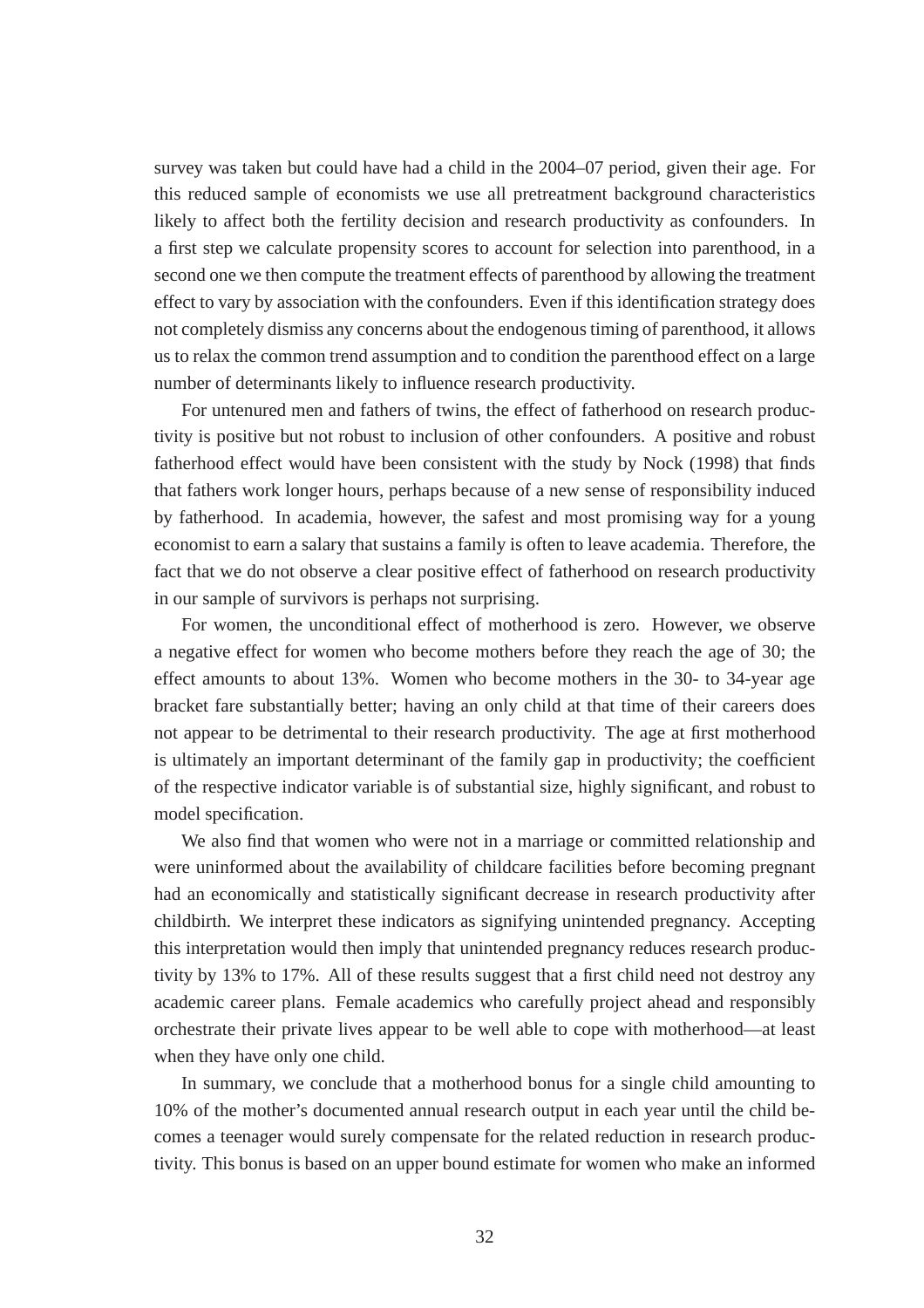fertility decision and carefully schedule their family life. For mothers of two or three children, corresponding estimates are fraught with more uncertainty. Our estimates of a 10% bonus for each preteen child may, however, serve as an evidence-based benchmark for further considerations.

There is widespread conviction that motherhood is extremely costly in terms of professional career advancement. In particular, it is often argued that the only way for young women to make a challenging career is to remain childless. Our study of the academic labor market arrives at a somewhat less dreary picture: We do not observe a family gap in research productivity among female academic economists. Moreover, motherhoodinduced decreases in research productivity are less pronounced than usually purported. We nevertheless observe associated productivity losses that can be quite sizable, particularly for mothers with several children. This observation raises the question of whether these losses should be acknowledged in tenure and promotion decisions—for example, with an adequate motherhood bonus. In our study, we do not address this issue. We rather content ourselves to providing some empirical evidence that may be helpful in designing suitable regulatory guidelines.

## **References**

- ABADIE, A. (2005): "Semiparametric Difference-in-Differences Estimators," *Review of Economic Studies*, 72(1), 1–19.
- ADDA, J., C. DUSTMANN, AND K. STEVENS (2011): "The Career Costs of Children," Discussion paper.
- AGUERO, J. M., AND M. S. MARKS (2008): "Motherhood and Female Labor Force Participation: Evidence from Infertility Shocks," *American Economic Review*, 98(2), 500–504.
- ANGRIST, J. D., AND W. N. EVANS (1998): "Children and Their Parents' Labor Supply: Evidence from Exogenous Variation in Family Size," *American Economic Review*, 88(3), 450–77.
- ANGRIST, J. D., AND J.-S. PISCHKE (2008): *Mostly Harmless Econometrics: An Empiricist's Companion*. Princeton University Press.
- AZOULAY, P., J. S. GRAFF ZIVIN, AND G. MANSO (2011): "Incentives and creativity: evidence from the academic life sciences," *RAND Journal of Economics*, 42(3), 527– 554.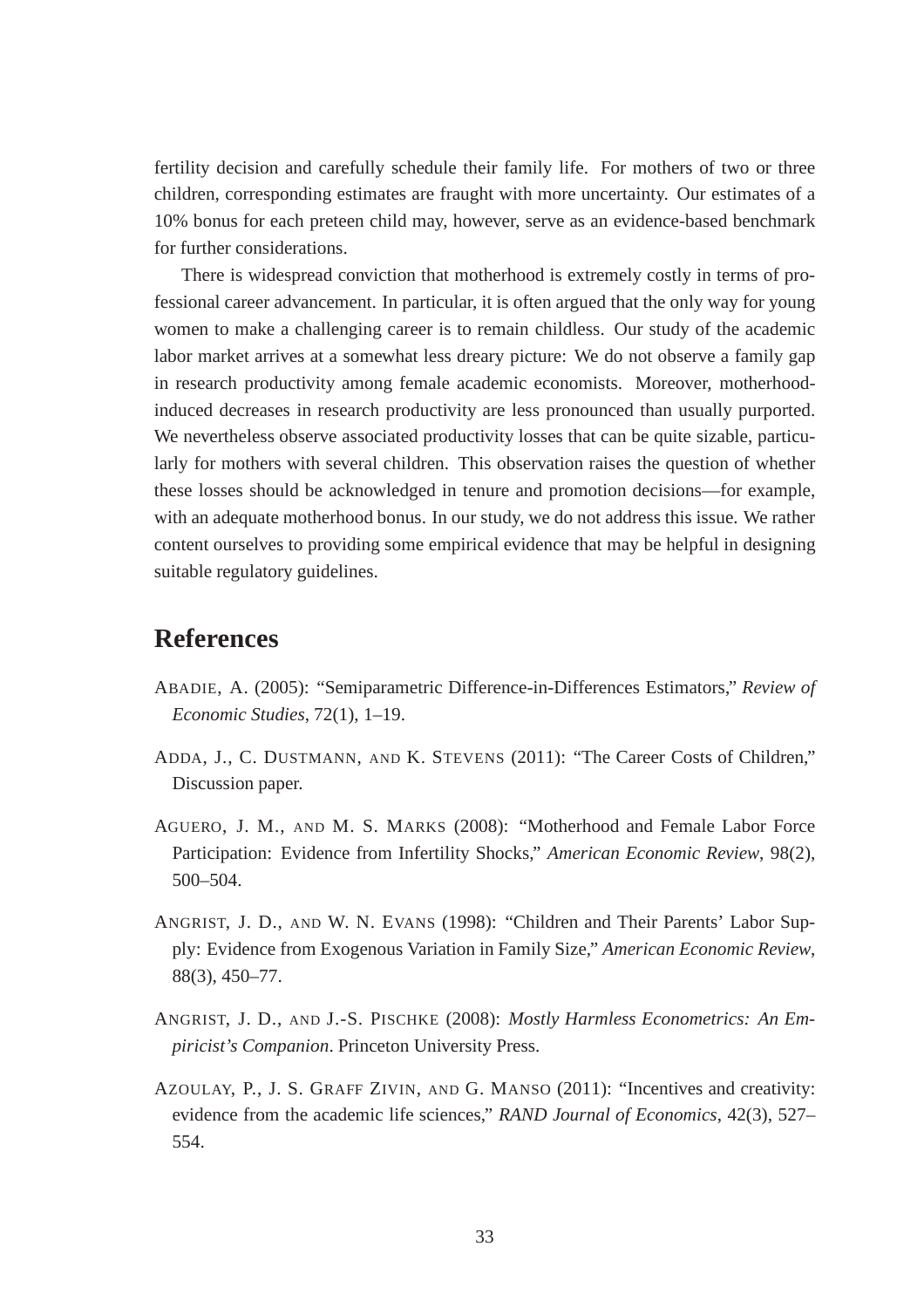- BERTRAND, M., C. GOLDIN, AND L. F. KATZ (2010): "Dynamics of the Gender Gap for Young Professionals in the Financial and Corporate Sectors," *American Economic Journal: Applied Economics*, 2(3), 228–55.
- BLACK, D. A., A. M. HAVILAND, S. G. SANDERS, AND L. J. TAYLOR (2008): "Gender wage disparities among the highly educated," *Journal of Human Resources*, 43(3), 630– 659.
- CONLEY, J. P., M. J. CRUCINI, R. A. DRISKILL, AND A. S. ONDER (2013): "Incentives and the Effects of Publication Lags on Life Cycle Research Productivity in Economics," *Economic Inquiry*, 51(2), 1251–1276.
- COSTA, D. L., AND M. E. KAHN (2000): "Power Couples: Changes In The Locational Choice Of The College Educated, 1940-1990," *The Quarterly Journal of Economics*, 115(4), 1287–1315.
- COUPÉ, T. (2003): "Revealed Performances: Worldwide Rankings of Economists and Economics Departments, 1990-2000," *Journal of the European Economic Association*, 1(6), 1309–1345.
- CRISTIA, J. P. (2008): "The Effect of a First Child on Female Labor Supply: Evidence from Women Seeking Fertility Services," *Journal of Human Resources*, 43(3), 487– 510.
- ELLISON, G. (2002): "The Slowdown of the Economics Publishing Process," *Journal of Political Economy*, 110(5), 947–993.
- FAGGIAN, A., AND M. DELLA GIUSTA (2008): "An educated guess: gender pay gaps in academia," Discussion paper, University of Reading.
- GIBSON, J., D. L. ANDERSON, AND J. TRESSLER (2012): "Which Journal Rankings Best Explain Academic Salaries? Evidence from the University of California," Working Papers in Economics 12/10, University of Waikato, Department of Economics.
- GINTHER, D. K., AND S. KAHN (2004): "Women in Economics: Moving Up or Falling Off the Academic Career Ladder?," *Journal of Economic Perspectives*, 18(3), 193–214.
- GOLDIN, C. (1989): "Life-Cycle Labor-Force Participation of Married Women: Historical Evidence and Implications," *Journal of Labor Economics*, 7(1), 20–47.
- GOODWIN, T. H., AND R. D. SAUER (1995): "Life Cycle Productivity in Academic Research: Evidence from Cumulative Publication Histories of Academic Economists," *Southern Economic Journal*, 61(3), 728–743.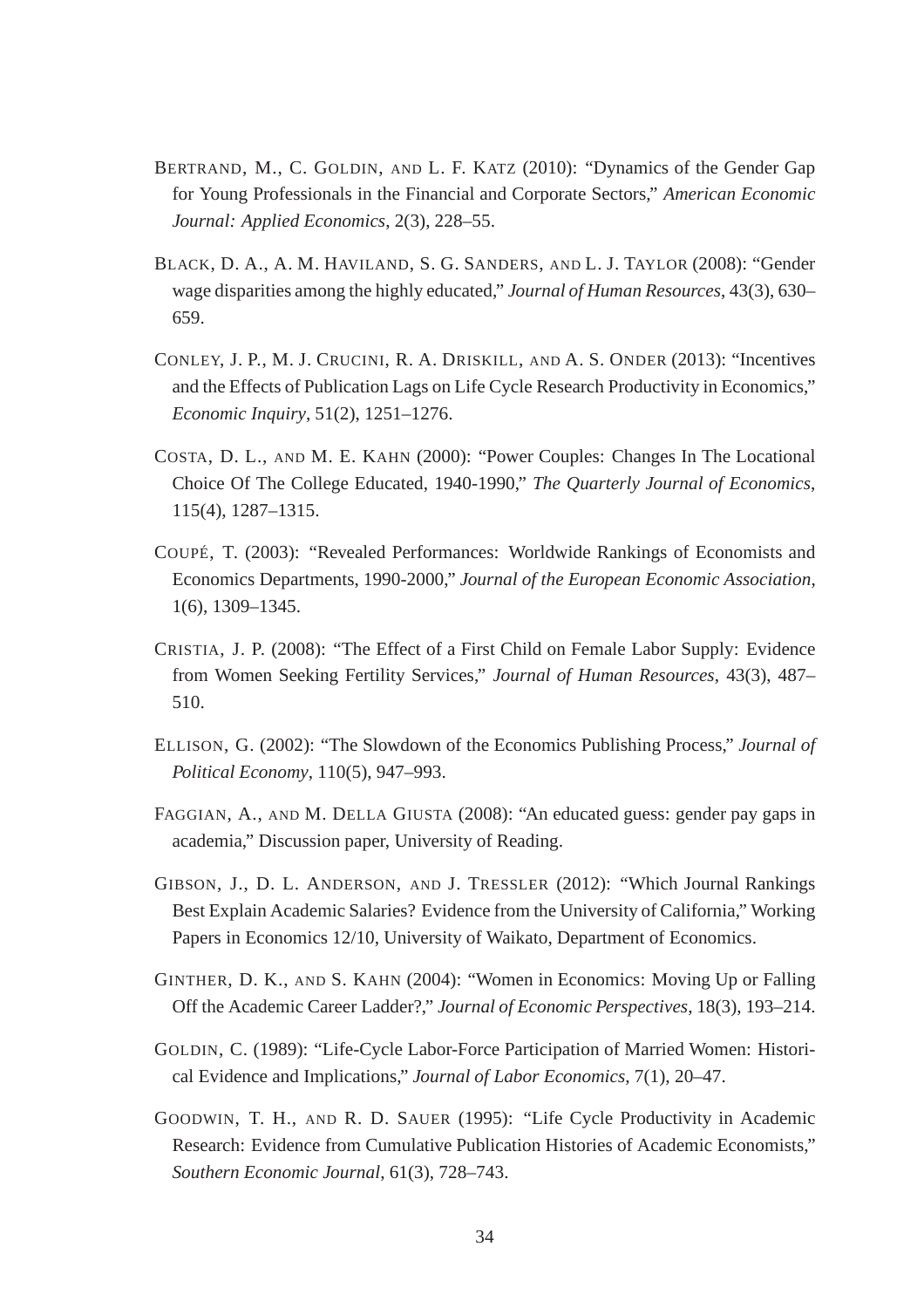- HAMERMESH, D. S. (2013): "Six Decades of Top Economics Publishing: Who and How?," *Journal of Economic Literature*, 51(1).
- HAMERMESH, D. S., G. E. JOHNSON, AND B. A. WEISBROD (1982): "Scholarship, citations and salaries: Economic rewards in economics," *Southern Economic Journal*, pp. 472–481.
- HAUSMAN, J., B. H. HALL, AND Z. GRILICHES (1984): "Econometric Models for Count Data with an Application to the Patents-R&D Relationship," *Econometrica*, 52(4), 909–38.
- HIRANO, K., G. W. IMBENS, AND G. RIDDER (2003): "Efficient Estimation of Average Treatment Effects Using the Estimated Propensity Score," *Econometrica*, 71(4), 1161– 1189.
- HUNT, J. (2010): "Why Do Women Leave Science and Engineering?," NBER Working Papers 15853, National Bureau of Economic Research, Inc.
- JOECKS, J., K. PULL, AND U. BACKES-GELLNER (2013): "Childbearing and (Female) Research Productivity - A Personnel Economics Perspective on the Leaky Pipeline," *Journal of Business Economics*, forthcoming.
- KAHN, S. (1993): "Gender Differences in Academic Career Paths of Economists," *American Economic Review*, 83(2), 52–56.
- KAHN, S. B. (1995): "Women in the Economics Profession," *Journal of Economic Perspectives*, 9(4), 193–206.
- KAUFMAN, G., AND P. UHLENBERG (2000): "The Influence of Parenthood on the Work Effort of Married Men and Women," *Social Forces*, 78(3), 931–947.
- KIM, E. H., A. MORSE, AND L. ZINGALES (2009): "Are elite universities losing their competitive edge?," *Journal of Financial Economics*, 93(3), 353–381.
- LI, Q., AND J. S. RACINE (2006): "Nonparametric Econometrics: Theory and Practice," *Princeton University Press*.
- MARKUSSEN, S., AND M. STRØM (2013): "The effects of motherhood," Working paper, Ragnar Frisch Centre for Economic Research.
- MARTIN, J. A., B. E. HAMILTON, AND M. OSTERMAN (2012): "Three Decades of Twin Births in the United States, 1980–2009," Data Brief 80, National Center for Health Statistics.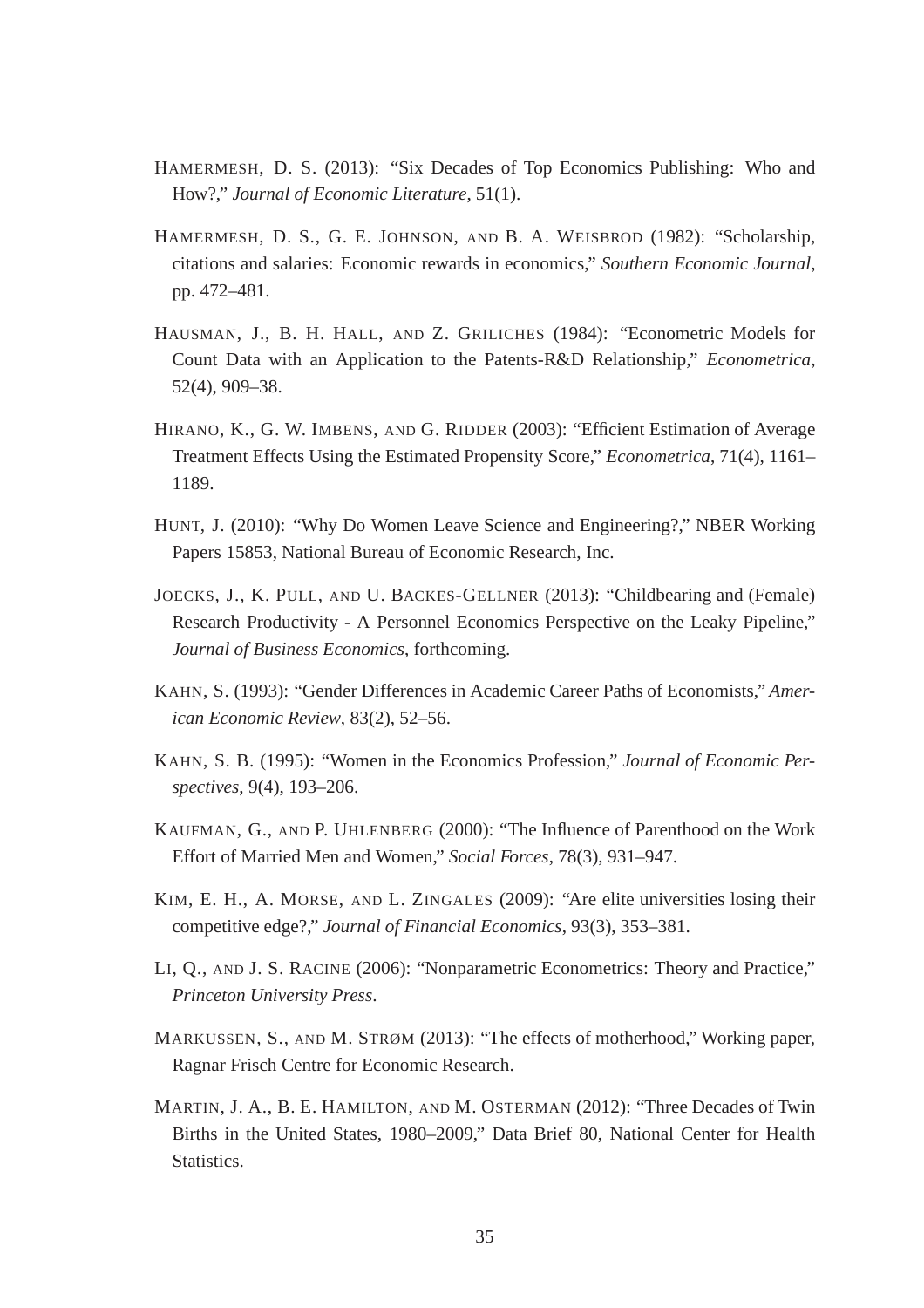- MASON, M. A., N. WOLFINGER, AND M. GOULDEN (2013): "Do Babies Matter?," *Rutgers University Press*.
- MCDOWELL, J. M., L. D. SINGELL, AND M. STATER (2006): "Two to tango? Gender differences in the decisions to publish and coauthor," *Economic Inquiry*, 44(1), 153– 168.
- MILLER, A. (2011): "The effects of motherhood timing on career path," *Journal of Population Economics*, 24(3), 1071–1100.
- NOCK, S. L. (1998): *Marriage in Men's Lives*. Oxford University Press.
- PLÜMPER, T., AND F. SCHIMMELFENNIG (2007): "Wer wird Prof und wann? Berufungsdeterminanten in der deutschen Politikwissenschaft," *Politische Vierteljahreszeitschrift*, 48(1), 97–117.
- RAUBER, M., AND H. W. URSPRUNG (2008): "Life Cycle and Cohort Productivity in Economic Research: The Case of Germany," *German Economic Review*, 9(4), 431– 456.
- RHOADS, S. E., AND C. H. RHOADS (2012): "Gender roles and infant/toddler care: Male and female professors on the tenure track," *Journal of Social, Evolutionary and Cultural Psychology*, 6(1), 13–31.
- SANTOS SILVA, J. M. C., AND S. TENREYRO (2006): "The Log of Gravity," *The Review of Economics and Statistics*, 88(4), 641–658.
- SAUER, R. D. (1988): "Estimates of the returns to quality and coauthorship in economic academia," *The Journal of Political Economy*, pp. 855–866.
- SCHIEBINGER, L., A. D. HENDERSON, AND S. K. GILMARTIN (2008): "Dual-Career Academic Couples: What Universities Need to Know," Discussion paper.
- SCHULZE, G. G., S. WARNING, AND C. WIERMANN (2008): "What and how long does it take to get tenure? The case of economics and business administration in Austria, Germany and Switzerland," *German Economic Review*, 9(4), 473–505.
- SEILER, C., AND K. WOHLRABE (2011): "Ranking Economists on the Basis of Many Indicators: An Alternative Approach Using RePEc Data," Discussion paper.
- SIMONSEN, M., AND L. SKIPPER (2006): "The costs of motherhood: an analysis using matching estimators," *Journal of Applied Econometrics*, 21(7), 919–934.
- WALDFOGEL, J. (1998): "Understanding the 'Family Gap' in Pay for Women with Children," *Journal of Economic Perspectives*, 12(1), 137–56.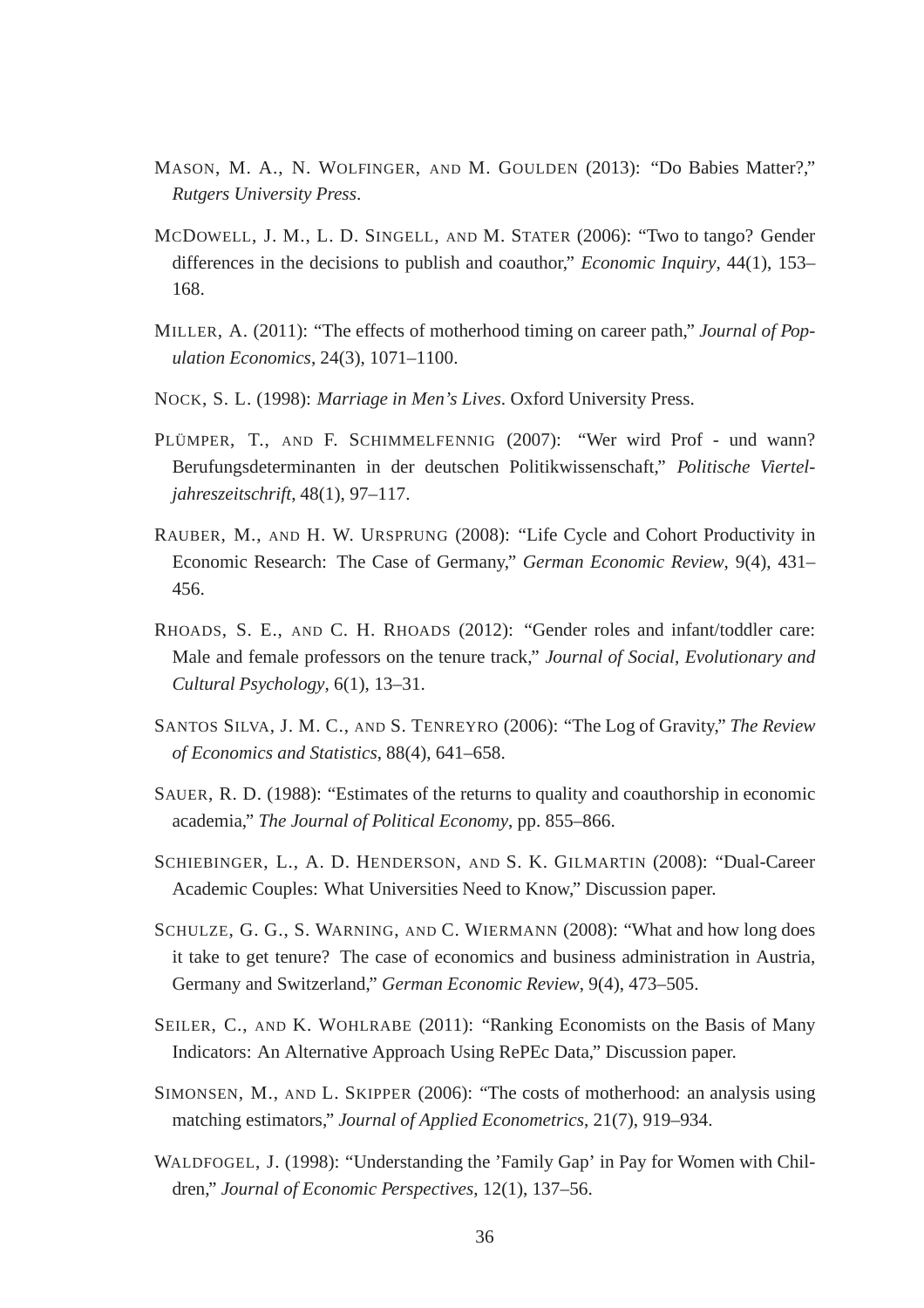- WARD, M. (2001): "The gender salary gap in British academia," *Applied Economics*, 33(13), 1669–1681.
- WEICHSELBAUMER, D., AND R. WINTER-EBMER (2005): "A Meta-Analysis of the International Gender Wage Gap," *Journal of Economic Surveys*, 19(3), 479–511.
- WOLFINGER, N. H., M. A. MASON, AND M. GOULDEN (2008): "Problems in the pipeline: Gender, marriage, and fertility in the ivory tower," *The Journal of Higher Education*, 79(4), 388–405.
- WOOLDRIDGE, J. M. (1999): "Distribution-free estimation of some nonlinear panel data models," *Journal of Econometrics*, 90(1), 77–97.
- ZIMMERMANN, C. (2012): "Academic rankings with RePEc," Discussion paper.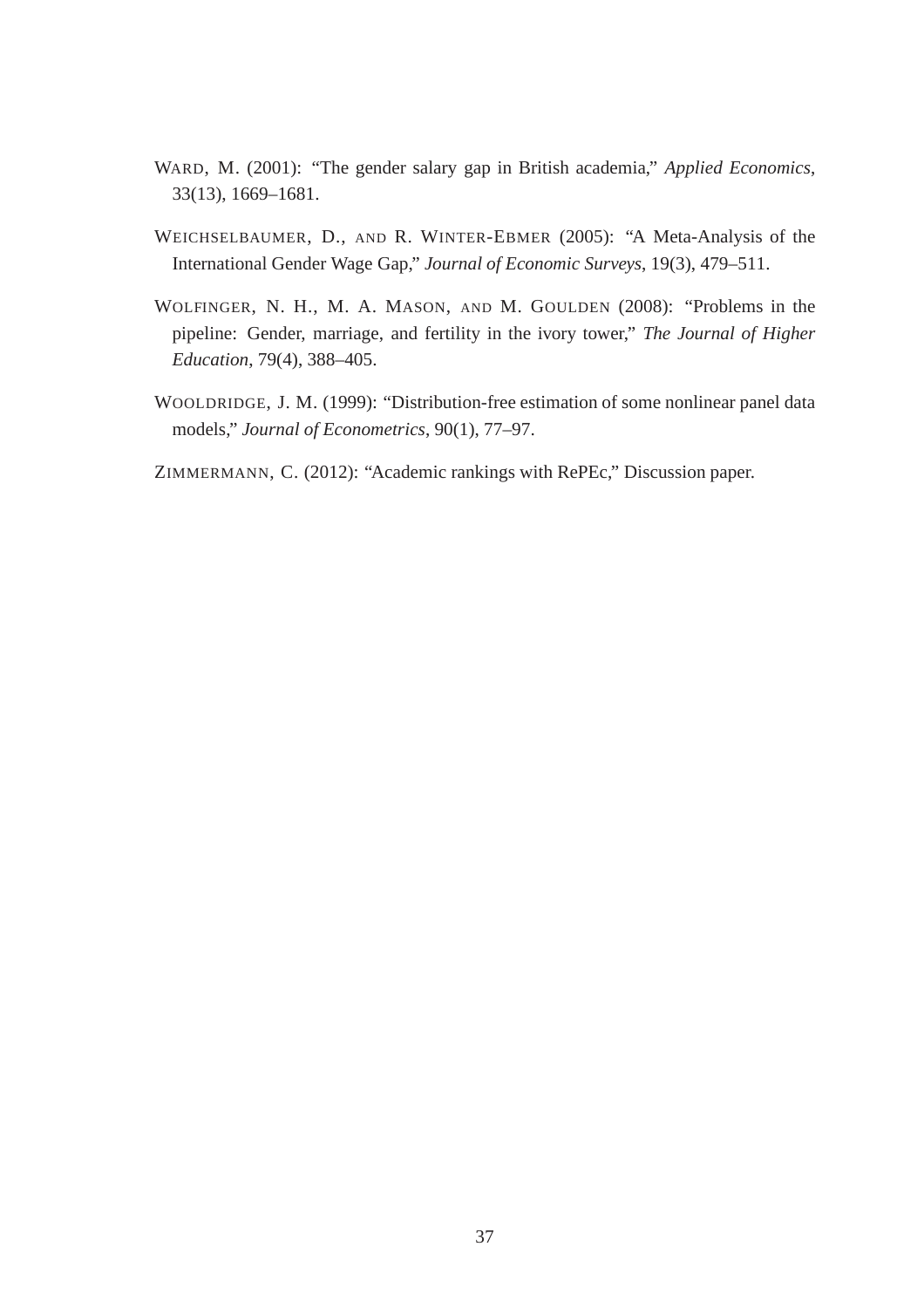# **A Questionnaire**

- Personal details
	- 1. Gender: Female, Male
	- 2. Year of birth:
	- 3. Number of children

If no children, skip to question 4.

- a. Year of birth of children:
	- Child 1 Child 2 Child 3 Child 4
	- Child 5
- b. Were you married or in a marriage-like relationship at the beginning of the first pregnancy? Yes, No
- c. Specify the level of education of your spouse or partner at the beginning of the first pregnancy: Less than high school, High school diploma, Bachelor degree, Masters degree, Doctoral degree, No spouse/partner
- 4. Were you married or in a marriage-like relationship in 2009?

Yes, No

- 5. Specify the level of education of your spouse or partner in 2009: Less than high school, High school diploma, Bachelor degree, Masters degree, Doctoral degree, No spouse/partner
- 6. Were you married or in a marriage-like relationship in 2007? Yes, No
- 7. Specify the level of education of your spouse or partner in 2007: Less than high school, High school diploma, Bachelor degree, Masters degree, Doctoral degree, No spouse/partner
- Educational and career details
	- 8. In which year did you obtain or do you expect to obtain your doctoral degree?
	- 9. In which country have you obtained or do you plan to obtain your doctoral degree? If United States or Canada, please specify state or province.
	- 10. Type of current employment:

PhD-granting university, Masters-granting university, Baccalaureate-granting university, Government or central bank, Nongovernment policy, Private, None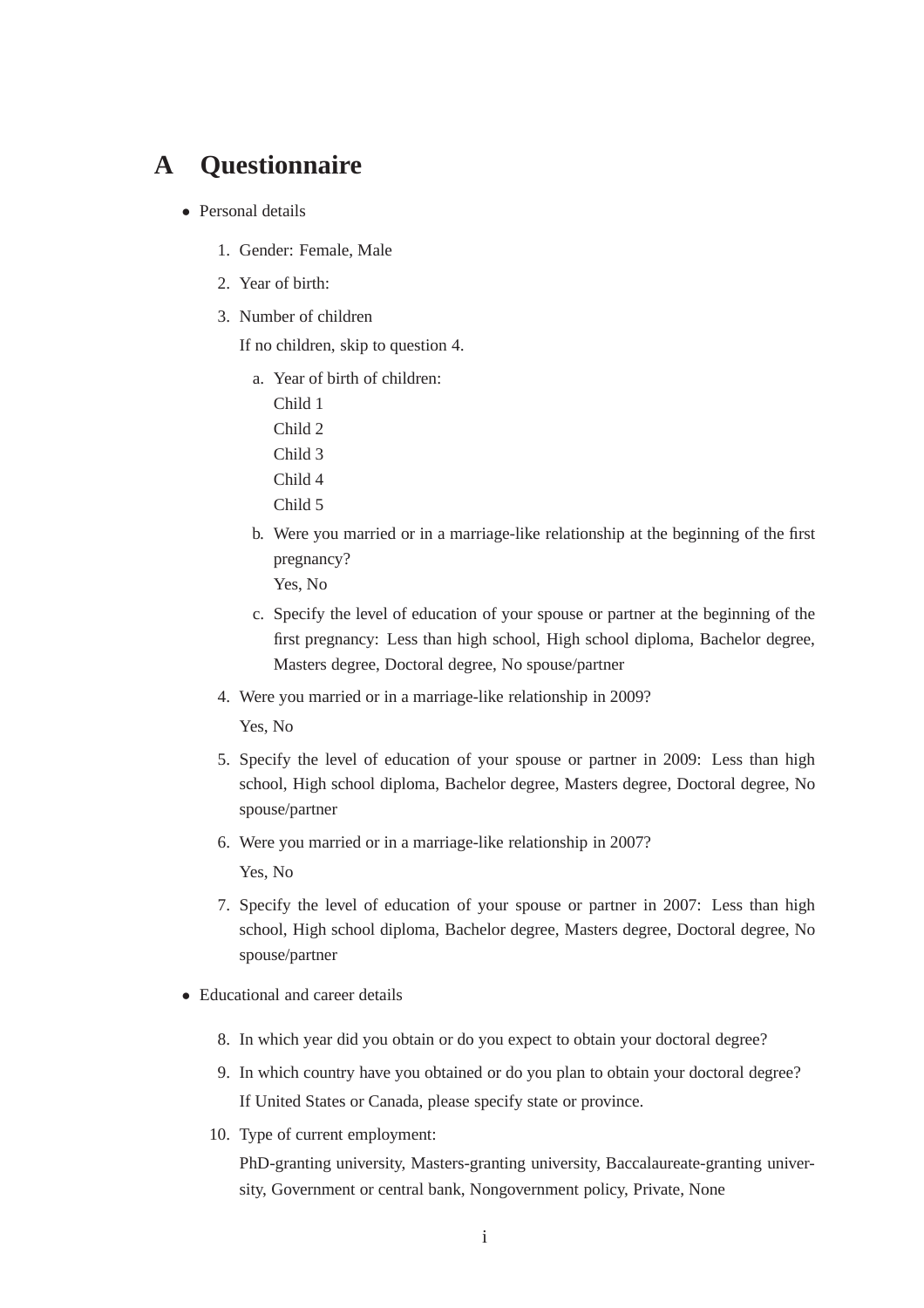11. In which country are you currently employed?

If United States or Canada, please specify state or province.

- 12. In which country were you employed at the beginning of the first pregnancy? If United States or Canada, please specify state or province.
- 13. In which country were you employed in 2009? If United States or Canada, please specify state or province.
- 14. In which country were you employed in 2007?

If United States or Canada, please specify state or province.

15. Have you been granted tenure?

Yes, No

If yes, when?

If not, when do you expect it?

16. Have you spent at least a week visiting a research institution at least 300 km (180 miles) away from your home since 2009?

Yes, No

If yes, how many weeks in all since 2009?

17. If you are a parent, have you spent at least a week visiting a research institution at least 300 km (180 miles) away from your home within the two years following your first child's birth/adoption?

Yes, No

If yes, how many weeks in all over the two years?

- Institutional Circumstances
	- 18. Are day care/kindergarden services offered in the area where you are currently working?

Yes, No, I do not know

19. Were day care/kindergarden services offered in the area where you were working in 2009?

Yes, No, I do not know

20. Were da ycare/kindergarden services offered in the area where you were working in 2007?

Yes, No, I do not know

If you have no children, please skip to question 21.

a. And the beginning of the first pregnancy? Yes, No, I do not know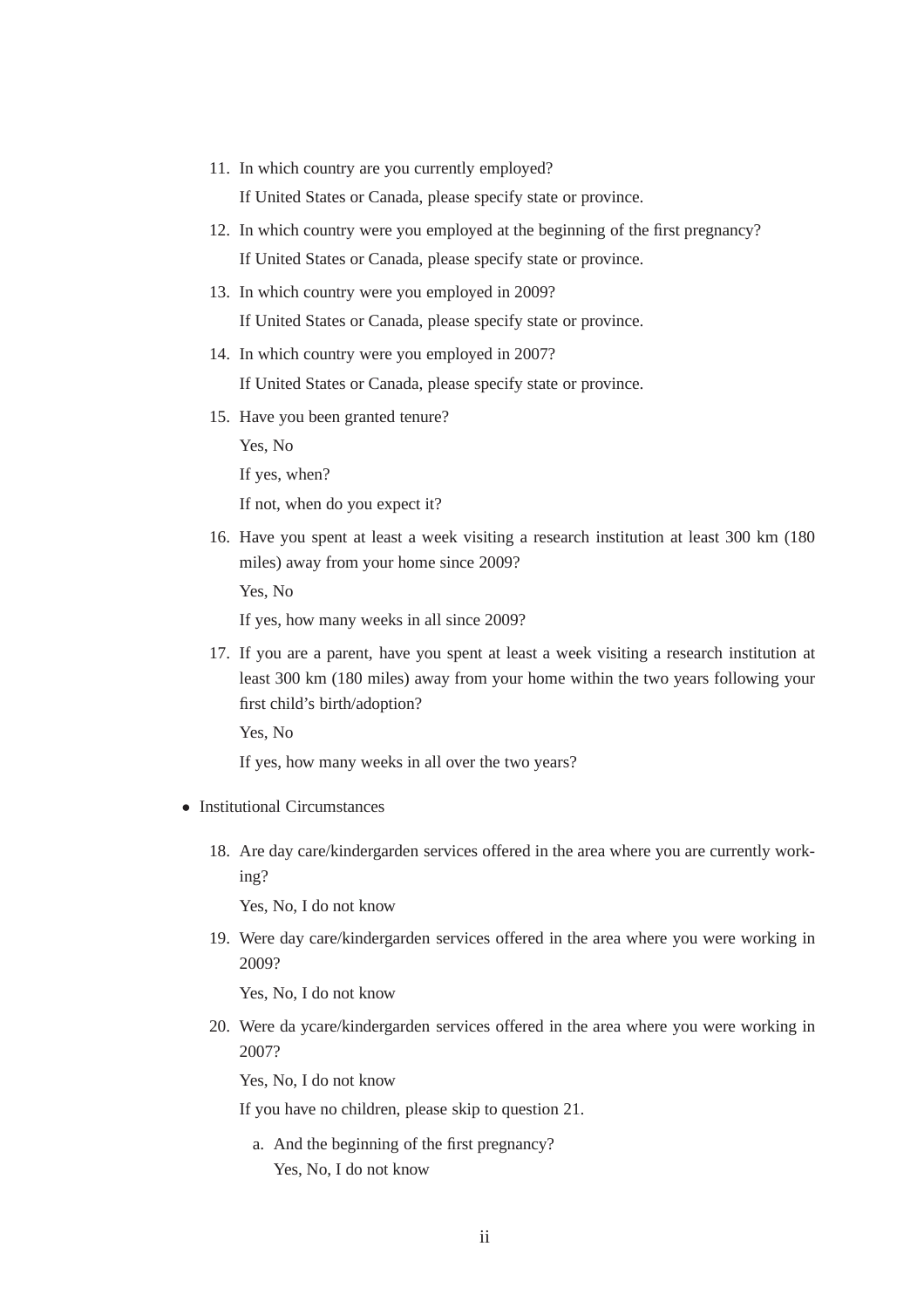- b. Do you or your partner's parents live within 32 km (20 miles) from your home currently? Yes, No
- c. Did you or your partner's parents live within 32 km (20 miles) from your home in 2009?

Yes, No

- d. Did you or your partner's parents live within 32 km (20 miles) from your home in 2007? Yes, No
- e. Did you or your partner's parents live within 32 km (20 miles) from your home at the beginning of the first pregnancy? Yes, No
- f. How easy was it for you to find opportunities to let others take care of your children?

Very good, Good, Wished it had been easier, Have not had the possibility

- g. Did/do you use day care service or kindergarden? Yes, No
- h. After the arrival of your 1st child, how long was your parental leave, in weeks?
- i. After the arrival of your 2nd child, how long was your parental leave, in weeks?
- j. After the arrival of your 3rd child, how long was your parental leave, in weeks?
- k. After the arrival of your 4th child, how long was your parental leave, in weeks?
- l. After the arrival of your 5th child, how long was your parental leave, in weeks?
- m. Forgone opportunities: do you think that, during the year after the children's births/adoptions: You were not able to attend any conferences or seminars, You could attend significantly fewer conferences and seminars than otherwise, Raising a child did not keep you from attending conferences and seminars
- n. Have you ever chosen not to take a sabbatical leave due to family obligations? Not applicable, Yes, No
- o. All in all, how did you and you partner split the time raising your children during their first year?
- p. Which of the following possible changes did you observe in your working style after the arrival of your first child? I used the time more efficiently, I often felt tired and distracted, No change
- 21. Does your current institution use a tenure clock (a policy of evaluation for tenure after a predetermined period)?

Yes, No

If no, please submit all your answers with the button at the very bottom of the form.

22. Is the tenure clock extended for the arrival of a child? Yes, No, Sometimes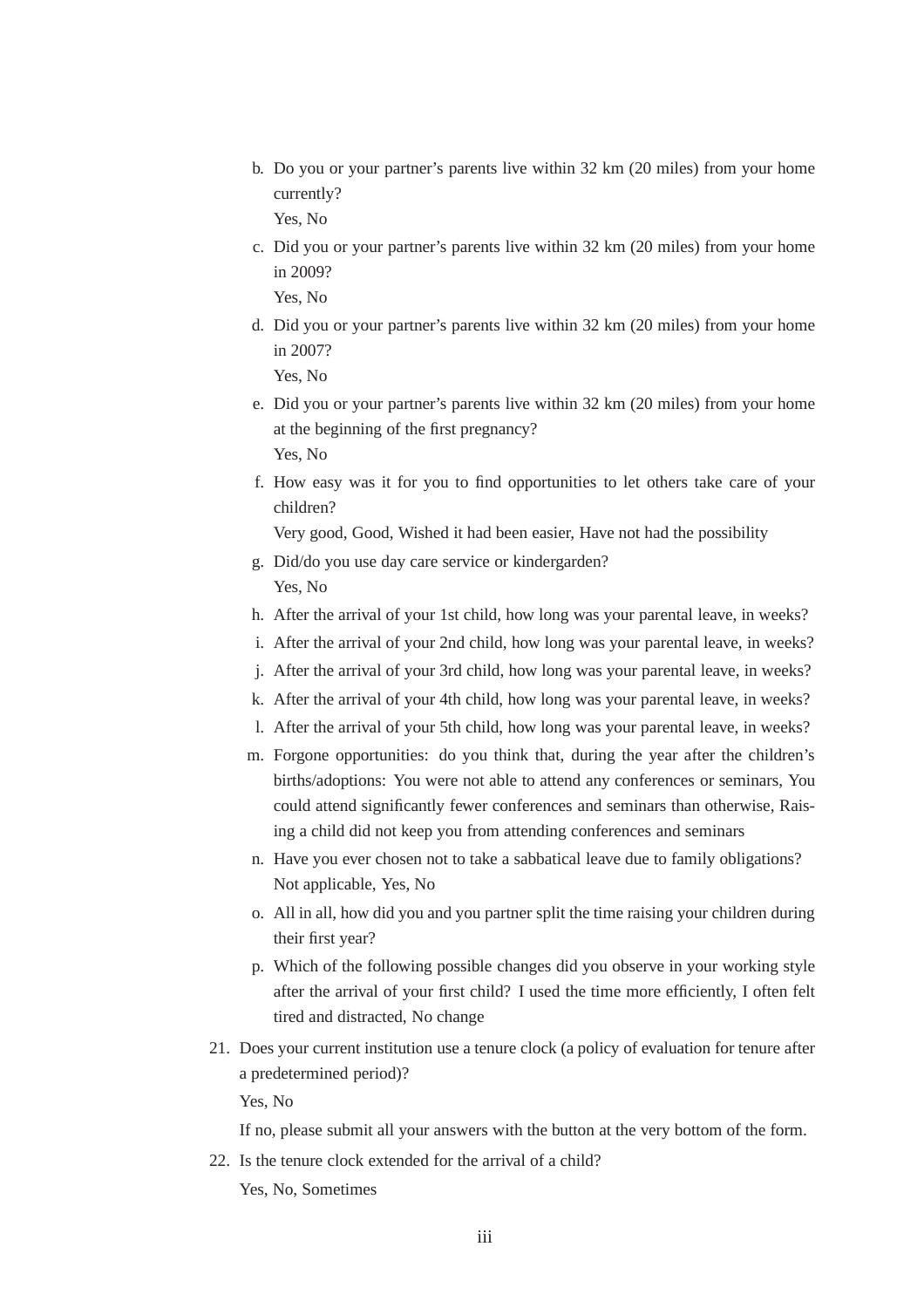- 23. Did you obtain a tenure clock extension after the arrival of a child? Yes, No, Not applicable
- 24. If you already went through a tenure process after an extension, compared with a process without child and extension: Not applicable, Standards were a lot higher, Standards were higher, Standards were similar, Standards were lower, Standards were a lot lower
- 25. Have you delayed having children because of tenure considerations, or do you expect to?

Yes, No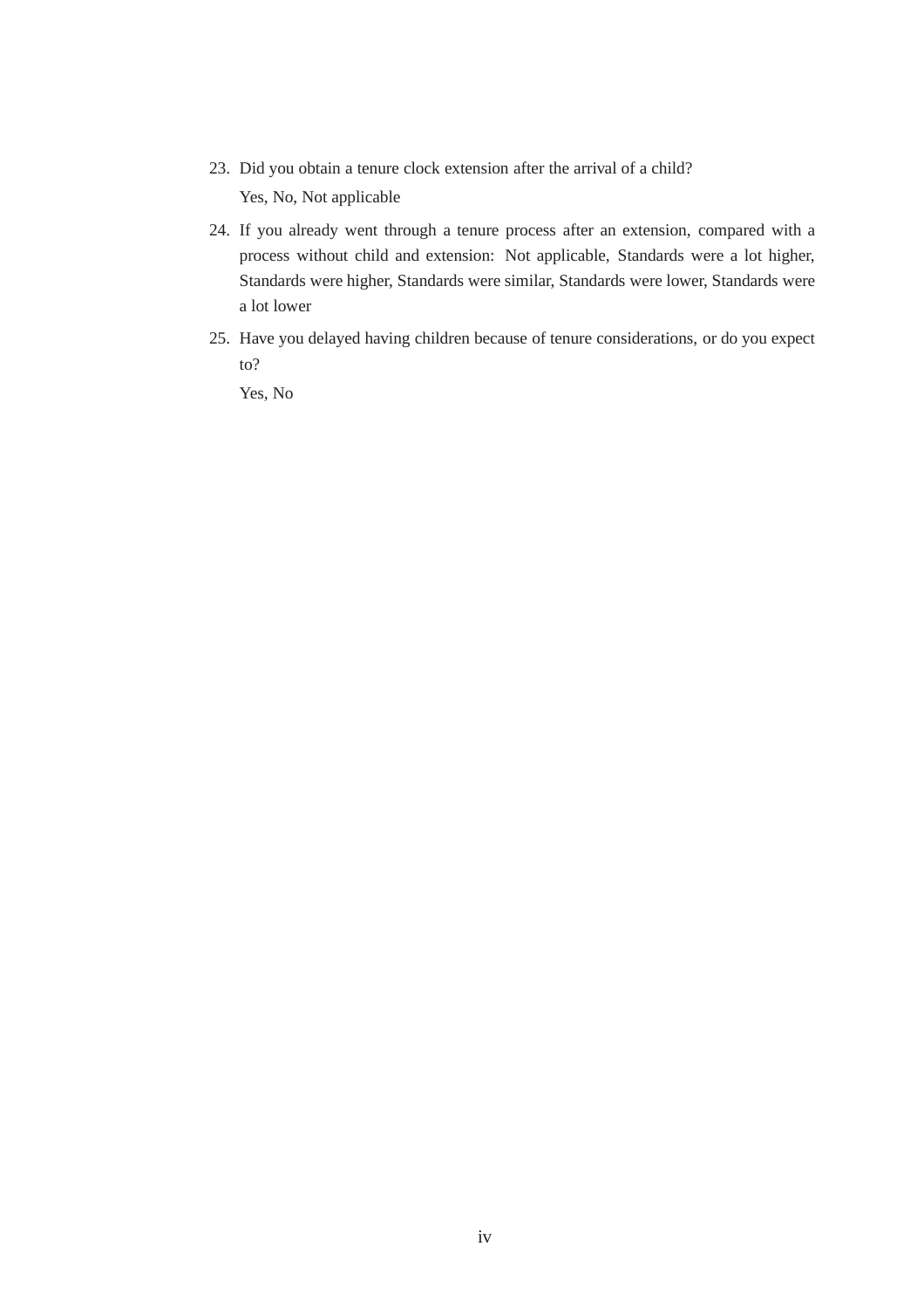| Table B.1: PHD COUNTRY |        |         |  |  |  |  |  |  |
|------------------------|--------|---------|--|--|--|--|--|--|
| Country                | Number | Percent |  |  |  |  |  |  |
| U.S.A.                 | 3,478  | 34.99   |  |  |  |  |  |  |
| U.K.                   | 956    | 9.62    |  |  |  |  |  |  |
| Germany                | 713    | 7.17    |  |  |  |  |  |  |
| France                 | 707    | 7.11    |  |  |  |  |  |  |
| Italy                  | 650    | 6.54    |  |  |  |  |  |  |
| Spain                  | 454    | 4.57    |  |  |  |  |  |  |
| Netherlands            | 361    | 3.63    |  |  |  |  |  |  |
| Belgium                | 237    | 2.38    |  |  |  |  |  |  |
| Sweden                 | 218    | 2.19    |  |  |  |  |  |  |
| Canada                 | 210    | 2.11    |  |  |  |  |  |  |
| Australia              | 163    | 1.64    |  |  |  |  |  |  |
| Romania                | 140    | 1.41    |  |  |  |  |  |  |
| Switzerland            | 129    | 1.30    |  |  |  |  |  |  |
| India                  | 100    | 1.01    |  |  |  |  |  |  |
| Unspecified            | 132    | 1.33    |  |  |  |  |  |  |
| Other                  | 1,291  | 12.99   |  |  |  |  |  |  |
|                        | 9,939  | 100.00  |  |  |  |  |  |  |

# **B Additional descriptive statistics**

Notes: List includes the 14 countries with at least 100 respondents.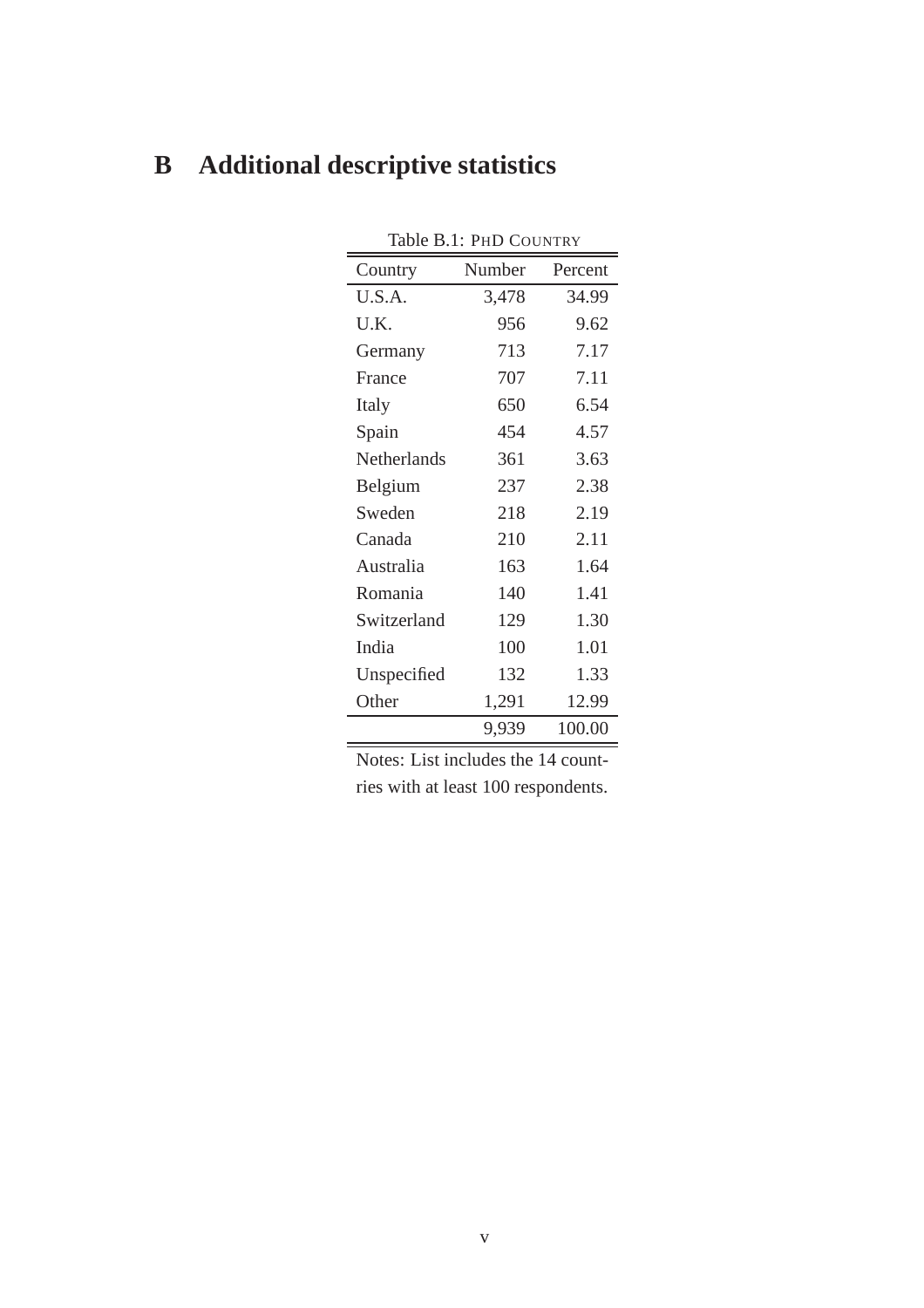# **C Lifecycle patterns**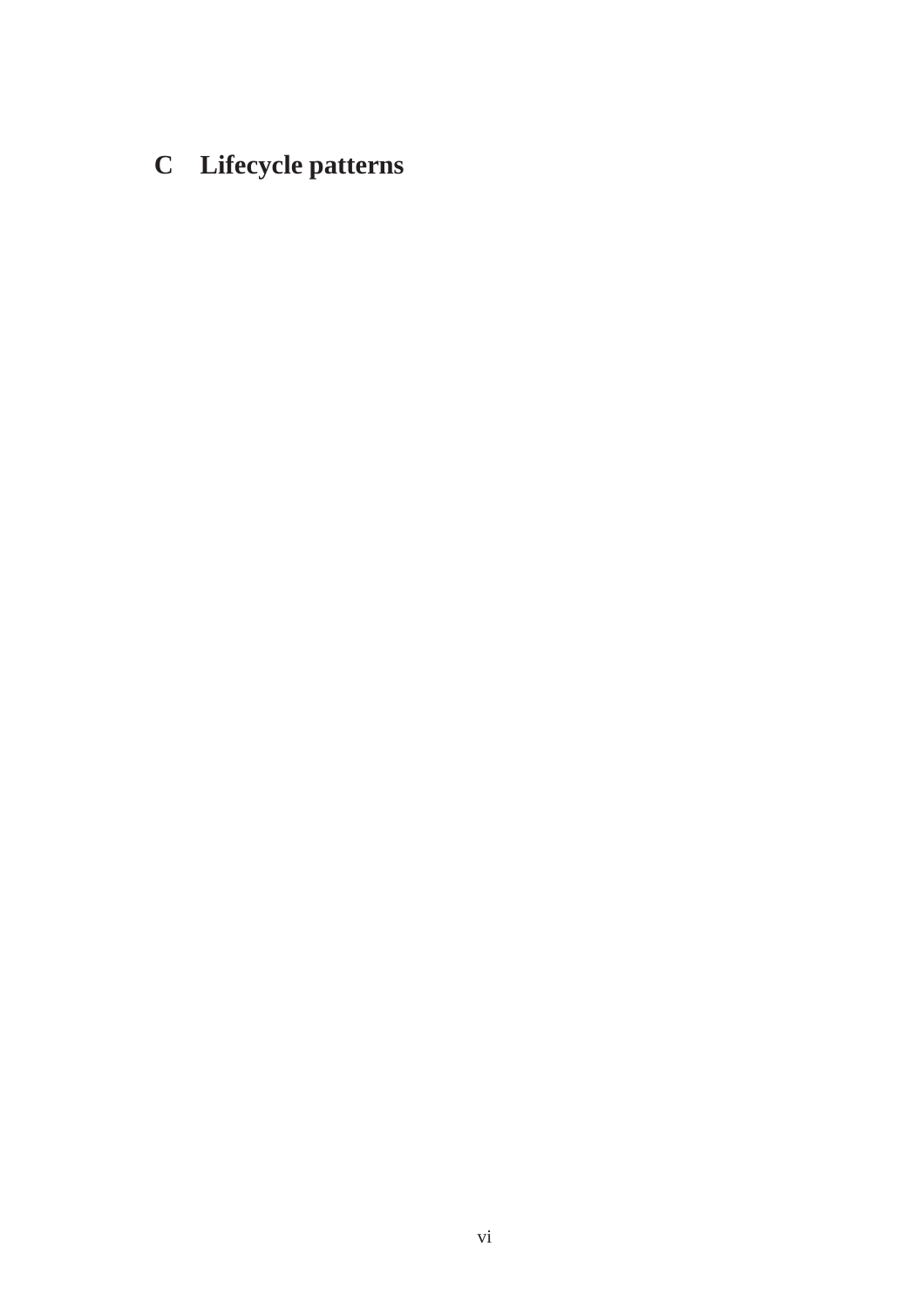|                     | (1)                   | (2)                    | (3)                       | (4)                     | (5)                       | (6)                      |
|---------------------|-----------------------|------------------------|---------------------------|-------------------------|---------------------------|--------------------------|
| Variables           | Women no kids         | Women 1 kid            | Women $>1$ kids           | Men no kids             | Men 1 kid                 | $Men > 1$ kids           |
| Constant            | 1.9028***             | 1.2925***              | 1.9942***                 | $2.4412***$             | $2.0721***$               | 2.3453***                |
|                     | (0.1990)              | (0.2854)               | (0.1265)                  | (0.1138)                | (0.0947)                  | (0.0481)                 |
| Career              | $0.2841***$           | $0.4448***$            | $0.3919***$               | $0.3750***$             | $0.4757***$               | $0.3803***$              |
|                     | (0.0858)              | (0.0947)               | (0.0564)                  | (0.0526)                | (0.0375)                  | (0.0236)                 |
| Career <sup>2</sup> | $-0.0344**$           | $-0.0379**$            | $-0.0530***$              | $-0.0558***$            | $-0.0609***$              | $-0.0456***$             |
|                     | (0.0161)              | (0.0175)               | (0.0100)                  | (0.0095)                | (0.0066)                  | (0.0040)                 |
| Career <sup>3</sup> | $1.72\times10^{-3}$   | $9.76\times10^{-4}$    | $2.95\times10^{-3***}$    | $3.36\times10^{-3***}$  | $3.27\times10^{-3***}$    | $2.28 \times 10^{-3***}$ |
|                     | $(1.12\times10^{-3})$ | $(1.13\times10^{-3})$  | $(7.00\times10^{-4})$     | $(6.56\times10^{-4})$   | $(4.63\times10^{-4})$     | $(2.60\times10^{-4})$    |
| Career <sup>4</sup> | $-3.67\times10^{-5}$  | $-6.35 \times 10^{-7}$ | $-7.15 \times 10^{-5***}$ | $-8.82\times10^{-5***}$ | $-7.93 \times 10^{-5***}$ | $-5.12\times10^{-5***}$  |
|                     | $(3.56\times10^{-5})$ | $(4.02\times10^{-5})$  | $(2.04\times10^{-5})$     | $(1.88\times10^{-5})$   | $(1.34\times10^{-5})$     | $(7.15\times10^{-6})$    |
| Career <sup>5</sup> | $2.59\times10^{-7}$   | $-1.64\times10^{-7}$   | $6.21\times10^{-7***}$    | $8.2 \times 10^{-7***}$ | $7.04\times10^{-7***}$    | $4.22 \times 10^{-7***}$ |
|                     | $(3.76\times10^{-7})$ | $(4.21\times10^{-7})$  | $(2.07\times10^{-7})$     | $(1.88\times10^{-7})$   | $(1.35\times10^{-7})$     | $(6.93\times10^{-8})$    |
| Log likelihood      | $-19618.638$          | -19959.039             | $-92021.866$              | $-89897.411$            | $-161535.8$               | $-845966.2$              |
| <b>Observations</b> | 1,177                 | 1,063                  | 4,184                     | 3,322                   | 6,354                     | 28,774                   |

Table C.1: <sup>W</sup>OMEN AND <sup>M</sup>EN <sup>W</sup>ITH <sup>P</sup>HD<sup>S</sup> BEFORE 1990: <sup>D</sup>IFFERENT <sup>N</sup>UMBERS OF <sup>C</sup>HILDREN, CW MEASURE

\*\*\*  $p < 0.01$ , \*\*  $p < 0.05$ , \*  $p < 0.1$ .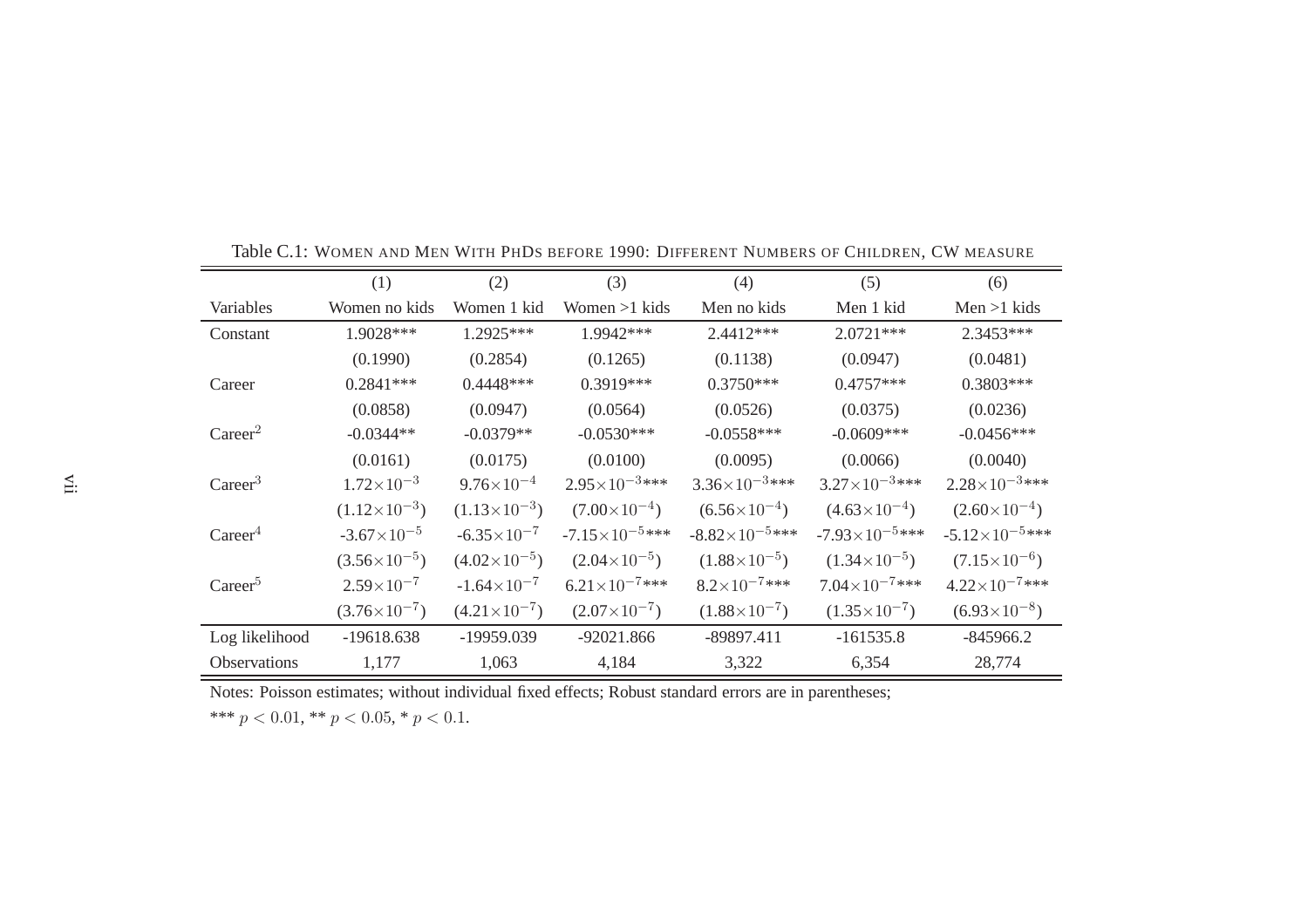|                     | (1)                    | (2)                   | (3)                     | (4)                     | (5)                     | (6)                     |
|---------------------|------------------------|-----------------------|-------------------------|-------------------------|-------------------------|-------------------------|
| Variables           | Women no kids          | Women one kid         | Women $>1$ kids         | Men no kids             | Men one kid             | $Men > 1$ kids          |
| Constant            | $-0.5087**$            | $-0.9773***$          | $-0.2293$               | $0.2554*$               | $-0.2663**$             | $0.1380**$              |
|                     | (0.2420)               | (0.3492)              | (0.1462)                | (0.1344)                | (0.1131)                | (0.0560)                |
| Career              | $0.3185***$            | $0.5142***$           | $0.4094***$             | $0.3710***$             | $0.5110***$             | $0.3801***$             |
|                     | (0.0835)               | (0.1297)              | (0.0680)                | (0.0661)                | (0.0422)                | (0.0280)                |
| Career <sup>2</sup> | $-0.0364**$            | $-0.0540**$           | $-0.0548***$            | $-0.0512***$            | $-0.0655***$            | $-0.0464***$            |
|                     | (0.0181)               | (0.0244)              | (0.0125)                | (0.0119)                | (0.0077)                | (0.0048)                |
| Career <sup>3</sup> | 0.0016                 | 0.0023                | $0.0030***$             | $0.0028***$             | $0.0034***$             | $0.0023***$             |
|                     | (0.0014)               | (0.0018)              | (0.0009)                | (0.0008)                | (0.0006)                | (0.0003)                |
| Career <sup>4</sup> | $-2.36 \times 10^{-5}$ | $-4.53\times10^{-5}$  | $-7.12\times10^{-5***}$ | $-6.62\times10^{-5***}$ | $-8.33\times10^{-5***}$ | $-5.23\times10^{-5***}$ |
|                     | $(4.59\times10^{-5})$  | $(5.70\times10^{-5})$ | $(2.66\times10^{-5})$   | $(2.35\times10^{-5})$   | $(1.62\times10^{-5})$   | $(8.88\times10^{-6})$   |
| Career <sup>5</sup> | $1.07\times10^{-7}$    | $3.28 \times 10^{-7}$ | $6.09\times10^{-7**}$   | $5.74\times10^{-7**}$   | $7.32\times10^{-7***}$  | $4.34\times10^{-7***}$  |
|                     | $(5.07\times10^{-7})$  | $(6.03\times10^{-7})$ | $(2.78\times10^{-7})$   | $(2.33\times10^{-7})$   | $(1.64\times10^{-7})$   | $(8.66\times10^{-8})$   |
| Log likelihood      | $-2445.8581$           | $-2582.8762$          | $-12382.412$            | $-12643.696$            | $-20828.953$            | -113358.91              |
| <b>Observations</b> | 1,177                  | 1,063                 | 4,184                   | 3,322                   | 6,354                   | 28,774                  |

Table C.2: <sup>W</sup>OMEN AND <sup>M</sup>EN <sup>W</sup>ITH <sup>P</sup>HD<sup>S</sup> BEFORE 1990: <sup>D</sup>IFFERENT <sup>N</sup>UMBERS OF <sup>C</sup>HILDREN, RW MEASURE

\*\*\*  $p < 0.01$ , \*\*  $p < 0.05$ , \*  $p < 0.1$ .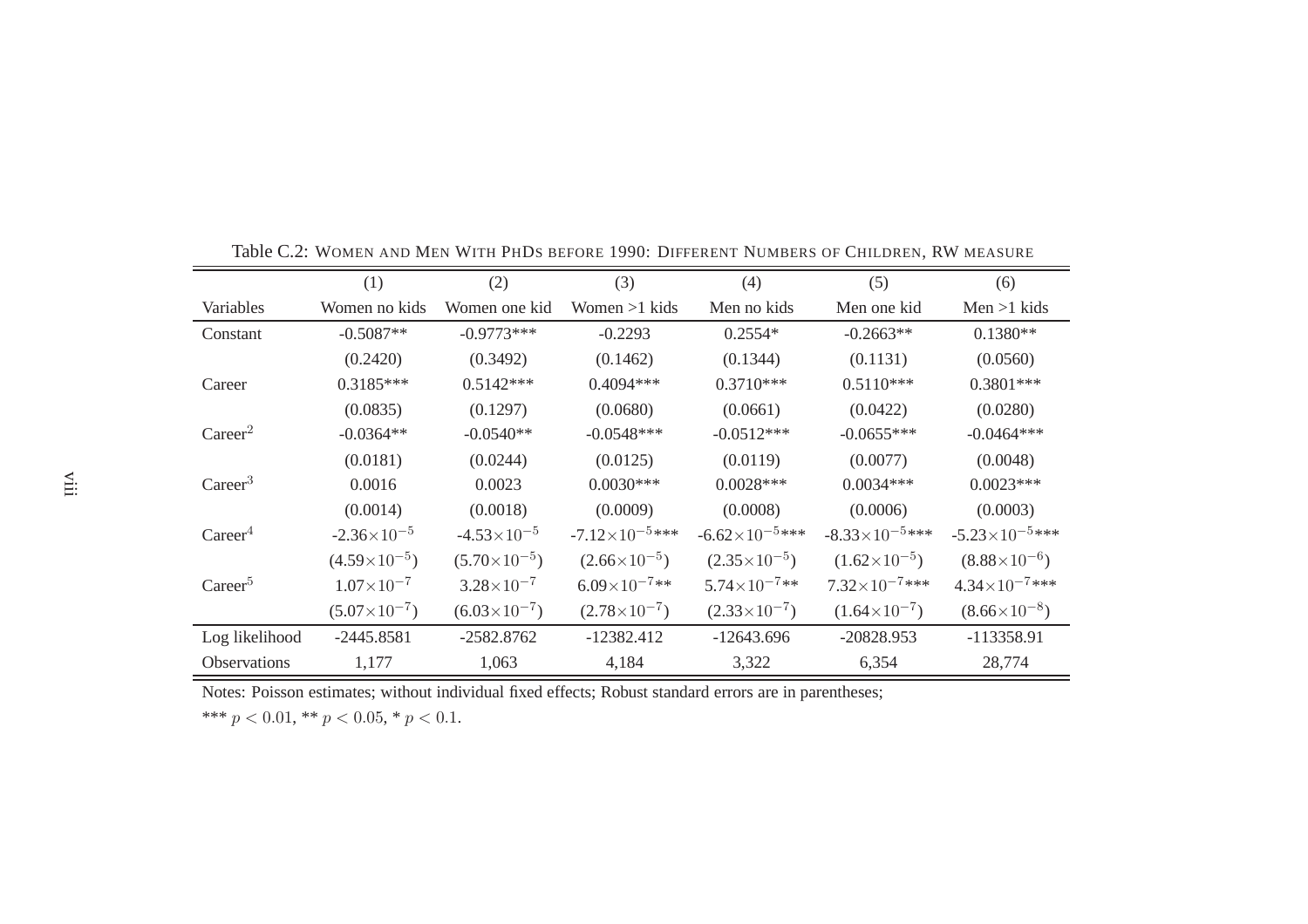

# **D Descriptive statistics treatment analysis**

Figure D.1: THE LEFT PANEL SHOWS TWO HISTOGRAMS COMPARING THE AGE DISTRIBU-TION IN THE TREATMENT AND CONTROL GROUPS FOR FEMALE RESEARCHERS. THE RIGHT PANEL SHOWS TWO HISTOGRAMS COMPARING THE AGE DISTRIBUTION IN THE TREATMENT AND CONTROL GROUPS FOR MALE RESEARCHERS.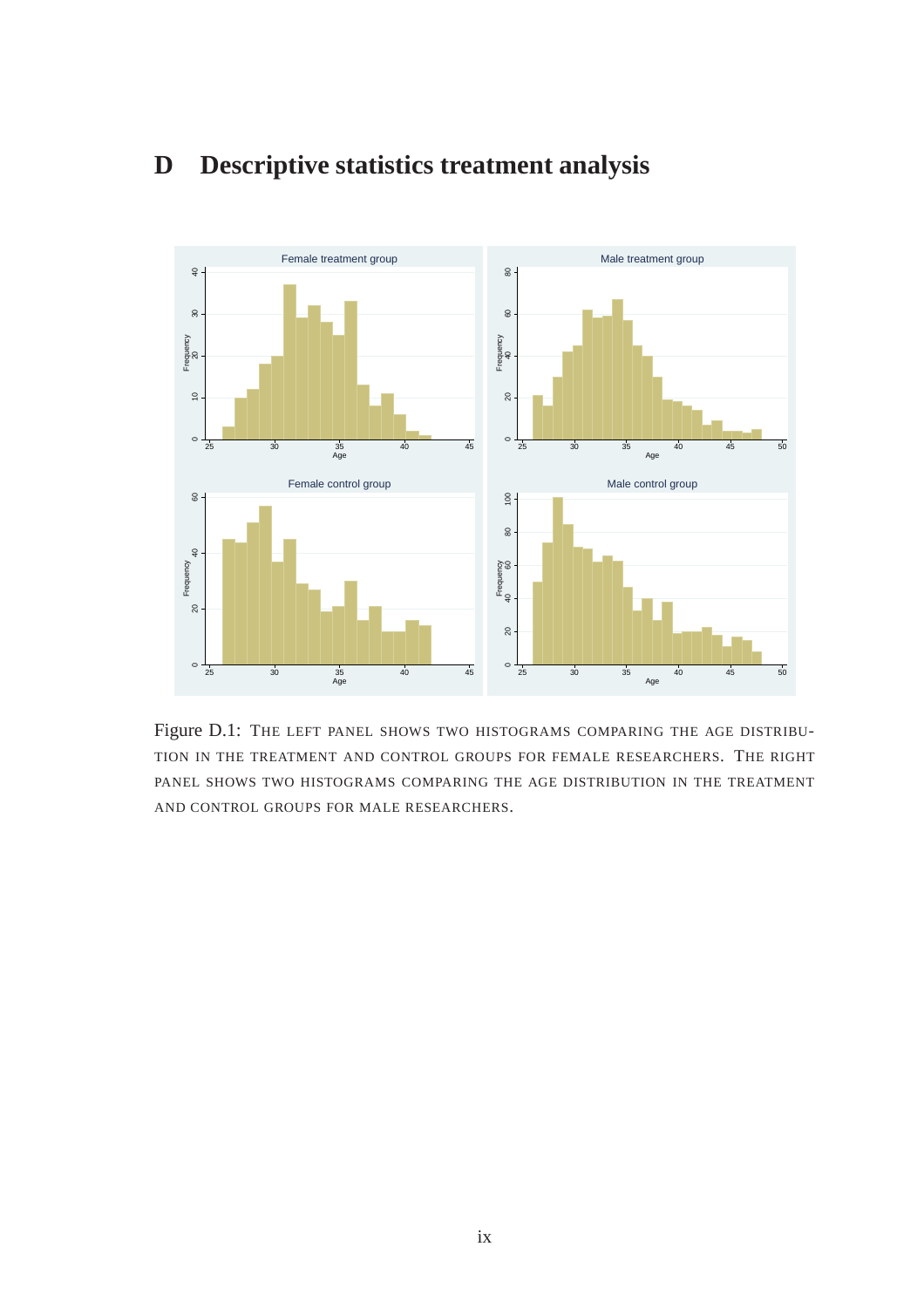|                          |         | Women    |                | Men      |
|--------------------------|---------|----------|----------------|----------|
|                          | Treated | Controls | <b>Treated</b> | Controls |
| PhD                      | 0.8090  | 0.5605   | 0.7481         | 0.6360   |
| Tenured                  | 0.1875  | 0.1290   | 0.2235         | 0.2076   |
| Top-quartile CW          | 0.3021  | 0.2198   | 0.2772         | 0.2311   |
| Married                  | 0.9792  | 0.5423   | 0.9598         | 0.5031   |
| Spouse no high school    | 0.0069  | 0.0161   | 0.0075         | 0.0072   |
| Spouse high school       | 0.0278  | 0.0323   | 0.0581         | 0.0368   |
| Spouse college           | 0.1285  | 0.1089   | 0.2459         | 0.1534   |
| Spouse masters degree    | 0.3681  | 0.2278   | 0.4367         | 0.2607   |
| Spouse PhD               | 0.4688  | 0.2298   | 0.2474         | 0.1401   |
| Day care available       | 0.7847  | 0.4859   | 0.8152         | 0.5164   |
| Day care unavailable     | 0.0521  | 0.3871   | 0.0671         | 0.3824   |
| Day care uninformed      | 0.1632  | 0.1270   | 0.1177         | 0.1012   |
| <b>PhD North America</b> | 0.3229  | 0.2923   | 0.3666         | 0.2904   |
| PhD Africa               | 0.0000  | 0.0081   | 0.0149         | 0.0041   |
| PhD Asia                 | 0.0174  | 0.0262   | 0.0462         | 0.0399   |
| PhD Europe               | 0.6354  | 0.6391   | 0.5380         | 0.6309   |
| <b>PhD Latin America</b> | 0.0069  | 0.0081   | 0.0134         | 0.0184   |
| PhD Oceania              | 0.0174  | 0.0262   | 0.0209         | 0.0164   |
| <b>Observations</b>      | 288     | 496      | 671            | 978      |

Table D.1: DESCRIPTIVE STATISTICS

Notes: Arithmetic means of dummy variables used to compute propensity scores.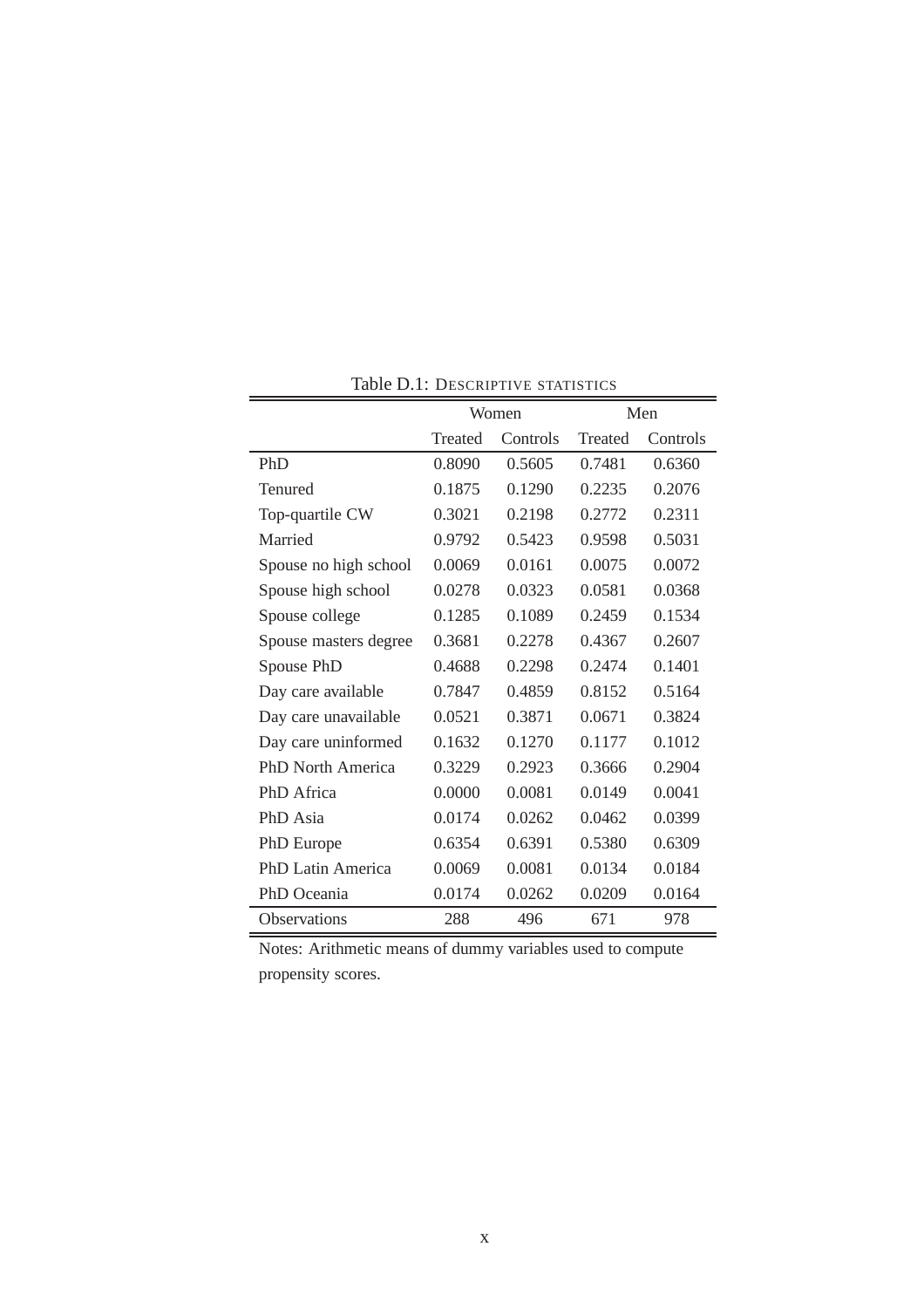# **E Robustness checks**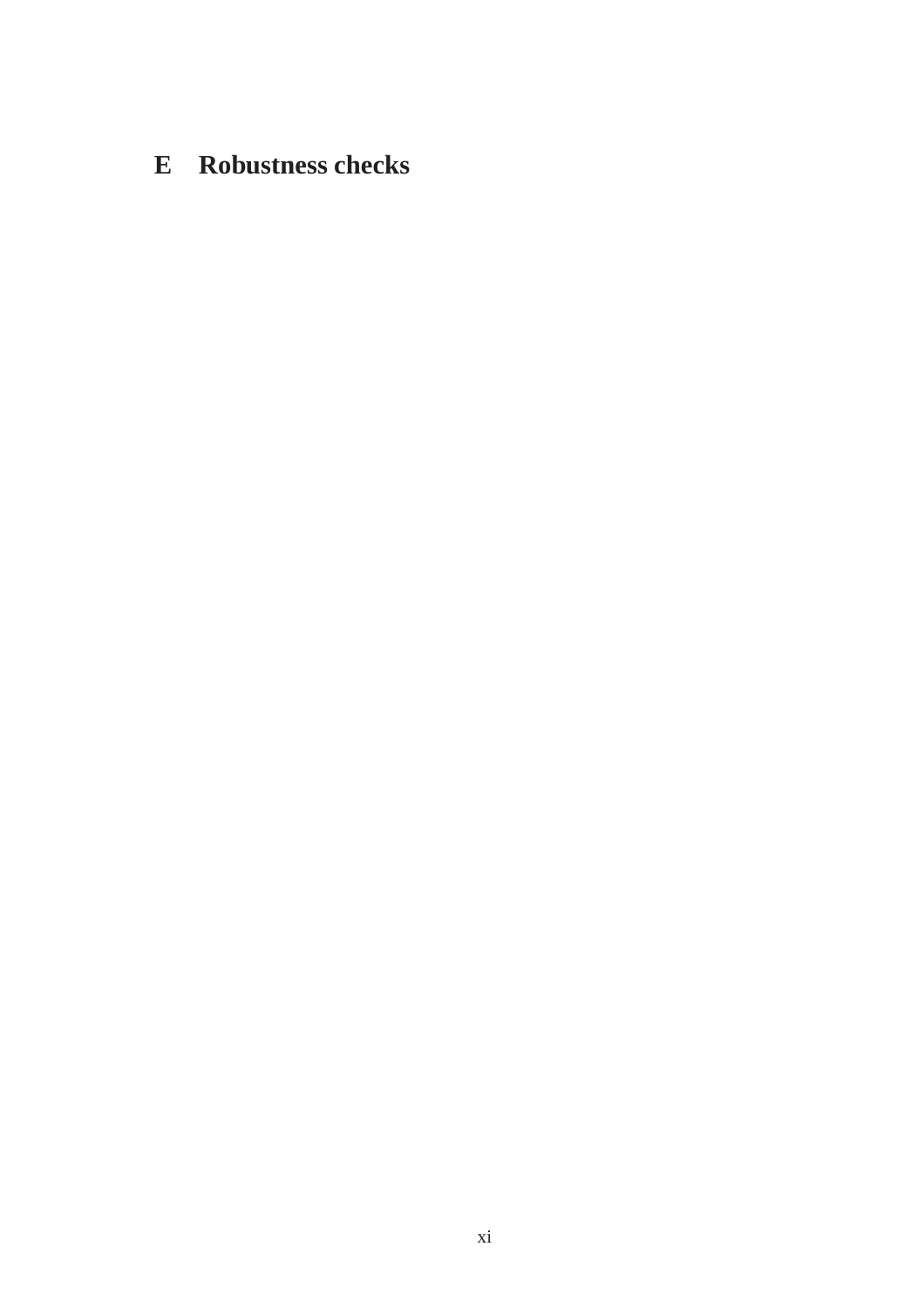|                     | (1)          | (2)          | (3)                      | (4)                      | (5)                      | (6)                     | (7)                     |
|---------------------|--------------|--------------|--------------------------|--------------------------|--------------------------|-------------------------|-------------------------|
|                     | All          | PhD-granting | All                      | Women                    | Men                      | Women                   | Men                     |
| Variables           |              | institutions |                          |                          |                          | PhD inst                | PhD inst                |
| Constant            | $-2.6416***$ | $-2.5397***$ | $0.1831***$              | $-0.2001***$             | $0.1556***$              | $-0.2112***$            | $0.3112***$             |
|                     | (0.2138)     | (0.2619)     | (0.0238)                 | (0.0577)                 | (0.0260)                 | (0.0756)                | (0.0312)                |
| Career              |              |              | 0.3798***                | $0.3529***$              | $0.3865***$              | $0.4012***$             | 0.3949***               |
|                     |              |              | (0.0079)                 | (0.0146)                 | (0.0092)                 | (0.0233)                | (0.0131)                |
| Career <sup>2</sup> |              |              | $-0.0483***$             | $-0.0473***$             | $-0.0488***$             | $-0.0472***$            | $-0.0480***$            |
|                     |              |              | (0.0016)                 | (0.0034)                 | (0.0019)                 | (0.0053)                | (0.0025)                |
| Career <sup>3</sup> |              |              | $2.47\times10^{-3***}$   | $2.48 \times 10^{-3***}$ | $2.48\times10^{-3***}$   | $2.43\times10^{-3***}$  | $2.39\times10^{-3***}$  |
|                     |              |              | $(1.28\times10^{-4})$    | $(2.98\times10^{-4})$    | $(1.43\times10^{-4})$    | $(4.58\times10^{-4})$   | $(1.87\times10^{-4})$   |
| Career <sup>4</sup> |              |              | $-5.6 \times 10^{-5***}$ | $-5.62\times10^{-5***}$  | $-5.62\times10^{-5***}$  | $-5.01\times10^{-5***}$ | $-5.31\times10^{-5***}$ |
|                     |              |              | $(4.02\times10^{-6})$    | $(1.02\times10^{-5})$    | $(4.42\times10^{-6})$    | $(1.57\times10^{-5})$   | $(5.73\times10^{-6})$   |
| Career <sup>5</sup> |              |              | $4.65 \times 10^{-7***}$ | $4.51 \times 10^{-7***}$ | $4.66 \times 10^{-7***}$ | $3.64\times10^{-7**}$   | $4.36\times10^{-7***}$  |
|                     |              |              | $(4.30\times10^{-8})$    | $(1.17\times10^{-7})$    | $(4.68\times10^{-8})$    | $(1.83\times10^{-7})$   | $(6.06\times10^{-8})$   |
| PhD 1990-99         | $-0.4164***$ | $-0.4099***$ | $-0.4235***$             | $-0.5497***$             | $-0.4038***$             | $-0.3072***$            | $-0.3990$ ***           |
|                     | (0.0206)     | (0.0225)     | (0.0205)                 | (0.0525)                 | (0.0221)                 | (0.0641)                | (0.0255)                |
| PhD 2000+           | $-0.6638***$ | $-0.6371***$ | $-0.6594***$             | $-0.6848***$             | $-0.6675***$             | $-0.3466$ ***           | $-0.5283***$            |
|                     | (0.0254)     | (0.0284)     | (0.0254)                 | (0.0597)                 | (0.0282)                 | (0.0806)                | (0.0356)                |
| Female              | $-0.5478***$ | $-0.5759***$ | $-0.5480***$             |                          |                          |                         |                         |
|                     | (0.0221)     | (0.0250)     | (0.0221)                 |                          |                          |                         |                         |
| Tenured             |              |              |                          |                          |                          | $-0.6069***$            | $-0.1622***$            |
|                     |              |              |                          |                          |                          | (0.0588)                | (0.0272)                |
| Career dummies      | Yes          | Yes          | N <sub>o</sub>           | No                       | N <sub>o</sub>           | No                      | N <sub>o</sub>          |
| Log likelihood      | -385138.96   | $-303274.03$ | -385785.52               | $-60185.39$              | $-325465.85$             | $-36485.216$            | $-221051.4$             |
| Observations        | 153,425      | 111,962      | 153,425                  | 36,951                   | 116,474                  | 17,999                  | 66,327                  |

Table E.1: <sup>L</sup>IFECYCLE <sup>P</sup>RODUCTIVITY (RW <sup>I</sup>NDEX): <sup>C</sup>AREER <sup>Y</sup>EAR <sup>D</sup>UMMIES VS. <sup>F</sup>IFTH-ORDER <sup>P</sup>OLYNOMIAL <sup>A</sup>PPROXIMATION

\*\*\*  $p < 0.01$ , \*\*  $p0 < 0.05$ , \*  $p < 0.1$ .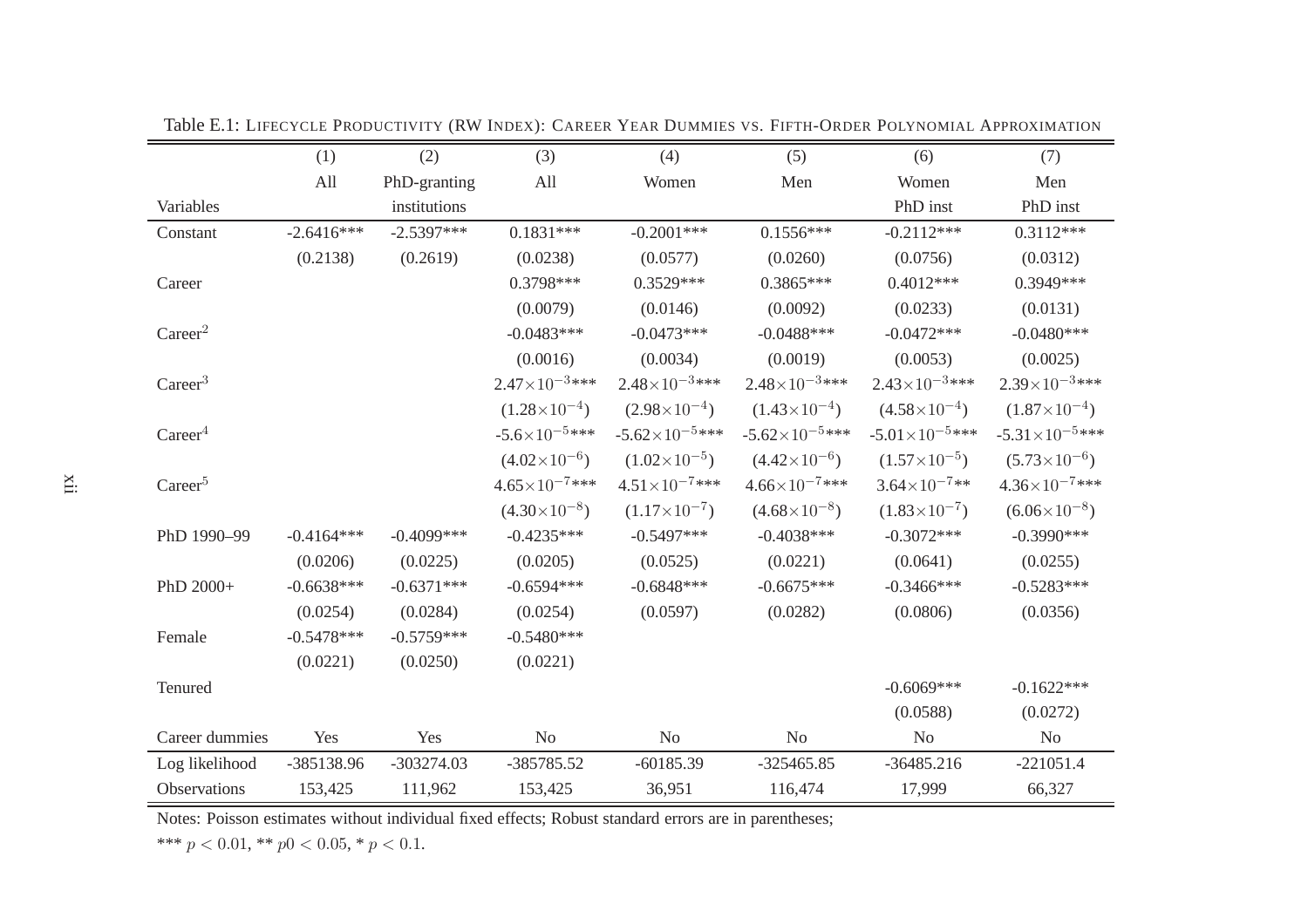|                     | (1)          | (2)          | (3)                      | (4)                     | (5)                      | (6)                    | (7)                      |
|---------------------|--------------|--------------|--------------------------|-------------------------|--------------------------|------------------------|--------------------------|
|                     | All          | PhD-granting | All                      | Women                   | Men                      | Women                  | Men                      |
| Variables           |              | institutions |                          |                         |                          | PhD inst               | PhD inst                 |
| Constant            | $-0.4044***$ | $-0.3629***$ | 2.0540***                | 1.5890***               | $2.0443***$              | $1.6213***$            | 2.1974 ***               |
|                     | (0.1525)     | (0.1973)     | (0.0216)                 | (0.0509)                | (0.0238)                 | (0.0665)               | (0.0292)                 |
| Career              |              |              | $0.4233***$              | $0.4010***$             | $0.4286***$              | 0.4398***              | $0.4347***$              |
|                     |              |              | (0.0073)                 | (0.0145)                | (0.0084)                 | (0.0252)               | (0.0125)                 |
| Career <sup>2</sup> |              |              | $-0.0469***$             | $-0.0420***$            | $-0.0477***$             | $-0.0417***$           | $-0.0479***$             |
|                     |              |              | (0.0015)                 | (0.0033)                | (0.0016)                 | (0.0054)               | (0.0023)                 |
| Career <sup>3</sup> |              |              | $2.21 \times 10^{-3***}$ | $1.76\times10^{-3***}$  | $2.27 \times 10^{-3***}$ | $1.62\times10^{-3***}$ | $2.26 \times 10^{-3***}$ |
|                     |              |              | $(1.10\times10^{-4})$    | $(2.76\times10^{-4})$   | $(1.21 \times 10^{-4})$  | $(4.37\times10^{-4})$  | $(1.63\times10^{-4})$    |
| Career <sup>4</sup> |              |              | $-4.72\times10^{-5***}$  | $-2.98\times10^{-5***}$ | $-4.89\times10^{-5***}$  | $-2.37\times10^{-5}$   | $-4.85\times10^{-5***}$  |
|                     |              |              | $(3.36\times10^{-6})$    | $(9.22\times10^{-6})$   | $(3.66\times10^{-6})$    | $(1.45\times10^{-5})$  | $(4.85\times10^{-6})$    |
| Career <sup>5</sup> |              |              | $3.71 \times 10^{-7***}$ | $1.5 \times 10^{-7}$    | $3.9\times10^{-7***}$    | $6.71\times10^{-8}$    | $3.87\times10^{-7***}$   |
|                     |              |              | $(3.53\times10^{-8})$    | $(1.06\times10^{-7})$   | $(3.82\times10^{-8})$    | $(1.66\times10^{-7})$  | $(5.01\times10^{-8})$    |
| PhD 1990-99         | $-0.2029***$ | $-0.1921***$ | $-0.2121***$             | $-0.2531***$            | $-0.2033***$             | $-0.0979*$             | $-0.1894***$             |
|                     | (0.0166)     | (0.0180)     | (0.0166)                 | (0.0426)                | (0.0179)                 | (0.0516)               | (0.0204)                 |
| PhD 2000+           | $-0.2771***$ | $-0.2690***$ | $-0.2709***$             | $-0.2112***$            | $-0.2893***$             | $-0.0134$              | $-0.1857***$             |
|                     | (0.0210)     | (0.0233)     | (0.0210)                 | (0.0498)                | (0.0233)                 | (0.0641)               | (0.0287)                 |
| Female              | $-0.4918***$ | $-0.5257***$ | $-0.4918***$             |                         |                          |                        |                          |
|                     | (0.0167)     | (0.0189)     | (0.0167)                 |                         |                          |                        |                          |
| Tenured             |              |              |                          |                         |                          | $-0.4459***$           | $-0.0813***$             |
|                     |              |              |                          |                         |                          | (0.0459)               | (0.0222)                 |
| Career dummies      | Yes          | Yes          | No                       | No                      | N <sub>o</sub>           | N <sub>o</sub>         | N <sub>0</sub>           |
| Log likelihood      | $-2850584.1$ | $-2222243$   | -2858843.8               | -469148.58              | -2388911.9               | $-277233.52$           | $-1596134.5$             |
| Observations        | 153,425      | 111,962      | 153,425                  | 36,951                  | 116,474                  | 17,999                 | 66,327                   |

Table E.2: <sup>L</sup>IFECYCLE <sup>P</sup>RODUCTIVITY (CF <sup>I</sup>NDEX): <sup>C</sup>AREER <sup>Y</sup>EAR <sup>D</sup>UMMIES VS. <sup>F</sup>IFTH-ORDER <sup>P</sup>OLYNOMIAL <sup>A</sup>PPROXIMATION

\*\*\*  $p < 0.01$ , \*\*  $p < 0.05$ , \*  $p < 0.1$ .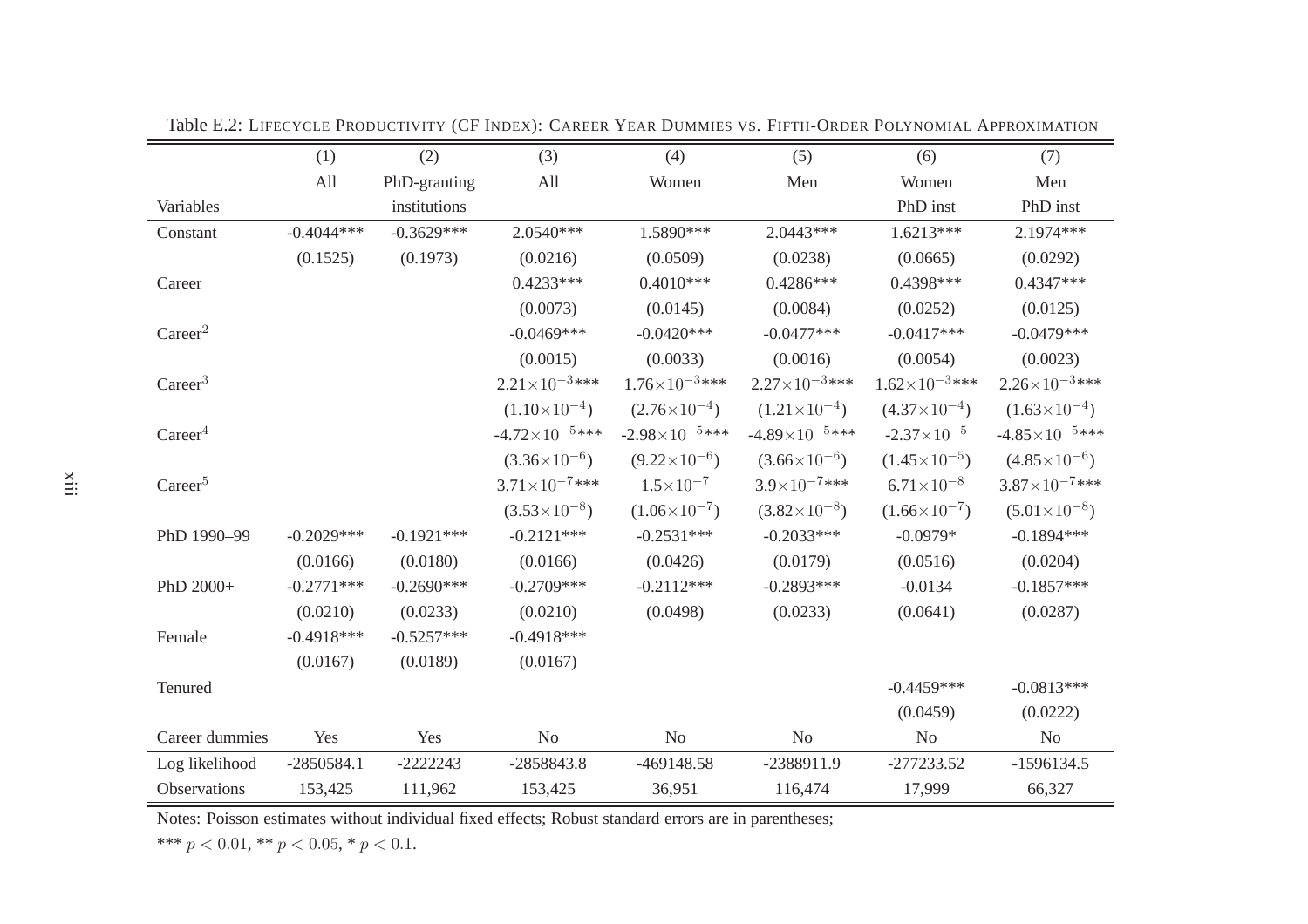|                     | (1)          | (2)          | (3)                      | (4)                     | (5)                      | (6)                    | (7)                     |
|---------------------|--------------|--------------|--------------------------|-------------------------|--------------------------|------------------------|-------------------------|
|                     | All          | PhD-granting | All                      | Women                   | Men                      | Women                  | Men                     |
| Variables           |              | institutions |                          |                         |                          | PhD inst               | PhD inst                |
| Constant            | $-2.8703***$ | $-2.7583***$ | $-0.2160***$             | $-0.6878***$            | $-0.2272***$             | $-0.7056***$           | $-0.0458$               |
|                     | (0.2442)     | (0.2980)     | (0.0284)                 | (0.0662)                | (0.0314)                 | (0.0882)               | (0.0383)                |
| Career              |              |              | $0.4610***$              | 0.4497***               | $0.4632***$              | $0.4881***$            | $0.4595***$             |
|                     |              |              | (0.0111)                 | (0.0222)                | (0.0126)                 | (0.0366)               | (0.0176)                |
| Career <sup>2</sup> |              |              | $-0.0526***$             | $-0.0496***$            | $-0.0529***$             | $-0.0459***$           | $-0.0513***$            |
|                     |              |              | (0.0021)                 | (0.0050)                | (0.0023)                 | (0.0081)               | (0.0031)                |
| Career <sup>3</sup> |              |              | $2.51\times10^{-3***}$   | $2.17\times10^{-3***}$  | $2.53 \times 10^{-3***}$ | $1.65\times10^{-3**}$  | $2.42\times10^{-3***}$  |
|                     |              |              | $(1.54\times10^{-4})$    | $(4.13\times10^{-4})$   | $(1.69\times10^{-4})$    | $(6.84\times10^{-4})$  | $(2.19\times10^{-4})$   |
| Career <sup>4</sup> |              |              | $-5.39\times10^{-5***}$  | $-3.97\times10^{-5***}$ | $-5.47\times10^{-5***}$  | $-1.88 \times 10^{-5}$ | $-5.17\times10^{-5***}$ |
|                     |              |              | $(4.60\times10^{-6})$    | $(1.39\times10^{-5})$   | $(5.00\times10^{-6})$    | $(2.35\times10^{-5})$  | $(6.43\times10^{-6})$   |
| Career <sup>5</sup> |              |              | $4.28 \times 10^{-7***}$ | $2.34\times10^{-7}$     | $4.38\times10^{-7***}$   | $-4.15 \times 10^{-8}$ | $4.12\times10^{-7***}$  |
|                     |              |              | $(4.74\times10^{-8})$    | $(1.60\times10^{-7})$   | $(5.12\times10^{-8})$    | $(2.79\times10^{-7})$  | $(6.56\times10^{-8})$   |
| PhD 1990-99         | $-0.3825***$ | $-0.3753***$ | $-0.3922***$             | $-0.5142***$            | $-0.3729***$             | $-0.2837***$           | $-0.3691***$            |
|                     | (0.0208)     | (0.0227)     | (0.0207)                 | (0.0535)                | (0.0223)                 | (0.0646)               | (0.0257)                |
| PhD 2000+           | $-0.5414***$ | $-0.5196***$ | $-0.5351***$             | $-0.5043***$            | $-0.5542***$             | $-0.2012**$            | $-0.4352***$            |
|                     | (0.0271)     | (0.0302)     | (0.0272)                 | (0.0636)                | (0.0302)                 | (0.0834)               | (0.0375)                |
| Female              | $-0.5399***$ | $-0.5697***$ | $-0.5399***$             |                         |                          |                        |                         |
|                     | (0.0221)     | (0.0250)     | (0.0222)                 |                         |                          |                        |                         |
| Tenured             |              |              |                          |                         |                          | $-0.5709***$           | $-0.1201***$            |
|                     |              |              |                          |                         |                          | (0.0589)               | (0.0275)                |
| Career dummies      | Yes          | Yes          | No                       | No                      | No                       | No                     | No                      |
| Log likelihood      | $-368502.9$  | $-289475.34$ | -369413.66               | -57040.482              | $-312273.81$             | $-34708.619$           | $-212804.15$            |
| Observations        | 153,425      | 111,962      | 153,425                  | 36,951                  | 116,474                  | 17,999                 | 66,327                  |

Table E.3: <sup>L</sup>IFECYCLE <sup>P</sup>RODUCTIVITY (RF <sup>I</sup>NDEX): <sup>C</sup>AREER <sup>Y</sup>EAR <sup>D</sup>UMMIES VS. <sup>F</sup>IFTH-ORDER <sup>P</sup>OLYNOMIAL <sup>A</sup>PPROXIMATION

\*\*\*  $p < 0.01$ , \*\*  $p < 0.05$ , \*  $p < 0.1$ .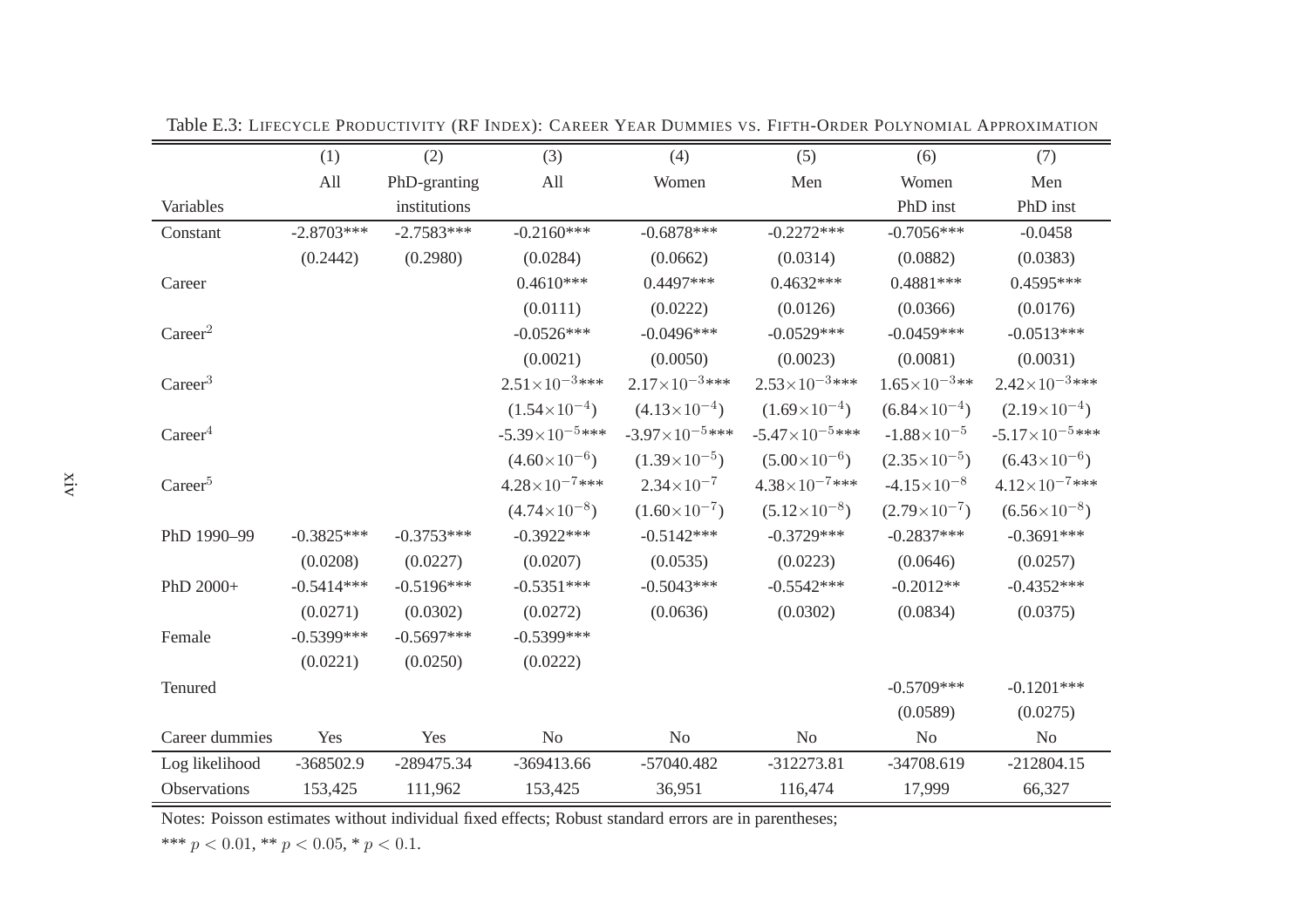|                     | (1)           | (2)          | (3)          | (4)          |
|---------------------|---------------|--------------|--------------|--------------|
|                     | Women         | Men          | Women with   | Men with     |
| Variables           | A11           | All          | children     | children     |
| Children            | $-0.1153$     | $-0.0290$    | $-0.1480*$   | $-0.0301$    |
|                     | (0.0710)      | (0.0279)     | (0.0732)     | (0.0283)     |
| Teenager            | 0.0593        | 0.0164       | 0.0438       | 0.0217       |
|                     | (0.0917)      | (0.0394)     | (0.0949)     | (0.0403)     |
| Twen_plus           | $-0.0440$     | $-0.0765$    | 0.0310       | $-0.0268$    |
|                     | (0.1996)      | (0.1053)     | (0.1951)     | (0.1031)     |
| Tenured             | $-0.4227$ *** | $-0.2662***$ | $-0.4174***$ | $-0.2696***$ |
|                     | (0.0837)      | (0.0394)     | (0.0989)     | (0.0439)     |
| Log likelihood      | $-25115.626$  | $-144853.15$ | -19569.888   | $-112910.54$ |
| <b>Observations</b> | 21,618        | 79,280       | 15,578       | 61,166       |
| <b>Individuals</b>  | 1,191         | 3,632        | 8,41         | 2,738        |

Table E.4: AGE OF CHILDREN (RW INDEX)

|                     | (1)          | (2)          | (3)          | (4)          |
|---------------------|--------------|--------------|--------------|--------------|
|                     | Women        | Men          | Women with   | Men with     |
| Variables           | All          | A11          | children     | children     |
| Children            | $-0.1045*$   | $-0.0395*$   | $-0.1083*$   | $-0.0361$    |
|                     | (0.0517)     | (0.0227)     | (0.0550)     | (0.0229)     |
| Teenager            | 0.0447       | $-0.0082$    | 0.0795       | 0.0082       |
|                     | (0.0766)     | (0.0313)     | (0.0809)     | (0.0309)     |
| Twen_plus           | $-0.2134$    | $-0.0562$    | $-0.0896$    | 0.0006       |
|                     | (0.1730)     | (0.0841)     | (0.1828)     | (0.0791)     |
| <b>Tenured</b>      | $-0.4157***$ | $-0.2217***$ | $-0.4139***$ | $-0.2316***$ |
|                     | (0.0677)     | (0.0329)     | (0.0806)     | (0.0373)     |
| Log likelihood      | $-212365.5$  | $-1096399.6$ | $-162167.15$ | $-856129.69$ |
| <b>Observations</b> | 20,370       | 76,513       | 14,688       | 59,223       |
| Individuals         | 1,105        | 3,464        | 785          | 2,624        |

Table E.5: AGE OF CHILDREN (CF INDEX)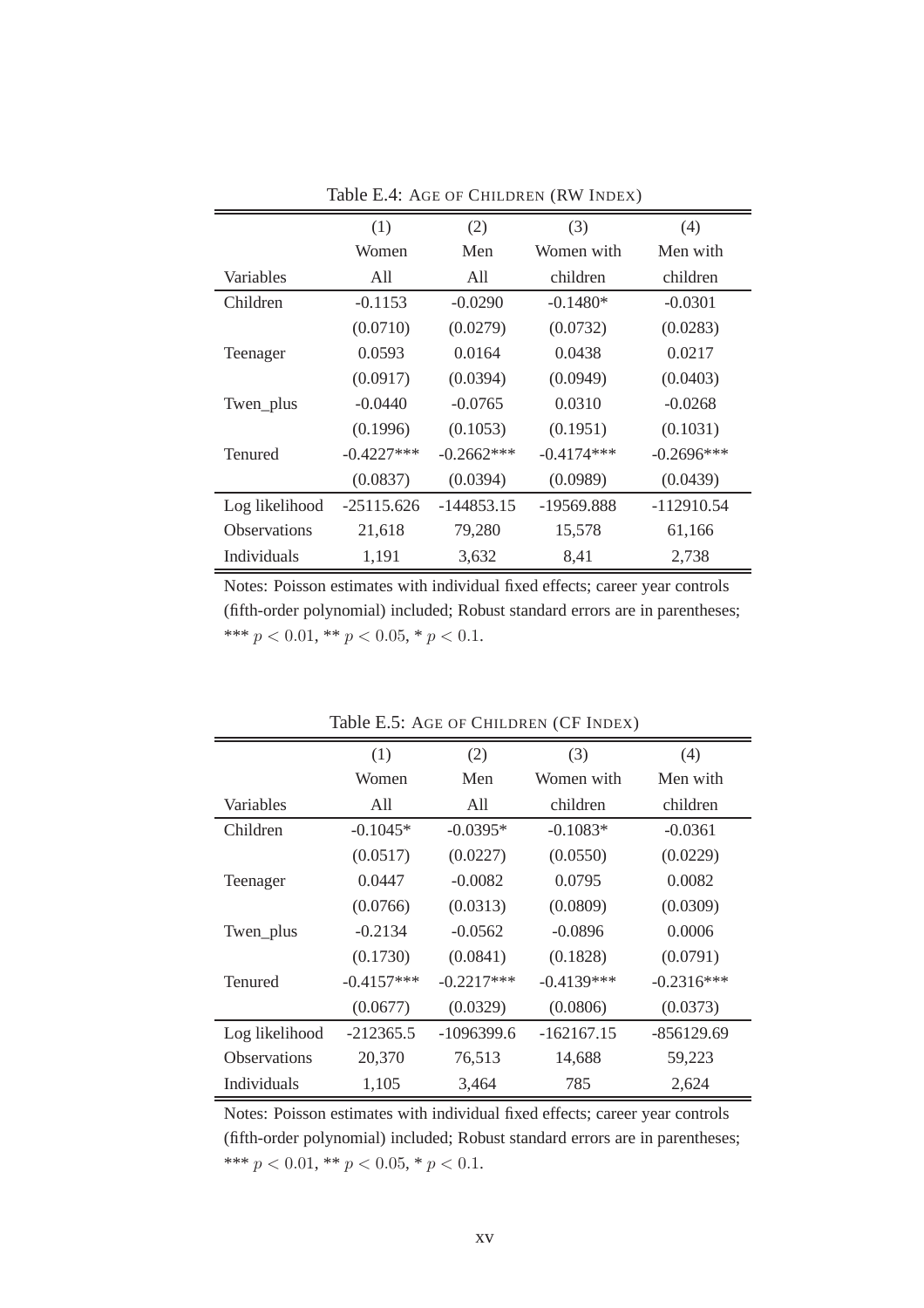|                     | (1)          | (2)          | (3)          | (4)           |
|---------------------|--------------|--------------|--------------|---------------|
|                     | Women        | Men          | Women with   | Men with      |
| Variables           | All          | All          | children     | children      |
| Children            | $-0.0600$    | $-0.0289$    | $-0.0809$    | $-0.0223$     |
|                     | (0.0673)     | (0.0275)     | (0.0713)     | (0.0278)      |
| Teenager            | 0.1123       | $-0.0230$    | 0.1104       | $-0.0090$     |
|                     | (0.0927)     | (0.0389)     | (0.0963)     | (0.0385)      |
| Twen_plus           | $-0.0742$    | $-0.1172$    | 0.0027       | $-0.0626$     |
|                     | (0.2011)     | (0.1002)     | (0.1986)     | (0.0973)      |
| Tenured             | $0.4748***$  | $-0.2255***$ | $-0.4506***$ | $-0.2408$ *** |
|                     | (0.0866)     | (0.0400)     | (0.1039)     | (0.0444)      |
| Log likelihood      | $-26507.169$ | -138103.72   | -18378.525   | $-107803.05$  |
| <b>Observations</b> | 21,607       | 79,214       | 15,567       | 61,116        |
| <b>Individuals</b>  | 1,191        | 3,625        | 841          | 2,733         |

Table E.6: AGE OF CHILDREN (RF INDEX)

|                     | (1)           | (2)           | (3)          | (4)          |
|---------------------|---------------|---------------|--------------|--------------|
|                     | Women         | Men           | Women with   | Men with     |
| Variables           | All           | All           | children     | children     |
| 1 child             | $-0.0119$     | $-0.0228$     | $-0.0957$    | $-0.0234$    |
|                     | (0.0867)      | (0.0479)      | (0.0923)     | (0.0539)     |
| 2_children          | $-0.0380$     | $-0.0004$     | $-0.1662$    | 0.0079       |
|                     | (0.1079)      | (0.0545)      | (0.1203)     | (0.0615)     |
| 3_children          | $-0.2144$     | 0.0109        | $-0.3753**$  | 0.0152       |
|                     | (0.1691)      | (0.0774)      | (0.1785)     | (0.0885)     |
| $All_13_plus$       | 0.0589        | 0.0165        | $-0.0381$    | 0.0380       |
|                     | (0.1198)      | (0.0620)      | (0.1287)     | (0.0633)     |
| <b>Tenured</b>      | $-0.4271$ *** | $-0.2666$ *** | $-0.4184***$ | $-0.2714***$ |
|                     | (0.0840)      | (0.0392)      | (0.0991)     | (0.0437)     |
| Log likelihood      | $-25121.26$   | -144867.79    | -19567.891   | $-112914.85$ |
| <b>Observations</b> | 21,618        | 79,280        | 15,578       | 61,166       |
| Individuals         | 1,191         | 3,632         | 841          | 2,738        |

Table E.7: NUMBER OF CHILDREN (RW INDEX)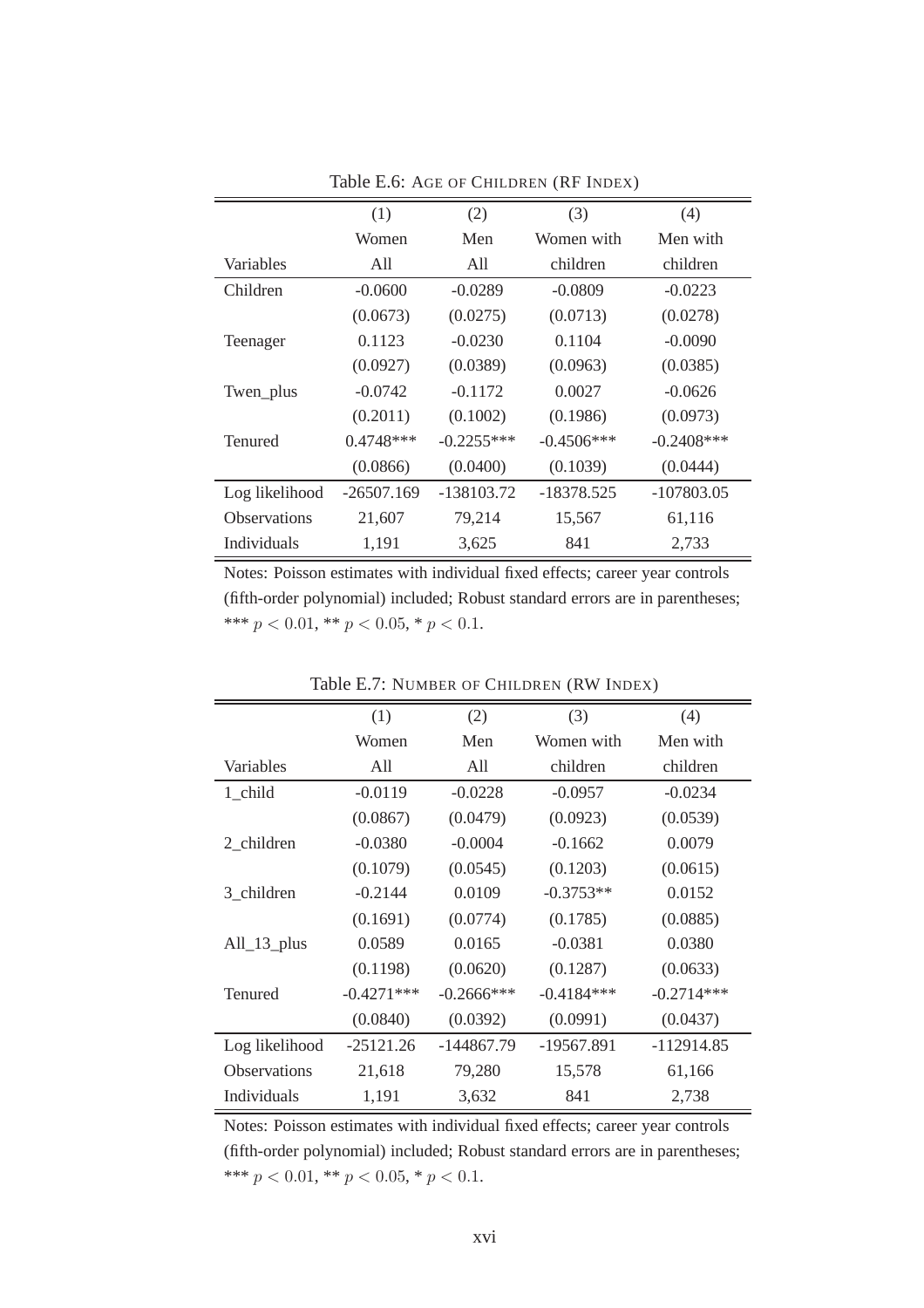|                     | (1)          | (2)          | (3)          | (4)          |
|---------------------|--------------|--------------|--------------|--------------|
|                     | Women        | Men          | Women with   | Men with     |
| Variables           | All          | All          | children     | children     |
| 1 child             | $0.1282*$    | 0.0410       | 0.0839       | 0.0284       |
|                     | (0.0683)     | (0.0404)     | (0.0745)     | (0.0453)     |
| 2 children          | $-0.0848$    | 0.0392       | $-0.1324$    | 0.0378       |
|                     | (0.0883)     | (0.0446)     | (0.0999)     | (0.0499)     |
| 3 children          | $-0.2827**$  | 0.0433       | $-0.3266**$  | 0.0499       |
|                     | (0.1289)     | (0.0631)     | (0.1397)     | (0.0720)     |
| $all_13_$           | 0.0129       | 0.0443       | 0.0185       | 0.0665       |
|                     | (0.1028)     | (0.0510)     | (0.1114)     | (0.0530)     |
| tenured             | $-0.4139***$ | $-0.2249***$ | $-0.4114***$ | $-0.2358***$ |
|                     | (0.0677)     | (0.0327)     | (0.0806)     | (0.0370)     |
| Log likelihood      | -212135.95   | $-1096476.3$ | $-161920.33$ | $-856173.52$ |
| <b>Observations</b> | 20,370       | 76,513       | 14,688       | 59,223       |
| Individuals         | 1,105        | 3,464        | 785          | 2,624        |

Table E.8: NUMBER OF CHILDREN (CF INDEX)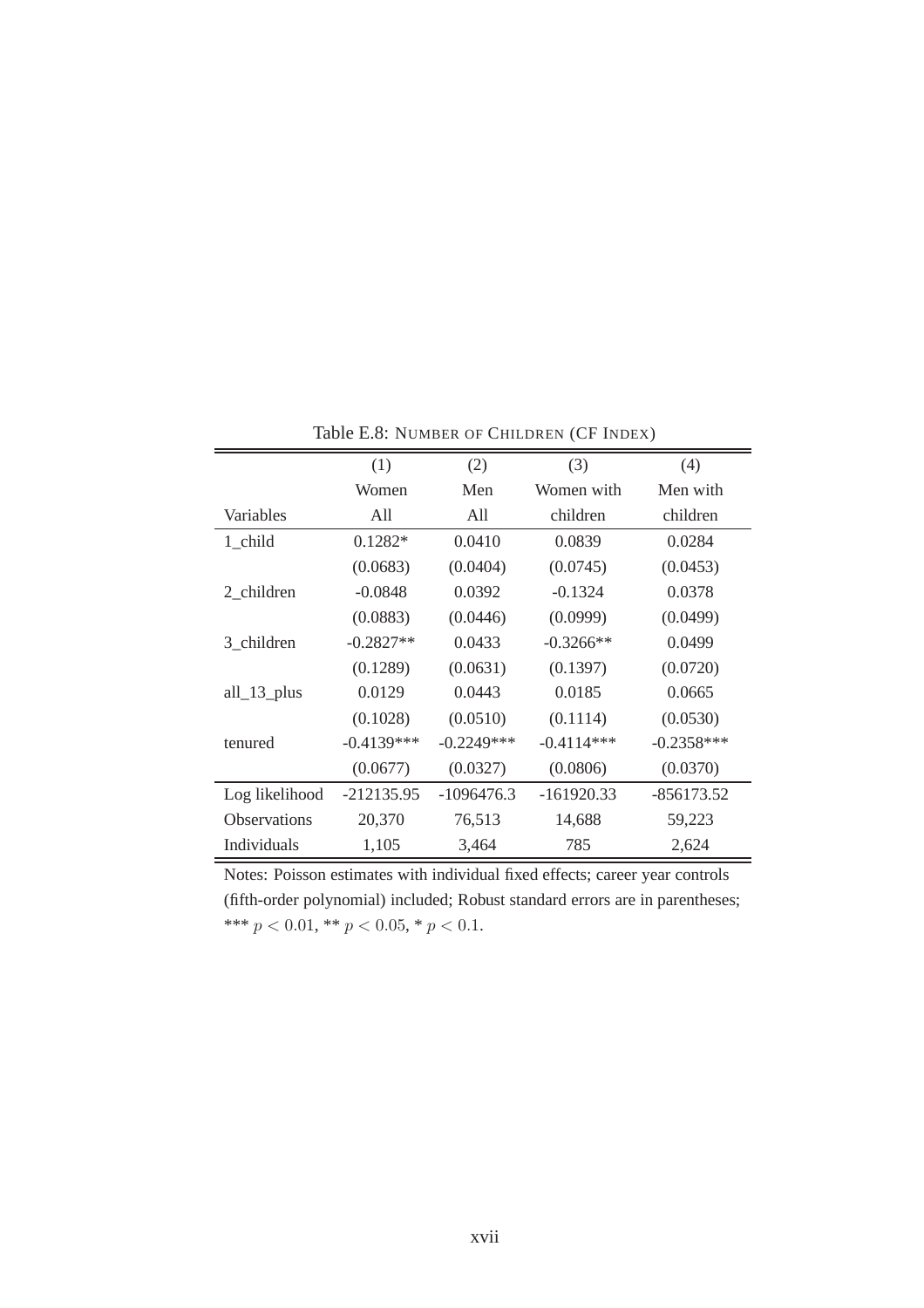| THE LIVING OF CHILDREN (IN HYDEA) |              |              |              |              |  |
|-----------------------------------|--------------|--------------|--------------|--------------|--|
|                                   | (1)          | (2)          | (3)          | (4)          |  |
|                                   | Women        | Men          | Women with   | Men with     |  |
| Variables                         | A11          | All          | children     | children     |  |
| 1_child                           | $0.1694**$   | 0.0105       | 0.0972       | $-0.0025$    |  |
|                                   | (0.0818)     | (0.0483)     | (0.0880)     | (0.0541)     |  |
| 2 children                        | $-0.0082$    | 0.0365       | $-0.1062$    | 0.0420       |  |
|                                   | (0.1109)     | (0.0550)     | (0.1260)     | (0.0612)     |  |
| 3_children                        | $-0.2525$    | 0.0246       | $-0.3693**$  | 0.0443       |  |
|                                   | (0.1648)     | (0.0790)     | (0.1774)     | (0.0903)     |  |
| $all_13_$                         | 0.1277       | 0.0058       | 0.0604       | 0.0335       |  |
|                                   | (0.1235)     | (0.0625)     | (0.1341)     | (0.0631)     |  |
| tenured                           | $-0.4702***$ | $-0.2276***$ | $-0.4436***$ | $-0.2438***$ |  |
|                                   | (0.0870)     | (0.0399)     | (0.1044)     | (0.0442)     |  |
| Log likelihood                    | -23473.997   | -138117.88   | -18344.966   | $-107801.81$ |  |
| Observations                      | 21,607       | 79,214       | 15,567       | 61,116       |  |
| Individuals                       | 1,191        | 3,625        | 841          | 2,733        |  |

Table E.9: NUMBER OF CHILDREN (RF INDEX)

|                      | (1)          | (2)          | (3)            | (4)            |
|----------------------|--------------|--------------|----------------|----------------|
| Variables            | Women        | Men          | <b>Mothers</b> | <b>Fathers</b> |
| Twins                | $-0.1023$    | $0.4212**$   | $-0.1908$      | $0.4190**$     |
|                      | (0.3607)     | (0.1987)     | (0.3582)       | (0.2000)       |
| Log pseudolikelihood | $-25127.007$ | $-144786.15$ | $-19575.236$   | $-112833.77$   |
| <b>Observations</b>  | 21,618       | 79,280       | 15,578         | 61,166         |
| <b>Individuals</b>   | 1,191        | 3,632        | 841            | 2,738          |

Table E.10: THE EFFECT OF TWINS (RW INDEX)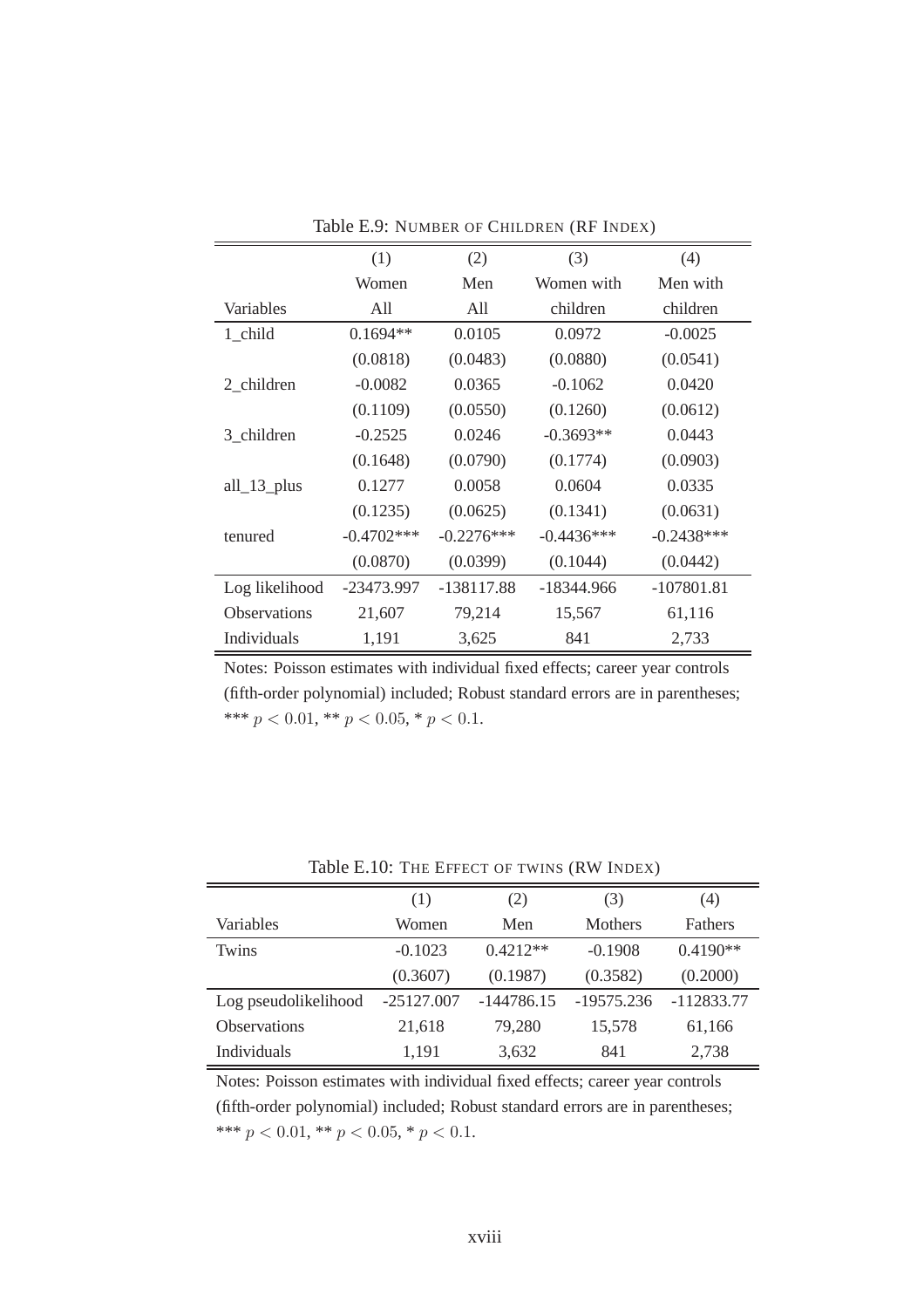|                      | (1)          | (2)         | (3)            | (4)            |
|----------------------|--------------|-------------|----------------|----------------|
| Variables            | Women        | Men         | <b>Mothers</b> | <b>Fathers</b> |
| Twins                | $-0.1522$    | $0.5127***$ | $-0.1784$      | $0.5118***$    |
|                      | (0.2251)     | (0.1692)    | (0.2221)       | (0.1701)       |
| Log pseudolikelihood | $-212174.43$ | -1095387    | $-161957.4$    | $-855083.34$   |
| <b>Observations</b>  | 20,370       | 76,513      | 14,688         | 59,223         |
| <b>Individuals</b>   | 1,105        | 3,464       | 785            | 2,624          |

Table E.11: THE EFFECT OF TWINS (CF INDEX)

|                      | (1)          | (2)          | (3)            | (4)            |
|----------------------|--------------|--------------|----------------|----------------|
| Variables            | Women        | Men          | <b>Mothers</b> | <b>Fathers</b> |
| Twins                | $-0.1790$    | $0.4979**$   | $-0.2417$      | $0.5027**$     |
|                      | (0.2931)     | (0.1977)     | (0.2917)       | (0.1990)       |
| Log pseudolikelihood | $-23497.255$ | $-138016.42$ | $-18351.282$   | $-107702.82$   |
| <b>Observations</b>  | 21,607       | 79,214       | 15,567         | 61,117         |
| <b>Individuals</b>   | 1,191        | 3,625        | 841            | 2,733          |

Table E.12: THE EFFECT OF TWINS (RF INDEX)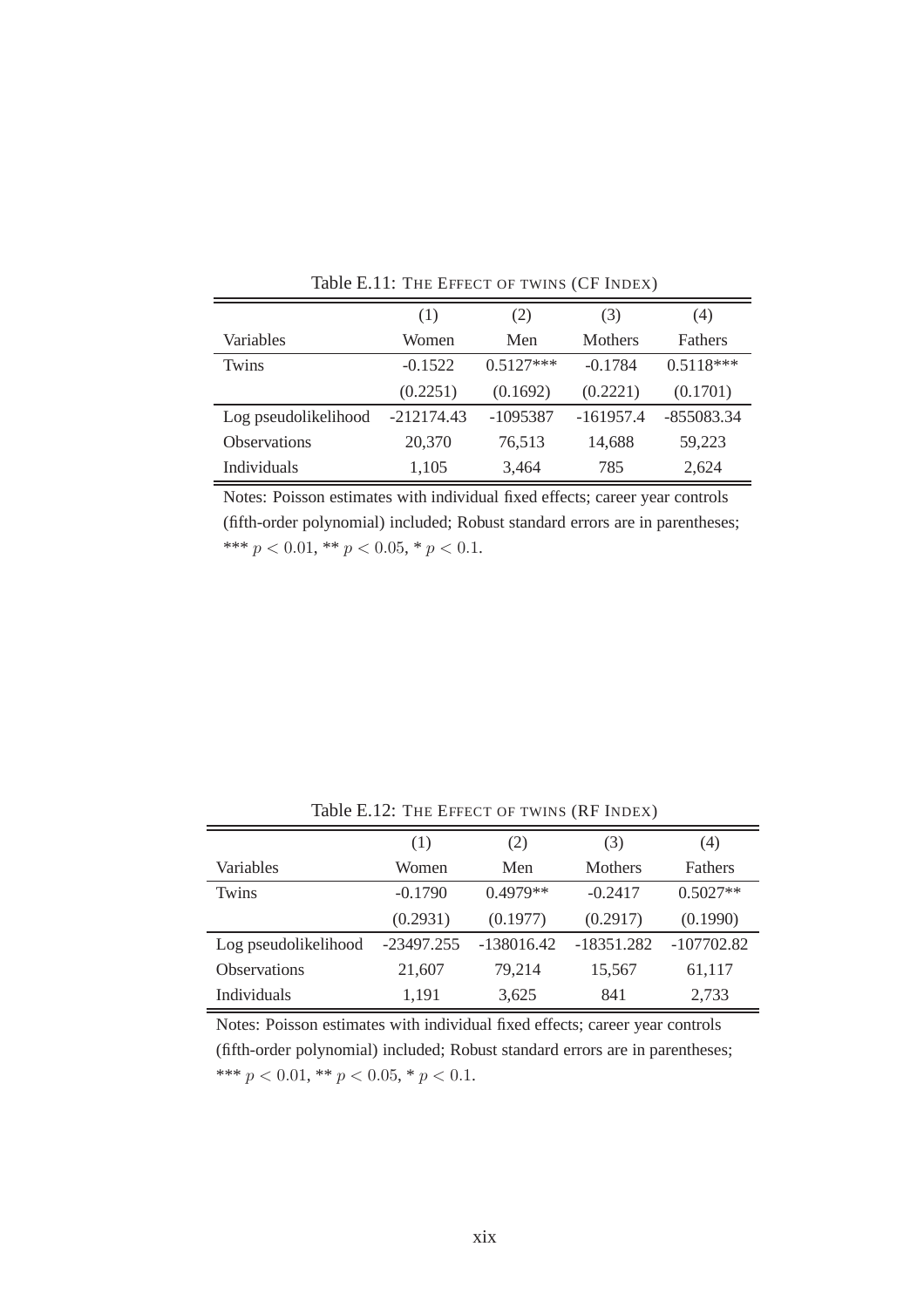| Variables            | (1)       | (2)       | (3)       | (4)       | (5)       | (6)        | (7)       | (8)         | (9)        | (10)      | (11)       |
|----------------------|-----------|-----------|-----------|-----------|-----------|------------|-----------|-------------|------------|-----------|------------|
| Constant             | $-0.1030$ | $-0.4778$ | $-0.4742$ | $-0.2716$ | 0.0560    | 0.2844     | 0.3270    | $-1.1646**$ | $-1.0773*$ | $-1.3240$ | $-2.1291$  |
|                      | (0.4895)  | (0.7196)  | (0.8577)  | (0.8096)  | (0.3993)  | (0.5590)   | (0.3120)  | (0.5412)    | (0.5941)   | (1.4410)  | (2.0351)   |
| Married              |           | 0.4024    | 0.4095    |           |           |            |           |             |            |           | 0.7864     |
|                      |           | (0.9049)  | (0.9359)  |           |           |            |           |             |            |           | (0.9462)   |
| Spouse college       |           |           | $-0.0111$ |           |           |            |           |             |            |           | $-0.8054$  |
|                      |           |           | (1.0761)  |           |           |            |           |             |            |           | (1.1620)   |
| Day care available   |           |           |           | 0.1248    |           |            |           |             |            |           | $-0.0729$  |
|                      |           |           |           | (1.0643)  |           |            |           |             |            |           | (0.9804)   |
| Day care unavailable |           |           |           | 0.8038    |           |            |           |             |            |           | 0.4690     |
|                      |           |           |           | (1.2616)  |           |            |           |             |            |           | (1.2944)   |
| PhD                  |           |           |           |           | $-0.2031$ |            |           |             | $-0.1205$  |           | 0.0135     |
|                      |           |           |           |           | (0.7406)  |            |           |             | (0.7640)   |           | (0.7053)   |
| Tenured              |           |           |           |           |           | $-2.1204*$ |           |             | $-1.6604$  |           | $-1.3511$  |
|                      |           |           |           |           |           | (1.1907)   |           |             | (1.4390)   |           | (1.4618)   |
| Top quartile         |           |           |           |           |           |            | $-1.4351$ |             |            |           | $-1.1503$  |
|                      |           |           |           |           |           |            | (1.4624)  |             |            |           | (1.5169)   |
| Age 30-34 yr         |           |           |           |           |           |            |           | 2.4582**    | 2.6719***  |           | 2.7724 *** |
|                      |           |           |           |           |           |            |           | (0.9752)    | (0.8859)   |           | (0.8298)   |
| Age $35+yr$          |           |           |           |           |           |            |           | $-0.4012$   | 0.2151     |           | 0.4201     |
|                      |           |           |           |           |           |            |           | (1.0808)    | (1.3182)   |           | (1.3402)   |
| European PhD         |           |           |           |           |           |            |           |             |            | 1.1422    | 1.1157     |
|                      |           |           |           |           |           |            |           |             |            | (1.5074)  | (1.4940)   |
| N. American PhD      |           |           |           |           |           |            |           |             |            | 1.5424    | 1.3332     |
|                      |           |           |           |           |           |            |           |             |            | (1.9572)  | (1.8503)   |
| Observations         | 665       | 665       | 665       | 665       | 665       | 665        | 665       | 665         | 665        | 665       | 665        |

Table E.13: SEMIPARAMETRIC <sup>D</sup>IFFERENCE-IN-DIFFERENCE <sup>E</sup>STIMATES OF THE <sup>E</sup>FFECT OF <sup>P</sup>ARENTHOOD FOR <sup>W</sup>OMEN (RW <sup>I</sup>NDEX)

Notes:  $K = 2$ ; Robust standard errors are in parentheses; \*\*\*  $p < 0.01$ , \*\*  $p < 0.05$ , \*  $p < 0.1$ .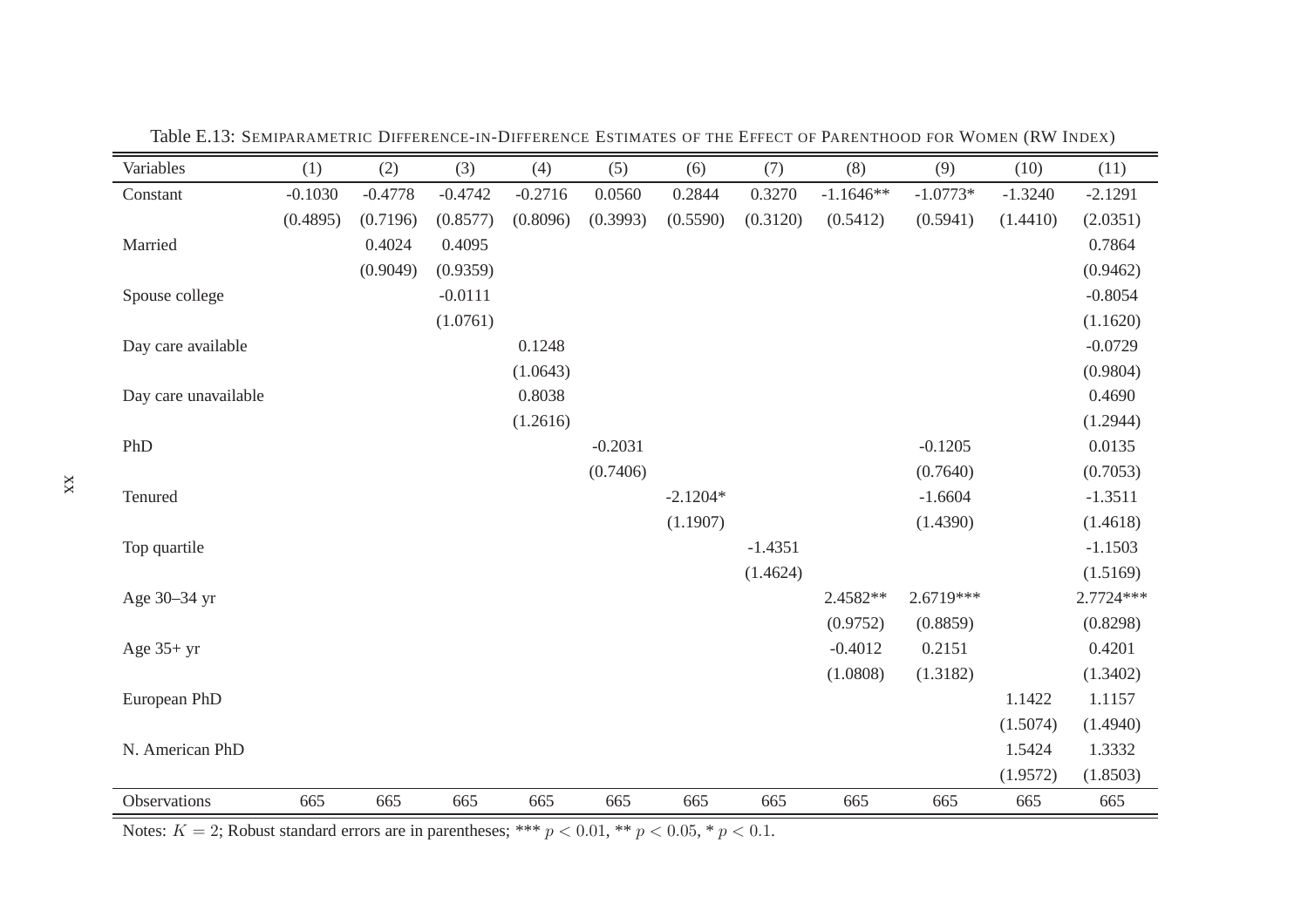| Variables            | (1)       | (2)      | (3)       | (4)       | (5)      | (6)       | (7)       | (8)      | (9)       | (10)     | (11)      |
|----------------------|-----------|----------|-----------|-----------|----------|-----------|-----------|----------|-----------|----------|-----------|
| Constant             | $0.8306*$ | 0.6634   | 1.5437    | 1.2754**  | 0.2944   | 1.1280**  | $0.5628*$ | 0.1508   | $-0.0749$ | 0.0362   | 1.0273    |
|                      | (0.4493)  | (0.8024) | (0.9671)  | (0.6429)  | (0.4003) | (0.4980)  | (0.3187)  | (0.8088) | (0.7306)  | (0.2546) | (1.3910)  |
| Married              |           | 0.1819   | 1.1744    |           |          |           |           |          |           |          | 1.1395    |
|                      |           | (0.9479) | (1.2415)  |           |          |           |           |          |           |          | (1.1989)  |
| Spouse college       |           |          | $-2.0107$ |           |          |           |           |          |           |          | $-2.2310$ |
|                      |           |          | (1.4528)  |           |          |           |           |          |           |          | (1.4157)  |
| Day care available   |           |          |           | $-0.4661$ |          |           |           |          |           |          | $-0.8271$ |
|                      |           |          |           | (0.8432)  |          |           |           |          |           |          | (0.7902)  |
| Day care unavailable |           |          |           | $-0.7666$ |          |           |           |          |           |          | $-1.1864$ |
|                      |           |          |           | (1.3721)  |          |           |           |          |           |          | (1.4023)  |
| PhD                  |           |          |           |           | 0.7275   |           |           |          | 0.8662    |          | 0.5348    |
|                      |           |          |           |           | (0.7194) |           |           |          | (0.9278)  |          | (0.8381)  |
| Tenured              |           |          |           |           |          | $-1.3474$ |           |          | $-1.6864$ |          | $-1.7294$ |
|                      |           |          |           |           |          | (1.1875)  |           |          | (1.2378)  |          | (1.2469)  |
| Top quartile         |           |          |           |           |          |           | 0.9622    |          |           |          | 1.0702    |
|                      |           |          |           |           |          |           | (1.4057)  |          |           |          | (1.4050)  |
| Age 30-34 yr         |           |          |           |           |          |           |           | 1.0889   | 0.8770    |          | 0.8819    |
|                      |           |          |           |           |          |           |           | (1.0717) | (1.1612)  |          | (1.1770)  |
| Age $35+yr$          |           |          |           |           |          |           |           | 0.5582   | 0.6807    |          | 0.4152    |
|                      |           |          |           |           |          |           |           | (1.1467) | (1.3914)  |          | (1.4298)  |
| European PhD         |           |          |           |           |          |           |           |          |           | 0.5340   | 0.4842    |
|                      |           |          |           |           |          |           |           |          |           | (0.4751) | (0.4966)  |
| N. American PhD      |           |          |           |           |          |           |           |          |           | 1.3905   | 1.1199    |
|                      |           |          |           |           |          |           |           |          |           | (1.1384) | (0.9630)  |
| Observations         | 1,459     | 1,459    | 1,459     | 1,459     | 1,459    | 1,459     | 1,459     | 1,459    | 1,459     | 1,459    | 1,459     |

Table E.14: SEMIPARAMETRIC <sup>D</sup>IFFERENCE-IN-DIFFERENCE <sup>E</sup>STIMATES OF THE <sup>E</sup>FFECT OF <sup>P</sup>ARENTHOOD FOR <sup>M</sup>EN (RW <sup>I</sup>NDEX)

Notes:  $K = 4$ ; Robust standard errors are in parentheses; \*\*\*  $p < 0.01$ , \*\*  $p < 0.05$ , \*  $p < 0.1$ .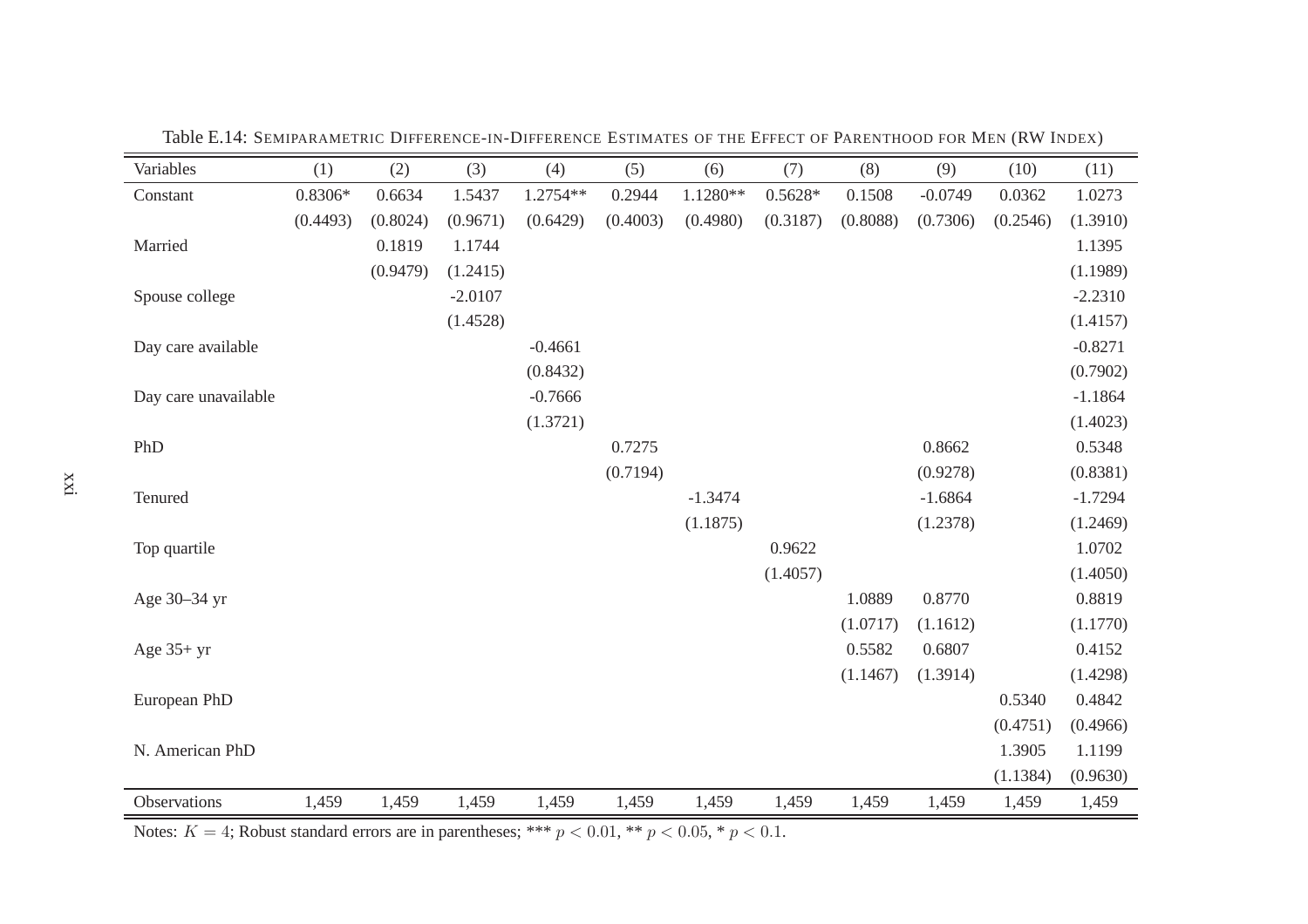| Variables            | (1)      | (2)           | (3)           | (4)       | (5)       | (6)       | (7)       | (8)        | (9)         | (10)      | (11)          |
|----------------------|----------|---------------|---------------|-----------|-----------|-----------|-----------|------------|-------------|-----------|---------------|
| Constant             | 4.4502   | $-24.0850***$ | $-32.3511***$ | $-4.7993$ | $-2.0689$ | 4.5601    | 2.1358    | $-8.7690*$ | $-10.5000*$ | 9.3137    | $-48.0447***$ |
|                      | (4.1216) | (7.0744)      | (8.1961)      | (7.9638)  | (4.5667)  | (4.3561)  | (3.6180)  | (4.7603)   | (5.8097)    | (7.0475)  | (16.6289)     |
| Married              |          | 30.6306***    | 14.5254       |           |           |           |           |            |             |           | 13.6380       |
|                      |          | (8.4727)      | (11.9916)     |           |           |           |           |            |             |           | (11.8115)     |
| Spouse college       |          |               | 25.2932*      |           |           |           |           |            |             |           | 26.4412*      |
|                      |          |               | (14.0860)     |           |           |           |           |            |             |           | (14.0529)     |
| Day care available   |          |               |               | 12.6116   |           |           |           |            |             |           | 11.8479       |
|                      |          |               |               | (9.6350)  |           |           |           |            |             |           | (9.3236)      |
| Day care unavailable |          |               |               | $-2.2179$ |           |           |           |            |             |           | $-3.2026$     |
|                      |          |               |               | (10.7570) |           |           |           |            |             |           | (10.8916)     |
| PhD                  |          |               |               |           | 8.3319    |           |           |            | 4.2263      |           | 3.6431        |
|                      |          |               |               |           | (7.0330)  |           |           |            | (6.9648)    |           | (6.8703)      |
| Tenured              |          |               |               |           |           | $-0.6020$ |           |            | $-2.4793$   |           | $-6.0244$     |
|                      |          |               |               |           |           | (13.0257) |           |            | (14.6917)   |           | (14.8998)     |
| Top quartile         |          |               |               |           |           |           | 8.1665    |            |             |           | 9.1464        |
|                      |          |               |               |           |           |           | (11.7669) |            |             |           | (12.3792)     |
| Age 30–34 yr         |          |               |               |           |           |           |           | 18.4378**  | 17.0939**   |           | 15.5407**     |
|                      |          |               |               |           |           |           |           | (8.5147)   | (7.6080)    |           | (7.2457)      |
| Age $35+yr$          |          |               |               |           |           |           |           | 12.6782    | 11.2777     |           | 9.6781        |
|                      |          |               |               |           |           |           |           | (9.0940)   | (10.6941)   |           | (10.9871)     |
| European PhD         |          |               |               |           |           |           |           |            |             | $-5.3929$ | $-7.0743$     |
|                      |          |               |               |           |           |           |           |            |             | (8.1002)  | (8.3832)      |
| N. American PhD      |          |               |               |           |           |           |           |            |             | $-4.4949$ | $-11.7257$    |
|                      |          |               |               |           |           |           |           |            |             | (12.4608) | (12.1384)     |
| Observations         | 665      | 665           | 665           | 665       | 665       | 665       | 665       | 665        | 665         | 665       | 665           |

Table E.15: SEMIPARAMETRIC <sup>D</sup>IFFERENCE-IN-DIFFERENCE <sup>E</sup>STIMATES OF THE <sup>E</sup>FFECT OF <sup>P</sup>ARENTHOOD FOR <sup>W</sup>OMEN (CF <sup>I</sup>NDEX)

Notes:  $K = 2$ ; Robust standard errors are in parentheses; \*\*\*  $p < 0.01$ , \*\*  $p < 0.05$ , \*  $p < 0.1$ .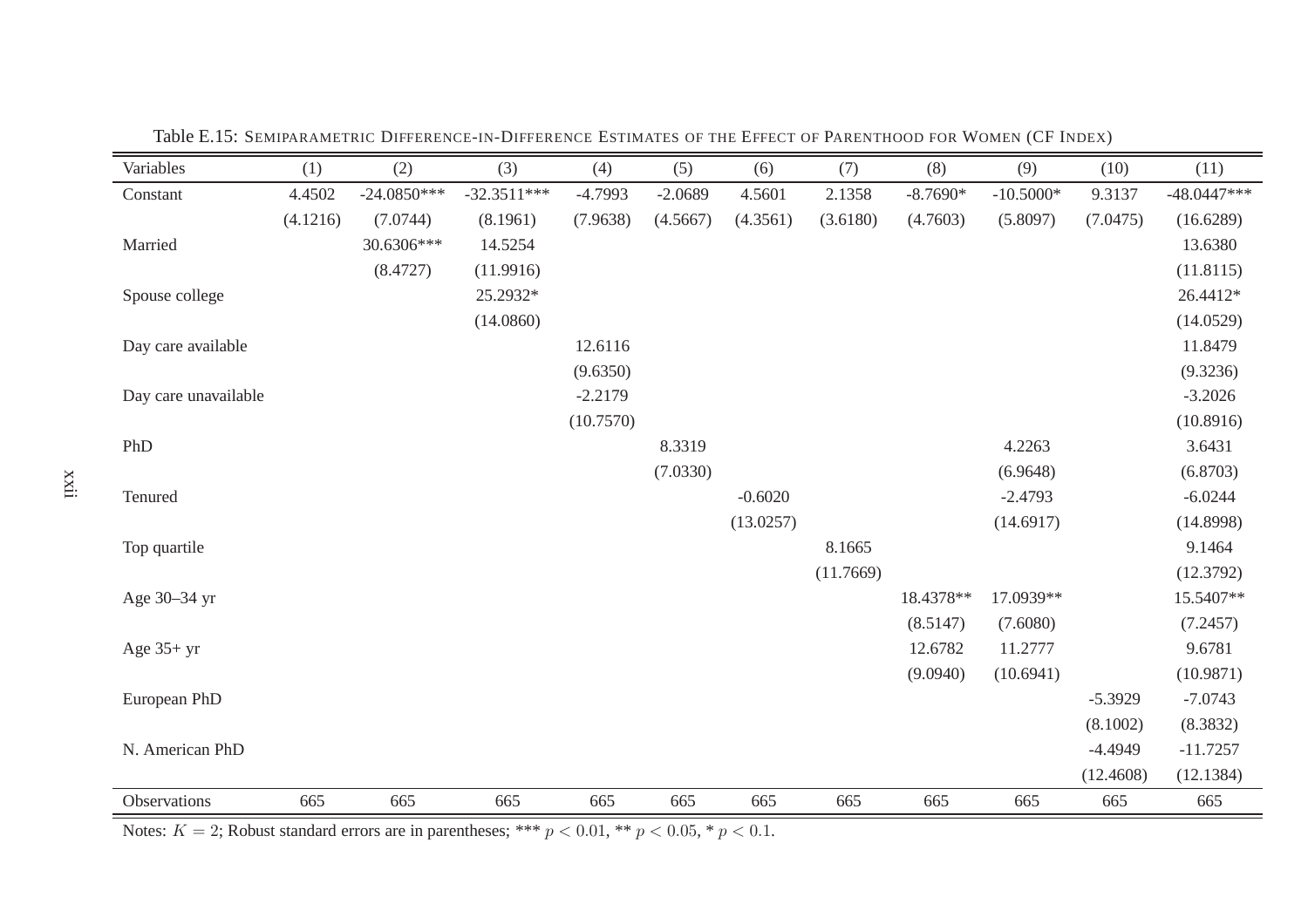| Variables            | (1)      | (2)       | (3)       | (4)        | (5)      | (6)          | (7)       | (8)       | (9)          | (10)      | (11)         |
|----------------------|----------|-----------|-----------|------------|----------|--------------|-----------|-----------|--------------|-----------|--------------|
| Constant             | 5.4205   | $-8.6692$ | $-6.5143$ | 4.8272     | 1.5408   | 10.3205**    | 2.6661    | -3.9998   | $-5.6447$    | 5.9063    | $-9.0558$    |
|                      | (4.1964) | (9.0494)  | (9.2061)  | (8.1693)   | (3.4334) | (4.6229)     | (3.1883)  | (7.4445)  | (6.6737)     | (8.6859)  | (14.8042)    |
| Married              |          | 15.3312   | 17.7806   |            |          |              |           |           |              |           | 19.2805      |
|                      |          | (10.1671) | (13.1076) |            |          |              |           |           |              |           | (13.2153)    |
| Spouse college       |          |           | $-4.9433$ |            |          |              |           |           |              |           | $-6.0373$    |
|                      |          |           | (12.7098) |            |          |              |           |           |              |           | (12.5489)    |
| Day care available   |          |           |           | 2.3368     |          |              |           |           |              |           | $-1.1702$    |
|                      |          |           |           | (9.6126)   |          |              |           |           |              |           | (9.7322)     |
| Day care unavailable |          |           |           | $-11.7071$ |          |              |           |           |              |           | $-18.1240$   |
|                      |          |           |           | (13.6912)  |          |              |           |           |              |           | (14.1050)    |
| PhD                  |          |           |           |            | 5.2631   |              |           |           | 7.1278       |           | 3.4521       |
|                      |          |           |           |            | (6.5810) |              |           |           | (8.6431)     |           | (8.2086)     |
| Tenured              |          |           |           |            |          | $-22.1917**$ |           |           | $-24.8668**$ |           | $-28.2855**$ |
|                      |          |           |           |            |          | (10.7233)    |           |           | (11.7114)    |           | (12.0583)    |
| Top quartile         |          |           |           |            |          |              | 9.7851    |           |              |           | 18.5494      |
|                      |          |           |           |            |          |              | (12.9203) |           |              |           | (14.4712)    |
| Age 30-34 yr         |          |           |           |            |          |              |           | 17.5460*  | 16.9188      |           | 14.7141      |
|                      |          |           |           |            |          |              |           | (10.3480) | (11.1721)    |           | (11.1277)    |
| Age $35+yr$          |          |           |           |            |          |              |           | 5.1273    | 10.5359      |           | 2.8911       |
|                      |          |           |           |            |          |              |           | (10.5545) | (13.3645)    |           | (13.9690)    |
| European PhD         |          |           |           |            |          |              |           |           |              | $-3.8228$ | $-6.1005$    |
|                      |          |           |           |            |          |              |           |           |              | (9.7993)  | (10.3473)    |
| N. American PhD      |          |           |           |            |          |              |           |           |              | 4.4153    | $-1.5909$    |
|                      |          |           |           |            |          |              |           |           |              | (12.7699) | (12.5775)    |
| Observations         | 1,459    | 1,459     | 1,459     | 1,459      | 1,459    | 1,459        | 1,459     | 1,459     | 1,459        | 1,459     | 1,459        |

Table E.16: SEMIPARAMETRIC <sup>D</sup>IFFERENCE-IN-DIFFERENCE <sup>E</sup>STIMATES OF THE <sup>E</sup>FFECT OF <sup>P</sup>ARENTHOOD FOR <sup>M</sup>EN (CF <sup>I</sup>NDEX)

Notes:  $K = 4$ ; Robust standard errors are in parentheses; \*\*\*  $p < 0.01$ , \*\*  $p < 0.05$ , \*  $p < 0.1$ .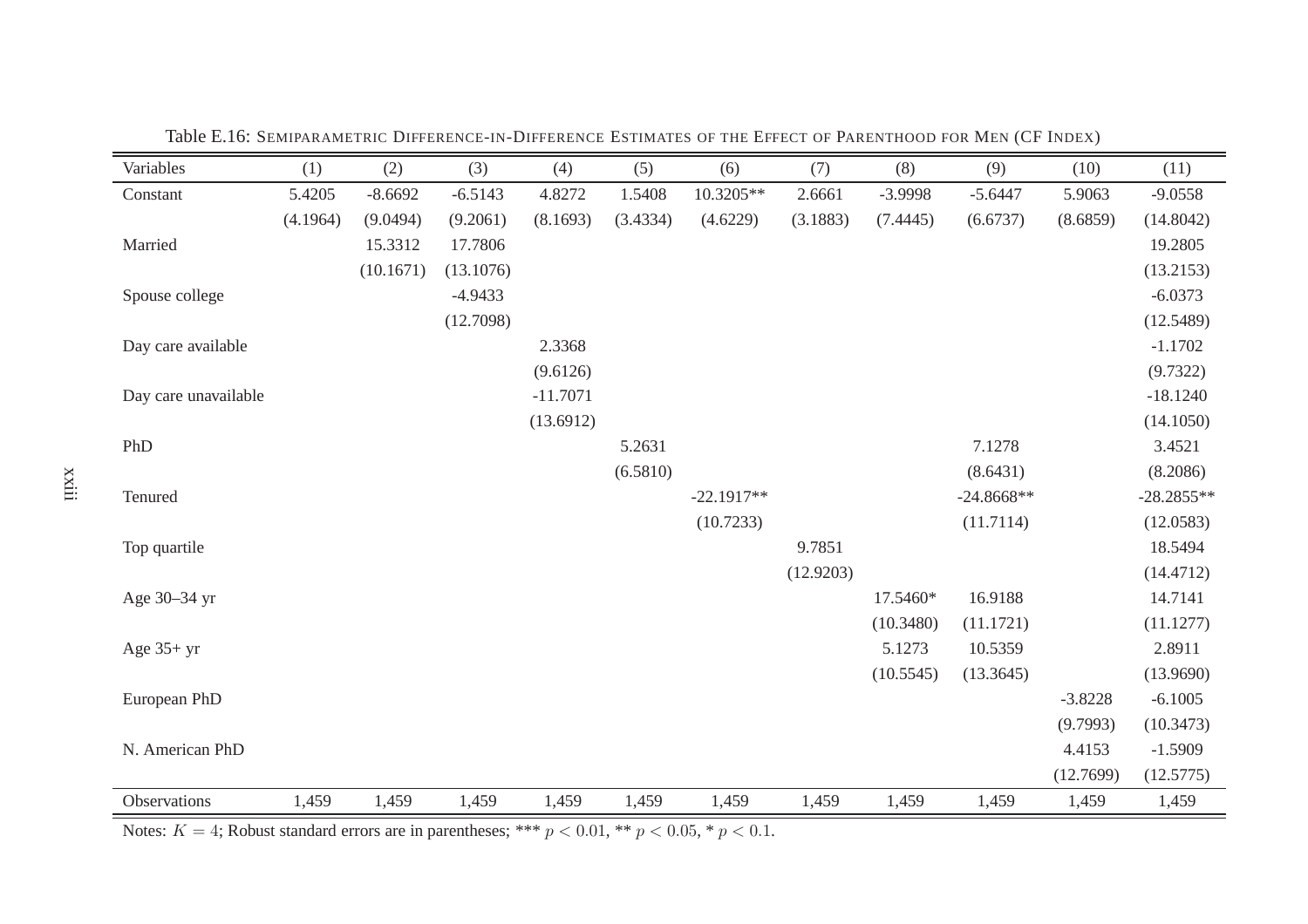| Variables            | (1)      | (2)        | (3)          | (4)       | (5)      | (6)       | (7)      | (8)         | (9)         | (10)      | (11)        |
|----------------------|----------|------------|--------------|-----------|----------|-----------|----------|-------------|-------------|-----------|-------------|
| Constant             | 0.6442   | $-1.6969*$ | $-2.6656***$ | 0.8823    | 0.1124   | 0.8609    | 0.4563   | $-0.9310**$ | $-1.1080**$ | $-0.1070$ | $-4.1018**$ |
|                      | (0.5124) | (0.8856)   | (0.9712)     | (0.8129)  | (0.4829) | (0.5262)  | (0.4024) | (0.3859)    | (0.5309)    | (0.2512)  | (1.8182)    |
| Married              |          | $2.5140**$ | 0.6130       |           |          |           |          |             |             |           | 0.6285      |
|                      |          | (1.0516)   | (1.4069)     |           |          |           |          |             |             |           | (1.3997)    |
| Spouse college       |          |            | 2.9790**     |           |          |           |          |             |             |           | 2.8269*     |
|                      |          |            | (1.4862)     |           |          |           |          |             |             |           | (1.4875)    |
| Day care available   |          |            |              | $-0.1542$ |          |           |          |             |             |           | $-0.3545$   |
|                      |          |            |              | (1.0534)  |          |           |          |             |             |           | (0.9709)    |
| Day care unavailable |          |            |              | $-1.3117$ |          |           |          |             |             |           | $-1.5792$   |
|                      |          |            |              | (1.2181)  |          |           |          |             |             |           | (1.2148)    |
| PhD                  |          |            |              |           | 0.6793   |           |          |             | 0.4768      |           | 0.3307      |
|                      |          |            |              |           | (0.8140) |           |          |             | (0.8247)    |           | (0.7752)    |
| Tenured              |          |            |              |           |          | $-1.1874$ |          |             | $-1.0474$   |           | $-1.4095$   |
|                      |          |            |              |           |          | (1.6104)  |          |             | (1.8834)    |           | (1.9226)    |
| Top quartile         |          |            |              |           |          |           | 0.6306   |             |             |           | 1.0106      |
|                      |          |            |              |           |          |           | (1.4934) |             |             |           | (1.5627)    |
| Age 30-34 yr         |          |            |              |           |          |           |          | $2.7851***$ | 2.7088***   |           | $2.5261***$ |
|                      |          |            |              |           |          |           |          | (0.9793)    | (0.8249)    |           | (0.7248)    |
| Age $35+yr$          |          |            |              |           |          |           |          | 0.6570      | 0.7526      |           | 0.5571      |
|                      |          |            |              |           |          |           |          | (0.9282)    | (1.2209)    |           | (1.3922)    |
| European PhD         |          |            |              |           |          |           |          |             |             | 0.6642    | 0.3430      |
|                      |          |            |              |           |          |           |          |             |             | (0.5243)  | (0.6199)    |
| N. American PhD      |          |            |              |           |          |           |          |             |             | 1.0239    | 0.1229      |
|                      |          |            |              |           |          |           |          |             |             | (1.3291)  | (1.3161)    |
| Observations         | 665      | 665        | 665          | 665       | 665      | 665       | 665      | 665         | 665         | 665       | 665         |

Table E.17: SEMIPARAMETRIC <sup>D</sup>IFFERENCE-IN-DIFFERENCE <sup>E</sup>STIMATES OF THE <sup>E</sup>FFECT OF <sup>P</sup>ARENTHOOD FOR <sup>W</sup>OMEN (RF <sup>I</sup>NDEX)

Notes:  $K = 2$ ; \*\*\*  $p < 0.01$ , \*\*  $p < 0.05$ , \*  $p < 0.1$ .